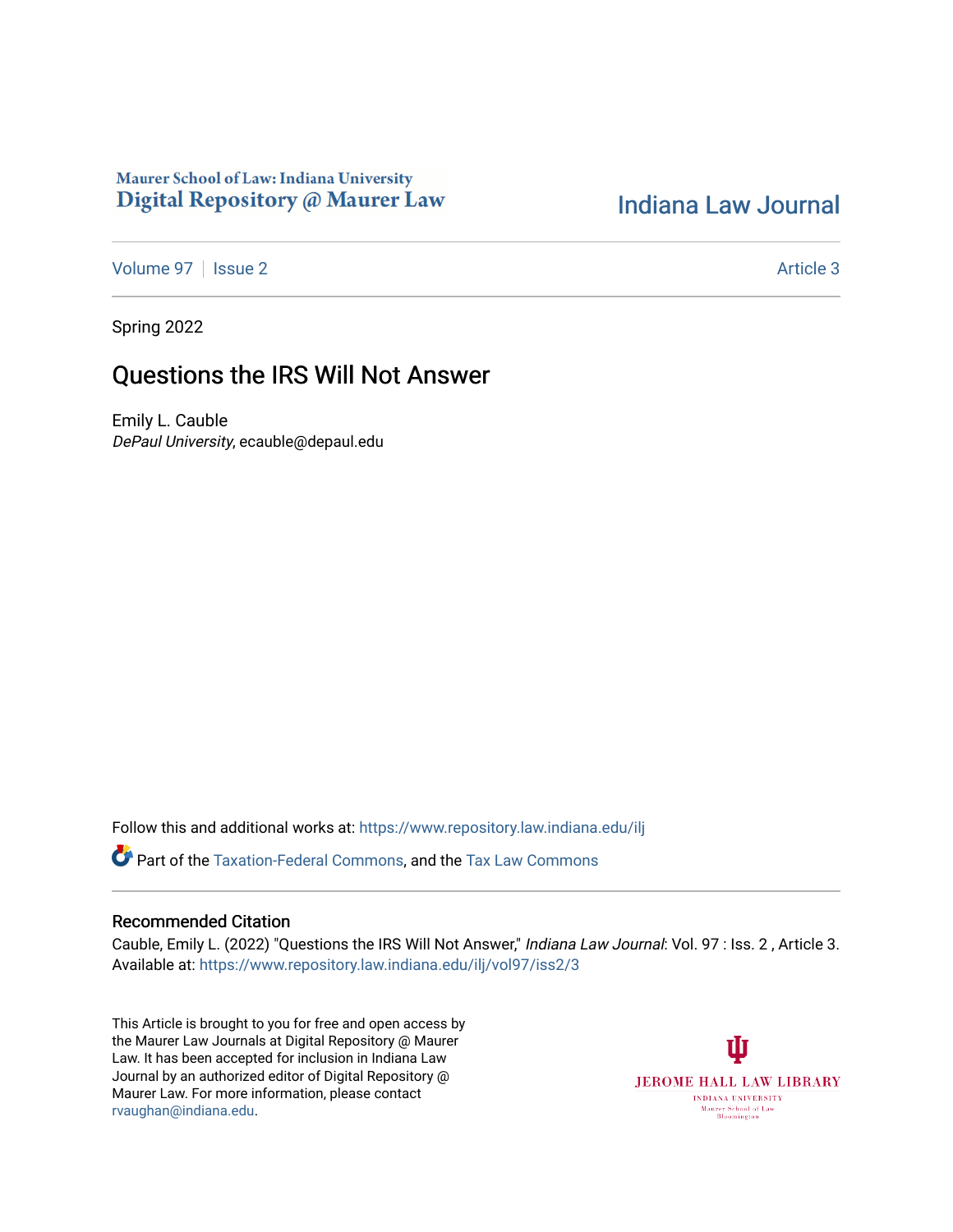## **Questions the IRS Will Not Answer**

### EMILY CAUBLE<sup>\*</sup>

*When a taxpayer plans to undertake a transaction and its tax consequences are unclear, the taxpayer can request a letter ruling from the IRS. The IRS issues numerous letter rulings each year. In 2020, for instance, the IRS issued 777 letter rulings. The IRS refrains from issuing letter rulings on certain topics. At the beginning of each year, the IRS publishes an updated list of the topics on which it will not rule. Many of the topics on which it will not rule arise in areas of tax law governed by standards where the tax outcome depends heavily on each transaction's specific facts. This pattern is consistent with the IRS's stated position that it ordinarily does not rule in certain areas because of the factual nature of the matter involved.*

*This Article suggests that a policy against ruling on fact-specific topics sacrifices an opportunity to rule on many of the very topics for which a letter ruling could be particularly useful. Because the fact-specific nature of a topic makes it ill-suited for generally applicable guidance, such a topic is a particularly good candidate for a letter ruling.*

*Existing literature contains very little examination of the reasons for the IRS's policy against ruling on fact-specific topics. This Article begins to fill that gap and suggests eight potential concerns that might underlie the IRS's reticence. This Article analyzes whether each concern could be addressed by means other than simply not issuing rulings. To gauge the validity of some of the concerns, this Article examines letter rulings that the IRS did, in fact, issue on several fact-specific topics prior to adding them to the no ruling list. The previously issued letter rulings illustrate that many of the concerns do not inevitably arise in the case of all letter rulings on factspecific topics. Some of the previously issued letter rulings also demonstrate steps that the IRS should take, or avoid, in order to mitigate some of the concerns if it does rule on fact-specific topics.* 

<sup>\*</sup> Professor, DePaul University College of Law. The author would like to thank Ted Afield, Jonathan Choi, Steven Dean, Michelle Drumbl, Heather Field, Miranda Fleischer, Brian Galle, Andrew Hayashi, Steve Johnson, Doug Kahn, Jeff Kahn, Susan Morse, Leigh Osofsky, Katherine Pratt, Diane Ring, Emily Satterthwaite, Kathleen DeLaney Thomas, participants at the NTA's Annual Conference on Taxation, and participants in the Florida State Tax Workshop Speaker Series for their helpful comments on an earlier version of this Article. The author would like to thank the editors of the *Indiana Law Journal* for their helpful edits and suggestions. The author would also like to thank Matt Paprocki and Michael Kicinski for excellent research assistance.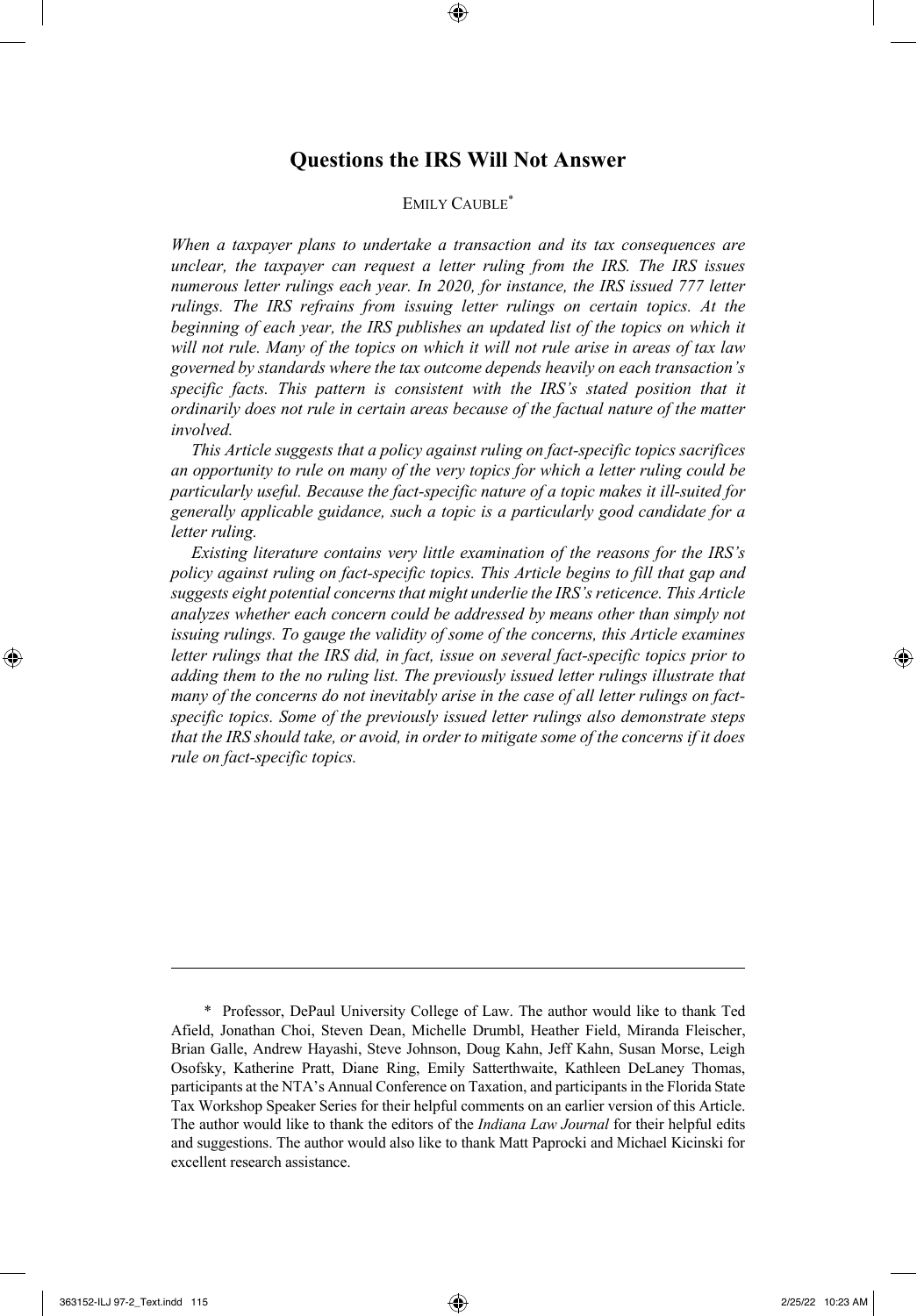| C. SECTION 1031(F) AND RELATED PARTY LIKE-KIND EXCHANGES542        |  |
|--------------------------------------------------------------------|--|
| II. PARTICULAR USEFULNESS OF RULINGS ON FACT-SPECIFIC TOPICS 550   |  |
|                                                                    |  |
| A. LETTER RULINGS ON FACT-SPECIFIC TOPICS MAY BE OVERLY TIME       |  |
|                                                                    |  |
| B. LETTER RULINGS ON FACT-SPECIFIC TOPICS MAY POSE A HEIGHTENED    |  |
|                                                                    |  |
| C. TAXPAYERS MAY LACK NECESSARY FACTS WHEN REQUESTING A LETTER     |  |
|                                                                    |  |
| D. ISSUING LETTER RULINGS ON FACT-SPECIFIC TOPICS MAY BE           |  |
| INCONSISTENT WITH THE COMPARATIVE ADVANTAGES OF THE NATIONAL       |  |
|                                                                    |  |
| E. LETTER RULINGS ON FACT-SPECIFIC TOPICS MAY BE OF LIMITED VALUE  |  |
|                                                                    |  |
| F. LETTER RULINGS ON FACT-SPECIFIC TOPICS MAY CREATE A ROADMAP FOR |  |
|                                                                    |  |
| G. LETTER RULINGS ON FACT-SPECIFIC TOPICS MAY CAUSE TAXPAYERS TO   |  |
|                                                                    |  |
| H. ALTERNATIVES TO LETTER RULINGS MAY BE PREFERABLE568             |  |
|                                                                    |  |
|                                                                    |  |

#### **INTRODUCTION**

A vast body of federal income tax law is contained in statutes, regulations, judicial opinions, and IRS guidance. Notwithstanding (and in some cases because of) the volume and intricate nature of enacted tax law, a ready answer does not exist regarding the tax treatment of numerous transactions and events. This residual uncertainty in tax law stems from several causes.<sup>1</sup> Some transactions and events occur

<sup>1.</sup> *See, e.g.*, Yehonatan Givati, *Resolving Legal Uncertainty: The Unfulfilled Promise of Advance Tax Rulings*, 29 VA. TAX REV. 137, 144 (2009) ("Tax law, like many other areas of the law, is indeterminate in many cases."); Jeffrey H. Kahn, *Hedging the IRS—A Policy Justification for Excluding Liability and Insurance Proceeds*, 26 YALE J. ON REG. 1, 2–3 (2009); Sarah B. Lawsky, *Probably? Understanding Tax Law's Uncertainty*, 157 U. PA. L. REV. 1017, 1032–34 (2009) (describing judicial anti-abuse doctrines as a source of uncertainty in tax law and stating that "[m]ore important for our purposes than the details of these doctrines, though, is that the doctrines are standards, not rules"); Kyle D. Logue, *Tax Law Uncertainty and the Role of Tax Insurance*, 25 VA. TAX REV. 339, 363 (2005) ("Although the tax system is primarily a system of rules, it is inevitably a system of standards as well, as some scholars have recently begun to emphasize. This is because, even in a system with highly complex rules—in fact, perhaps especially in such a system—there can be difficult questions of how the rules are to be applied to complex transactions."); Leigh Osofsky, *The Case Against Strategic Tax Law Uncertainty*, 64 TAX L. REV. 489, 494 (2011) ("As is well known to tax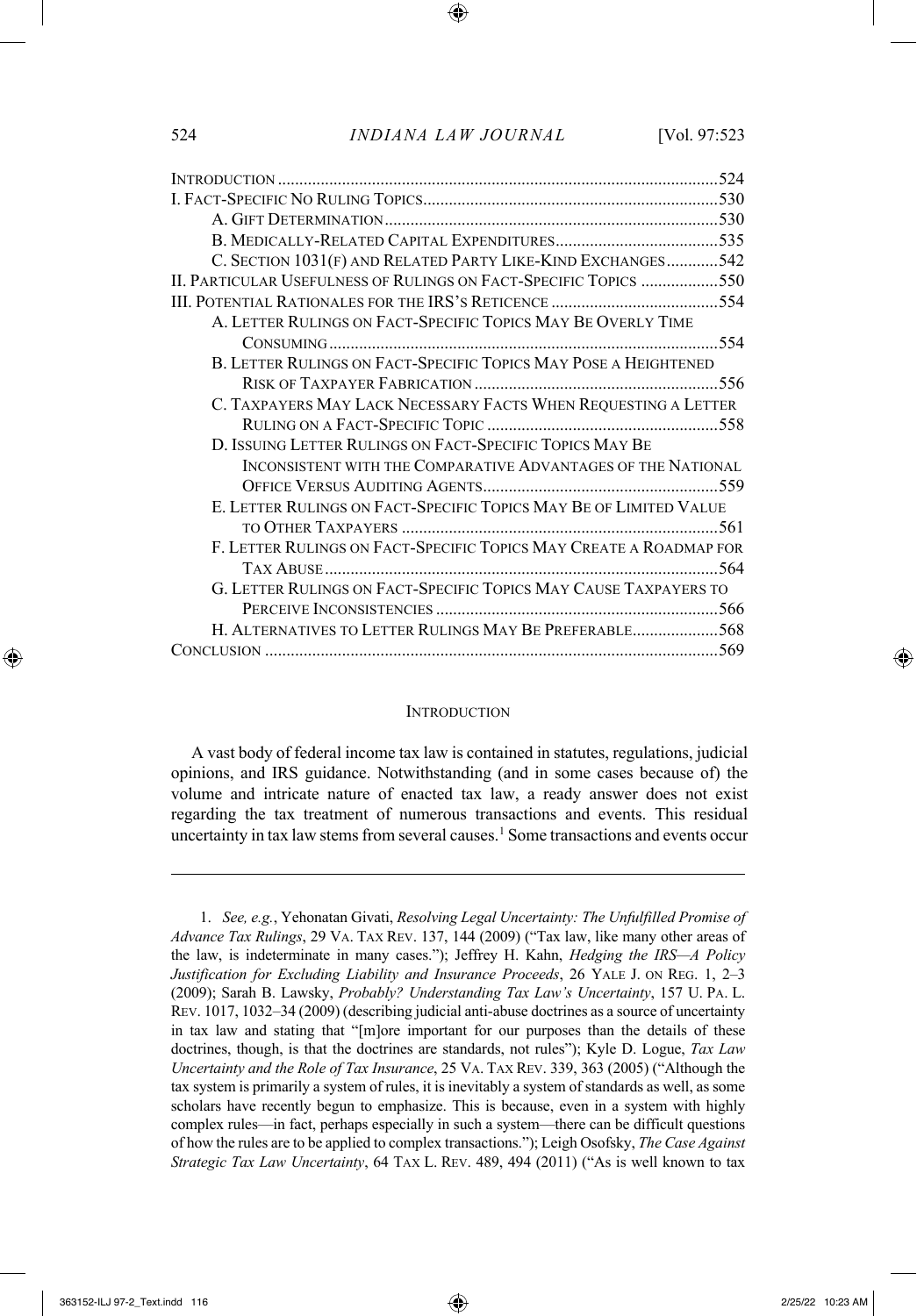that simply were not contemplated by lawmakers. In some cases, the novelty of an event or transaction occurs naturally. In other cases, it is manufactured by sophisticated taxpayers designing transactions with the aim of obtaining tax treatment more beneficial than lawmakers intended. Uncertainty in tax law also arises because some areas of tax law are governed by standards. In these areas, the tax outcome in any given case depends on the facts and circumstances of that particular case. As a result, unless existing guidance describes the tax treatment of precisely the same transaction, a transaction's tax outcome will not be entirely free from doubt.

One tool available to a taxpayer who plans to engage in a transaction with uncertain tax consequences and who desires more certainty regarding its tax outcome is to seek a letter ruling from the IRS.<sup>2</sup> To seek a ruling, the taxpayer must submit a ruling request that describes all of the relevant facts, the questions on which the taxpayer seeks a ruling, relevant legal authority, and how the authority applies to the taxpayer's facts.<sup>3</sup> In addition, the taxpayer must pay a filing fee.<sup>4</sup> Once the IRS issues a ruling, the taxpayer to whom it is issued generally can rely upon it if the taxpayer carries out the transaction consistent with the facts described in the ruling request. This is the case because the Treasury Regulations provide that a letter ruling will generally not be revoked retroactively as long as the ruling request completely and accurately disclosed relevant facts, the subsequently developed facts were not materially different from the facts on which the ruling was based, there has been no change in law, the ruling was issued with respect to a transaction the taxpayer planned to undertake, and the taxpayer relied upon the ruling in good faith such that retroactive revocation of the ruling would harm the taxpayer.<sup>5</sup> As a result, obtaining a letter ruling affords certainty to the taxpayer. However, if the IRS later discovers that the taxpayer did not accurately and completely disclose relevant facts when requesting the ruling, the IRS can revoke the ruling retroactively.<sup>6</sup> Only the taxpayer to whom a ruling is issued can rely upon it.<sup>7</sup> That said, the publication of issued letter rulings in anonymized form provides a guide to taxpayers who plan to engage in similar transactions regarding the IRS's likely position on such transactions.<sup>8</sup>

The IRS will not issue letter rulings on certain topics. At the beginning of each year, the IRS issues a revenue procedure containing the most up-to-date list of topics

experts but perhaps much less well known to nontax experts, taxpayers with more complicated tax profiles regularly have to deal with tax law uncertainty. . . . There are a number of sources of tax law uncertainty. Prevalent use of standards in the tax law may leave taxpayers unsure of the application of a standard to a particular set of facts.").

2. *See* Rev. Proc. 2021-1, 2021-1 I.R.B. 1, § 2.01 ("A 'letter ruling' is a written determination issued to a taxpayer by an Associate office in response to the taxpayer's written inquiry, filed prior to the filing of returns or reports that are required by the tax laws, about its status for tax purposes or the tax effects of its acts or transactions.").

3. *Id.* at § 7 (setting forth general instructions for requesting letter rulings).

4. *Id.* at App. A (listing the user fees for various types of letter ruling requests).

5. Treas. Reg. § 601.201(l)(5) (1967).

6. *Id.* at § 601.201(l)(5)(i).

<sup>7.</sup> *See id.* at § 601.201(l)(1) ("A taxpayer may not rely on an advance ruling issued to another taxpayer.").

<sup>8.</sup> *See, e.g.*, Rachelle Y. Holmes, *Forcing Cooperation: A Strategy for Improving Tax Compliance*, 79 U.CIN. L.REV. 1415, 1427 (2011) (noting that the publication of letter rulings in redacted form provides "helpful guidance" to other taxpayers).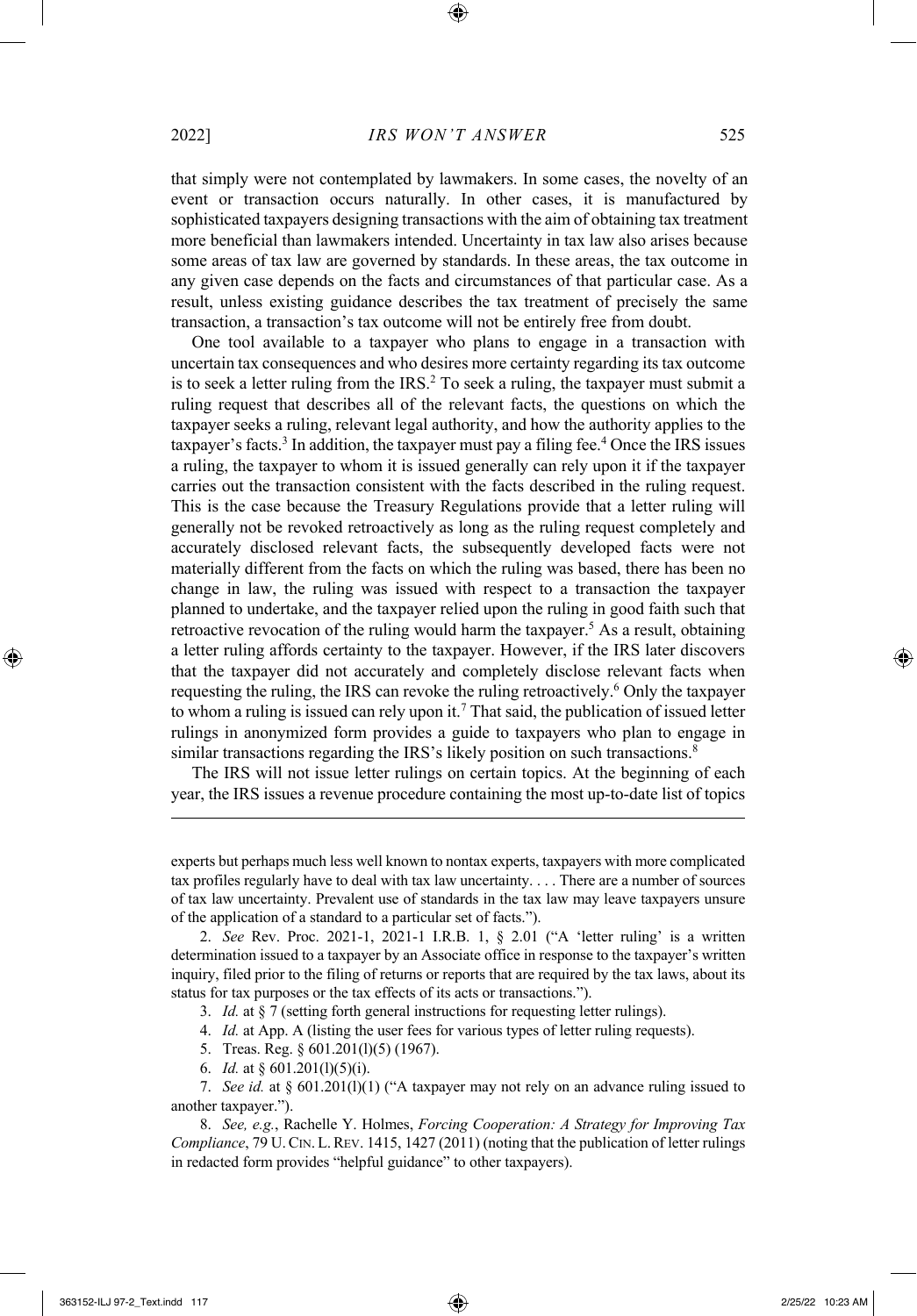on which it will not rule, $9$  and if the IRS decides to modify the list before the beginning of the next year, it will issue a revenue procedure providing any updates.<sup>10</sup> The revenue procedures describe some no ruling topics in general terms—for instance, the IRS will not issue letter rulings on "questions that the Service determines, in its discretion, should not be answered in the general interests of sound tax administration, including due to resource constraints."<sup>11</sup> The revenue procedures also contain lists of specific topics on which the IRS will not issue letter rulings, as well as lists of specific topics on which the IRS "ordinarily" will not issue letter rulings.<sup>12</sup> The most recent revenue procedure lists a total of 141 particular topics on which the IRS will not issue letter rulings and 63 particular topics on which the IRS ordinarily will not issue letter rulings.<sup>13</sup>

Many of the topics on which the IRS will not rule or will not ordinarily rule occupy areas of tax law that are governed by facts and circumstances tests or, in other words, areas of tax law governed by standards. As the IRS has stated in the revenue procedure that provides guidance on how to seek a letter ruling, "[t]he Service ordinarily does not issue letter rulings . . . in certain areas because of the factual nature of the matter involved or for other reasons."<sup>14</sup> Examples of topics on the current list that fall in this category are numerous and include:<sup>15</sup>(1) whether a transfer is a gift for purposes of Internal Revenue Code Section 102(a); (2) whether a capital expenditure for an item that is ordinarily used for personal, living, or family purposes, such as a swimming pool, has as its primary purpose the medical care of the taxpayer or the taxpayer's spouse or dependent, or is related directly to such medical care for purposes of Internal Revenue Code Section 213; and (3) whether an

- 9. *See, e.g.*, Rev. Proc. 2021-3, 2021-1 I.R.B. 140, § 3.
- 10. *See, e.g.*, Rev. Proc. 82-65, 1982-2 C.B. 852.
- 11. *See* Rev. Proc 2021-3, 2021-1 I.R.B. 140, § 3.02(10).
- 12. *See id.* at §§ 3.01, 4.01.
- 13. *Id.*

14. *See* Rev. Proc. 2021-1, 2021-1 I.R.B. 1, § 6.02; *see also* Treas. Reg. § 601.201(s)(2). Similar language also used to be included in the annual revenue procedure containing the no ruling list. It can be found in that revenue procedure as early as 1960 and as recently as 2020. *See* Rev. Proc. 60-6, 1960-1 C.B. 880, § 2; Rev. Proc. 2020-3, 2020-1 I.R.B. 131, § 2.01 ("There are, however, certain areas in which, because of the inherently factual nature of the problems involved, or for other reasons, the Service will not issue rulings . . . .") Curiously, this specific language was omitted from the 2021 revenue procedure that contains the no ruling list. *See* Rev. Proc. 2021-3, 2021-1 I.R.B. 140, § 2.01 ("There are, however, certain areas in which the Service will not issue rulings . . . ."). However, the language persists in the 2021 revenue procedure that provides guidance on how to seek a ruling. *See* Rev. Proc. 2021-1, 2021-1 I.R.B. 1, § 6.02. Also, the list of topics on which the IRS will not rule remains largely unchanged from 2020 to 2021. *See* Rev. Proc. 2021-3, 2021-1 I.R.B. 140, § 1.02 (cataloguing changes).

15. This Article focuses on examples that represent a small subset of the fact-specific topics on which the IRS will not rule. When narrowing the universe of potential examples to a more manageable size, this Article aims to omit certain topics that tend to only affect taxpayers with sufficient resources to obtain certainty in other ways. *See infra* Part III.h. While the examples that this Article does discuss will affect such taxpayers, they will not exclusively affect such taxpayers. Also, the examples are selected with the goal in mind of illustrating the range of potential concerns discussed in Part III.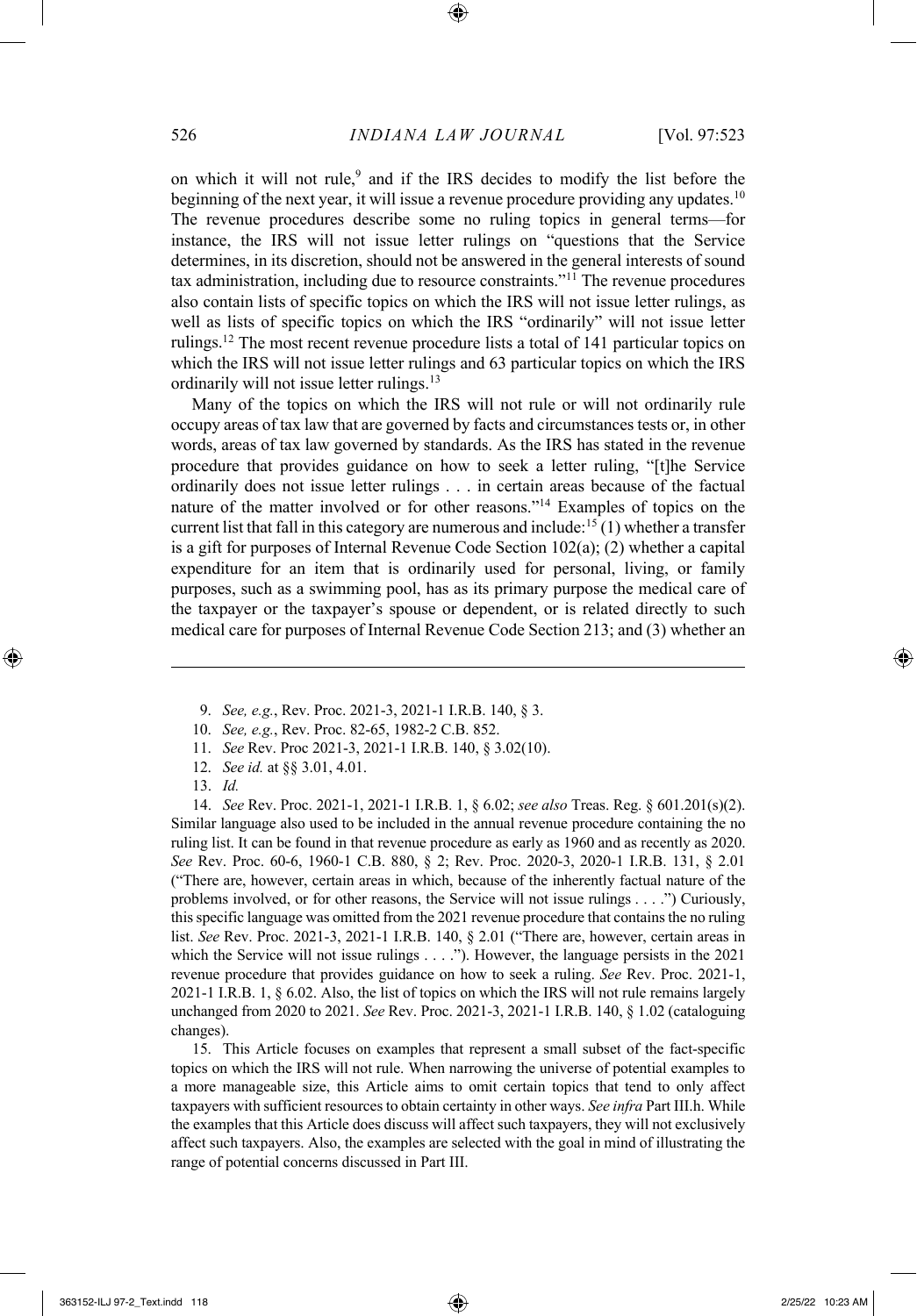exchange described in Internal Revenue Code Section 1031(f) involving related parties, or a subsequent disposition of property involved in the exchange, has as one of its principal purposes the avoidance of federal income tax, or whether an exchange is part of a transaction (or series of transactions) structured to avoid the purposes of Section  $1031(f)$ .<sup>16</sup> The most recent revenue procedure containing the no ruling list provides that the IRS will not rule on either of the first or second of these topics and, as to the third topic, the IRS ordinarily will not rule subject to some specified exceptions.<sup>17</sup>

The IRS added each of these three topics after publishing the first no ruling list. In particular, the first topic—involving gifts—was added in 2008.<sup>18</sup> The second topic—related to whether certain expenditures are for the primary purpose of medical care or directly related to medical care—was added in 1982.<sup>19</sup> The third topic entailing Section 1031(f)—was added in 2014.<sup>20</sup> Prior to adding each of these topics, the IRS did, in fact, issue quite a number of letter rulings on each of the first two topics.<sup>21</sup> In 2014, the third topic was added to the list of topics on which the IRS ordinarily will not rule subject to two specified exceptions. Most of the rulings on this topic issued before 2014 involve fact patterns that are described by those specified exceptions, but a small number of rulings issued before 2014 fall outside of the specified exceptions.<sup>22</sup>

Aside from making the general observation that the IRS refrains from ruling on some topics because of their fact-specific nature, existing literature contains very little examination of the reasons for the IRS's policy against ruling on fact-specific topics.<sup>23</sup> This Article begins to fill that gap by offering eight possible rationales for the IRS's reluctance to rule on these topics and analyzing each of the possible rationales. Assessing these potential rationales is a useful exercise because it reveals that most or all of the goals served by not ruling on fact-specific topics could be

16. *See* Rev. Proc. 2021-3, 2021-1 I.R.B. 140, §§ 3.01(19), 3.01(43), 4.01(46).

18. *See* Rev. Proc. 2008-1, 2008-3 I.R.B. 110, § 1.02(1) ("New section 3.01(9) (Section 102—Gifts and Inheritances) has been added.")

19. Rev. Proc. 82-65, 1982-2 C.B. 852 (amending Rev. Proc. 82-22 to add this item to the list of issues on which the IRS will not issue letter rulings).

20. Rev. Proc. 2014-1, 2014-3 I.R.B. 111, § 1.02(11) ("Section 4.01(43), regarding § 1031(f), has been added.").

21. *See infra* Parts I.A. and I.B.

22. *See infra* Part I.C.

23. For one note that does offer some explanations for this policy, see Stephen M. Goodman, Note, *The Availability and Reviewability of Rulings of the Internal Revenue Service*, 113 U. PA. L. REV. 81, 86 (1964) ("For purposes of analysis, there are three basic categories into which this list can be divided: 1) where the matter is 'inherently factual'; 2) where the Commissioner's position is unsettled; 3) where the Commissioner's concept of 'sound tax administration' dictates that he not rule."). This note went on to group fact-specific questions into different categories and offered some explanation for not issuing rulings in those categories. *Id*. at 87–89. For one other article that does offer one explanation for the IRS's refusal to rule on fact-specific topics, see Logue, *supra* note 1 at 409–10 ("One conceivable answer is that the Service . . . [does] . . . not have a large enough or sufficiently capable staff to do the factual and legal analysis necessary to issue rulings on such fact-intensive questions without running a big risk of adverse selection and moral hazard.").

<sup>17.</sup> *Id.*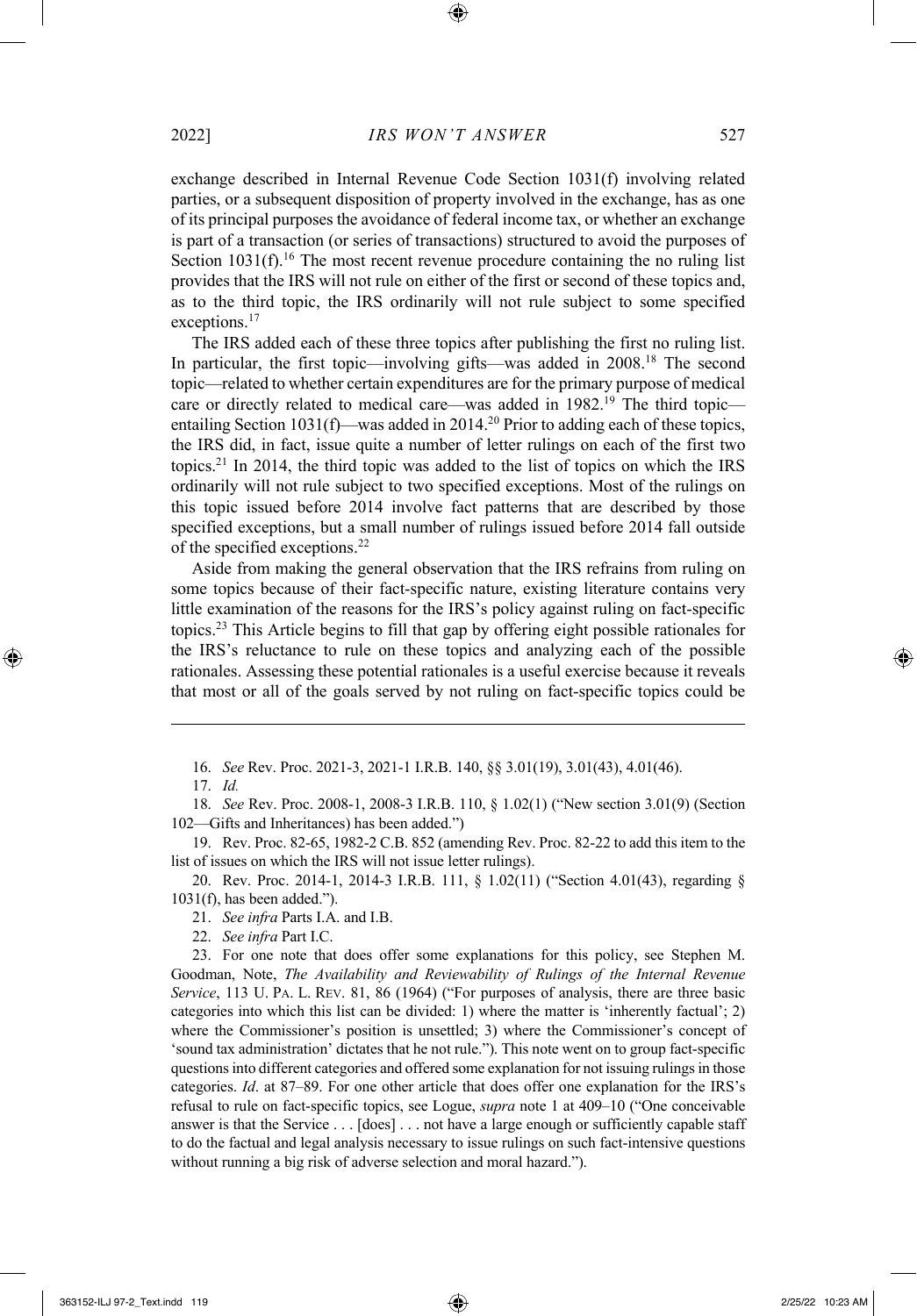equally well served or better served by taking steps other than simply not issuing rulings.

Moreover, taking steps other than simply not issuing rulings to address the concerns undergirding the IRS's reluctance to rule on fact-specific questions could allow the IRS to issue letter rulings on questions for which a letter ruling could be particularly useful. Letter rulings are designed to address questions not readily answered by statutes, regulations, cases, and other sources of legal authority. Indeed, the IRS generally will not issue rulings on questions that are already adequately addressed by these other sources.<sup>24</sup> Fact-specific questions will often fall in the category of questions for which a ready answer is not already available. Given that the answer to a fact-specific question, by definition, turns on the facts of a particular case, generally applicable authority, often, will not provide a definitive answer regarding the tax treatment of a particular transaction. Unless the facts of a taxpayer's transaction exactly match the facts of a transaction described in existing guidance, the question of how the taxpayer's transaction will be treated cannot be answered, with complete certainty, based upon existing authority. Thus, a fact-specific question is one type of question for which a ruling could be particularly useful to a taxpayer.

This Article considers eight potential rationales for the IRS's refusal to rule on fact-specific questions. First, issuing a ruling on a fact-specific question could be very time consuming because the IRS needs to obtain and consider all the relevant facts of the transaction. Given the IRS's resource constraints, engaging in a timeconsuming factual analysis might not be the best use of the IRS's time. Second, it is possible that the risk that taxpayers will fabricate or exaggerate certain facts is heightened when taxpayers are providing information necessary for a fact-specific inquiry, and, therefore, the IRS hesitates to rule on these topics to avoid being duped into issuing an unduly favorable ruling. Third, in some circumstances, the taxpayer will not be the person best positioned to provide the IRS with all of the facts relevant to a fact-specific inquiry.

Fourth, similar to the notion that the fact-finder at the trial level is better positioned to determine facts while appellate court judges are better positioned to determine law, the IRS's refusal to rule on fact-specific questions may be driven by the view that, as between individuals at the IRS's national office who issue rulings and local auditing agents, the former have a comparative advantage when it comes to making judgments of law while the latter have a comparative advantage when it comes to finding facts. Fifth, a letter ruling on a fact-specific question might be of little use to anyone other than the taxpayer to whom it is issued. Technically, no letter rulings can be relied upon by other taxpayers, but they nevertheless can provide other taxpayers with useful information about the IRS's likely views on the tax treatment of similar transactions. However, a letter ruling on a fact-specific question may be less suitable for this purpose than letter rulings on other topics because a letter ruling on a fact-specific topic may offer little insight into how the IRS would likely rule in the case of a different transaction.

Sixth, particularly when the fact-specific question entails determining whether a transaction was overly tax-motivated (as is true in the case of the topics related to Section 1031(f) on which the IRS ordinarily will not issue letter rulings), the IRS's

<sup>24.</sup> *See* Rev. Proc. 2021-1, 2021-1 I.R.B. 1, § 6.11.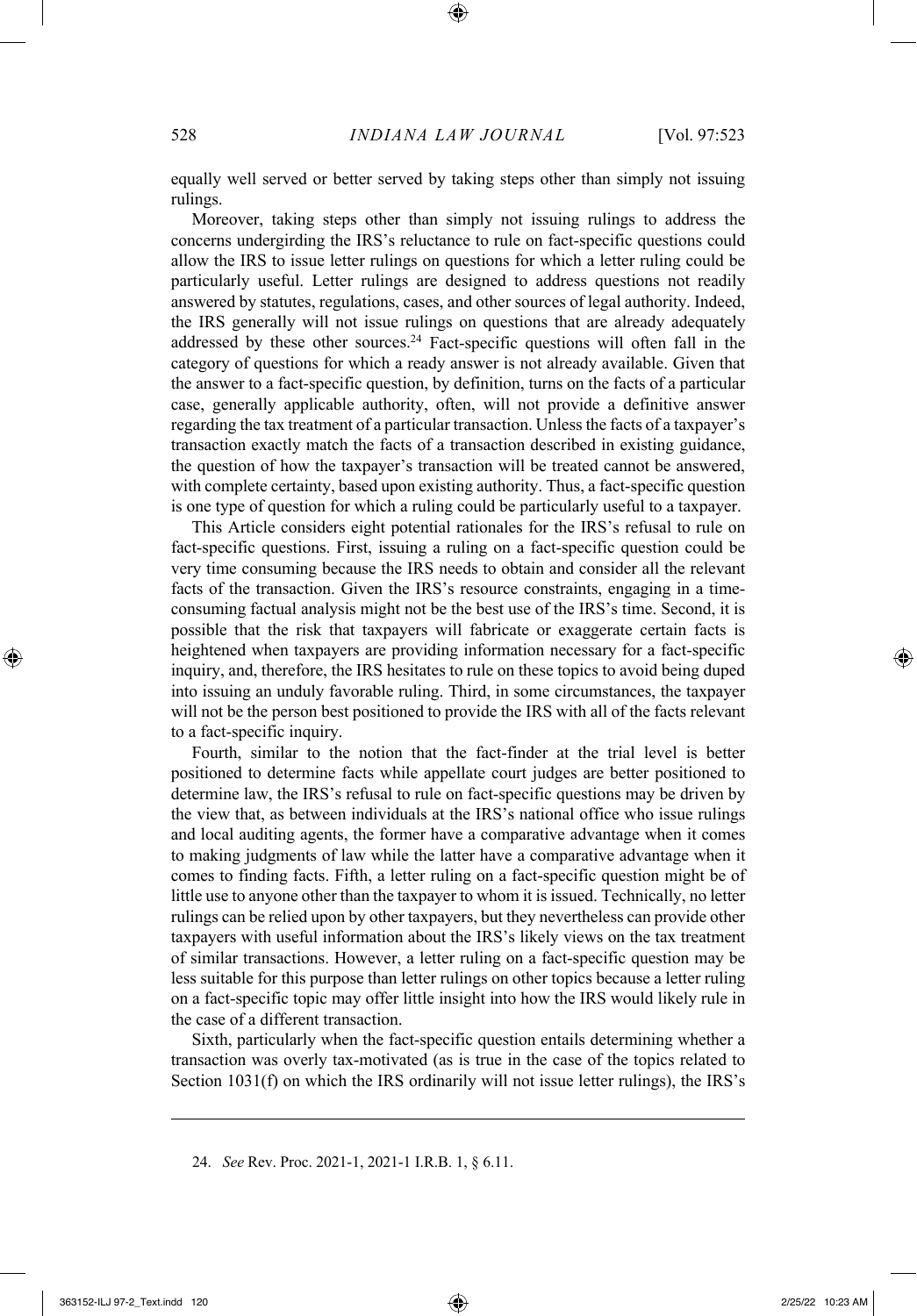hesitation might be driven, in part, by a concern that providing too much certainty regarding an anti-abuse provision's contours will allow taxpayers to disguise their overly tax-motivated transactions as not so motivated. Seventh, the IRS might be concerned that the publication of letter rulings issued on fact-specific topics will cause the public to perceive inconsistencies among the conclusions reached in rulings with similar but slightly different facts, and this concern might prompt the IRS to refrain from issuing rulings on such topics altogether. Eighth, and finally, the hesitation to rule might be based on the notion that we ought to use alternative means to provide taxpayers with certainty.

With respect to each of these concerns, this Article will analyze whether the concern is valid and whether the concern could be addressed by means other than simply not issuing rulings. To gauge the validity of some of these concerns, this Article examines letter rulings that the IRS did, in fact, issue on several fact-specific topics prior to adding them to the list of topics on which the IRS will not (or ordinarily will not) rule. With respect to many of the concerns, the previously issued letter rulings illustrate that the concern does not inevitably arise in the case of all letter rulings on the topic so that it may not justify a blanket policy against ruling on that topic. Some of the previously issued letter rulings also demonstrate steps that the IRS should take, or avoid, to mitigate some of the concerns if it does rule on factspecific topics.

Two additional notes about the scope and aim of this Article are in order. First, some topics are included on the no ruling list for reasons other than their fact-based nature. For instance, the IRS may include on the no ruling list topics on which it has not yet developed a position.<sup>25</sup> This Article does not address all reasons for including topics on the list and focuses solely on the notion that the fact-specific nature of a topic results in its inclusion on the list. Second, it is difficult to conclude with certainty that the reason for including any particular topic on the no ruling list is only that it is a fact-specific topic because typically topics are added to the list without much explanation by the IRS. For that reason, it is possible that some of the particular examples that this Article uses for purposes of illustration did not make their way onto the no ruling list only because they involve fact-specific inquiries. Instead, the IRS may have decided that issuing guidance on the topic does not warrant use of administrative resources for reasons unrelated to its fact-specific nature. If this is true for any given topic, the analysis in this Article does not necessarily suggest that the topic ought not be on the no ruling list. However, while it is difficult to determine whether the fact-specific nature of an inquiry was the driving force behind including any particular topic on the list, it is clear, based on the language of numerous revenue procedures,<sup>26</sup> that the IRS views the fact-specific nature of a tax determination as a factor that weighs in favor of not ruling on the topic. The aim of this Article is to question whether a topic's fact-specific nature justifies not ruling on the topic and to suggest that, if the fact-specific nature of a topic is the only or primary reason for including it on the no ruling list, the topic may not belong on that list.

<sup>25.</sup> *See, e.g.*, Goodman, *supra* note 23, at 90 (describing this as a reason for why the IRS will refuse to issue letter rulings in some circumstances).

<sup>26.</sup> *See* sources cited *supra* note 14.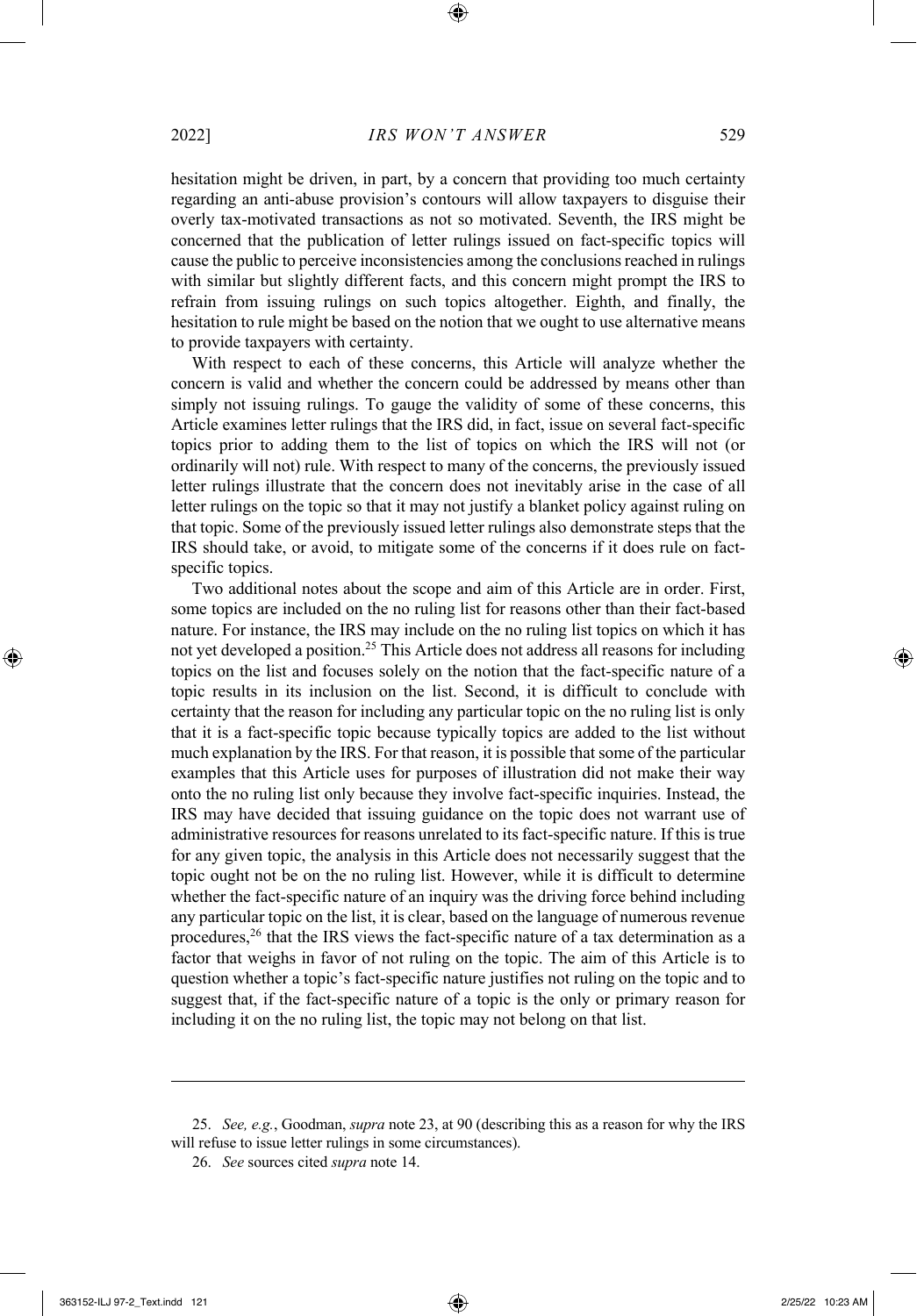This Article proceeds as follows. Part I provides examples of fact-specific topics on which the IRS will not (or ordinarily will not) rule. Part II explains why letter rulings on fact-specific topics could be particularly useful. Part III examines each of the eight potential rationales for the IRS's hesitation to rule and makes recommendations for better ways to address some of these concerns. To undertake the analysis in Part III, this Article draws upon previously issued letter rulings on fact-specific topics to determine what lessons can be gleaned from those previously issued rulings. Even though some of these topics might be on the no ruling list for other reasons as noted above, they are fact-specific topics, and, as a result, an examination of rulings that were issued on these topics can be used to gauge the validity of some of the concerns about ruling on fact-specific topics generally.

#### I. FACT-SPECIFIC NO RULING TOPICS

When a taxpayer plans to undertake a transaction and its tax consequences are unclear, the taxpayer can request a letter ruling from the IRS. The IRS issues numerous letter rulings each year. In 2020, for instance, the IRS issued 777 letter rulings.<sup>27</sup> At the beginning of each year, the IRS publishes a revenue procedure containing a list of topics on which the IRS will not issue letter rulings as well as a list of topics on which the IRS ordinarily will not issue letter rulings. Many of the topics involve fact-specific determinations. This Part will proceed by discussing three examples.

#### *A. Gift Determination*

When a taxpayer receives property as a gift, the taxpayer can exclude the value of the property from income.<sup>28</sup> In *Commissioner v. Duberstein*, the Supreme Court concluded that whether a transfer is a gift turns on the transferor's intention, and the requisite intention is "detached and disinterested generosity."<sup>29</sup> When litigating the *Duberstein* case, the IRS advocated for the adoption of clearer tests.<sup>30</sup> The court rejected the IRS's approach, stating, "We are of opinion that the governing principles are necessarily general . . . and that the problem is one which, under the present statutory framework, does not lend itself to any more definitive statement that would produce a talisman for the solution of concrete cases."<sup>31</sup>

When determining whether any given transfer is a gift, courts have examined various objective indicia of the transferor's intent. As one such objective factor, courts have taken into account statements made by the transferor close to the time of the transfer. In *Runyon v. Commissioner*, for instance, the court concluded that payments made by two individuals to another individual were gifts, and the court

<sup>27.</sup> This number is based on a Westlaw search for all private letter rulings from 2020.

<sup>28.</sup> *See* I.R.C. § 102(a).

<sup>29</sup>*.* 363 U.S. 278, 285–86 (1960).

<sup>30.</sup> In particular, the IRS argued that "gifts should be defined as transfers of property made for personal as distinguished from business reasons." *Id*. at 284 n.6.

<sup>31.</sup> *Id.* at 284–85.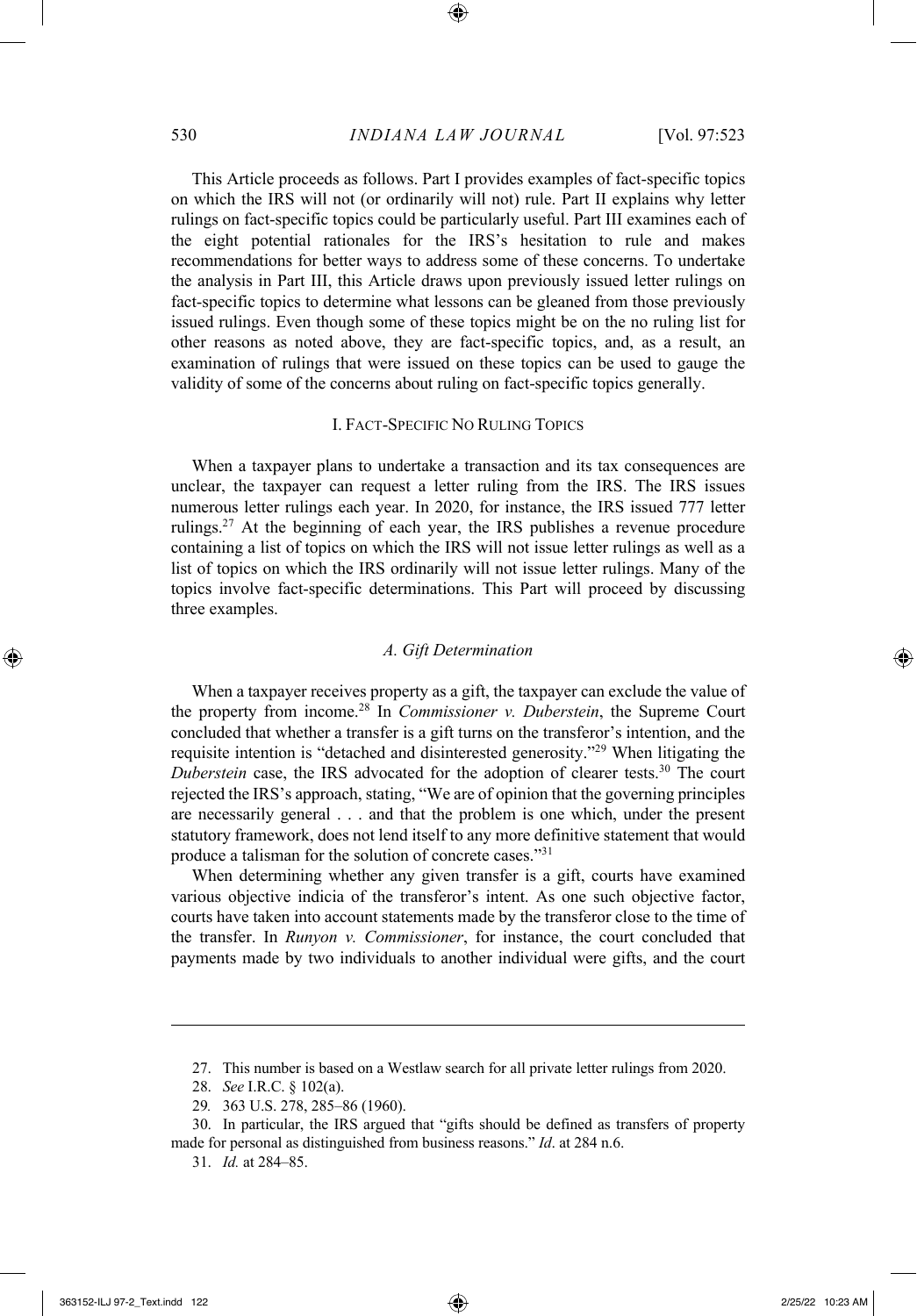appeared to have been influenced by the fact that one of the transferors stated to the transferee at the time of transfer that the payments were gifts.<sup>32</sup>

The relationship between the transferor and transferee is also a relevant factor. In *Mesinger v. Commissioner*, for example, the court treated the rent-free use of an apartment as a gift where the transferor and transferee had a close family friendship.<sup>33</sup>

Courts have also considered the transferor's tax treatment of the transfer as potential evidence of the transferor's intent. As one illustration, in *O'Connor v. Commissioner*, the court concluded that the payor's issuance to the payee of a Form 1099-MISC that reported the payment as taxable income demonstrated that the payor did not intend the payment to be a gift. <sup>34</sup> As another example, in *Duberstein*, the court stated that the fact that the transferor takes a business deduction for the cost of a transfer is relevant, although not determinative.<sup>35</sup>

Also pertinent to the determination of whether a transfer constitutes a gift is whether the transferor has received or has an expectation of receiving an economic benefit from the transferee. In *Hornung v. Commissione*r, for instance, the court concluded that the free use of a car provided to a professional football player by a car dealership was not a gift because the dealership likely believed that use of the car would act as a celebrity endorsement.<sup>36</sup> Also, in *Duberstein*, the Supreme Court held that the Tax Court's determination that the transfer of a Cadillac was not a gift was not clearly erroneous because the transferee had provided business referrals to the transferor in the past and the transferor may have hoped to induce additional referrals in the future.<sup>37</sup>

Another factor at play is whether the transferee has already been adequately compensated for any economic benefit provided to the transferor. Thus, for instance, in *Runyon*, the court concluded that payments made by two individuals to another individual were gifts, and the court took note of the fact that the transferee had already been adequately compensated for services she provided in the past to a corporation owned, indirectly, by the transferors.<sup>38</sup>

In summary, a multitude of factors may influence an assessment of whether a transferor possesses the requisite state of mind for a transfer to constitute a gift. Thus, the determination of whether a transfer is a gift is generally governed by a facts and circumstances test.

In 2008 the topic of whether something constitutes a gift for income tax purposes was added to the list of topics on which the IRS would not issue letter rulings.<sup>39</sup> Before that time, the IRS issued various letter rulings on this topic. Some of the rulings provided taxpayers with their hoped-for answers that transfers did constitute gifts. For example, in a 1958 letter ruling, the taxpayer was a pastor at a church, and the church regularly paid him a salary.<sup>40</sup> At a church meeting, the members passed a

- 32. 49 T.C.M. (CCH) 208 (1984).
- 33. 31 T.C.M. (CCH) 1127 (1972).
- 34. 104 T.C.M. (CCH) 571 (2012).
- 35. 363 U.S. 278, 287 (1960).
- 36. 47 T.C. 428 (1967).
- 37. 363 U.S. at 291–92.
- 38. 49 T.C.M. (CCH) 208 (1984).
- 39. *See* Rev. Proc. 2008-1, 2008-3 I.R.B. 110, § 1.02(1).
- 40. I.R.S. Priv. Ltr. Rul. 5806045370A (June 4, 1958).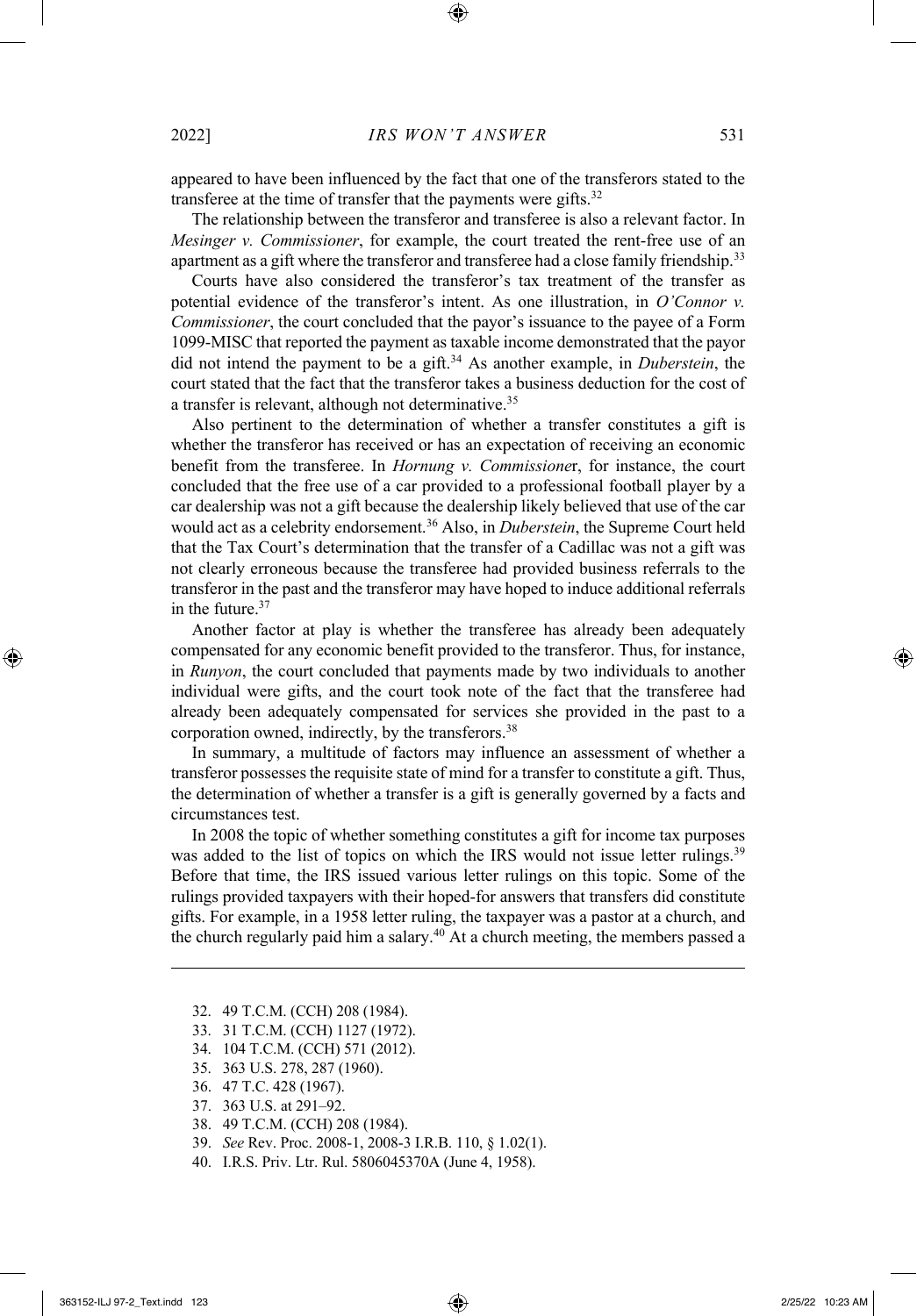motion authorizing the church to give funds to the pastor and his wife upon his retirement.<sup>41</sup> The IRS concluded that the amounts could be treated as gifts for income tax purposes.<sup>42</sup>

As a second example, in a 1970 letter ruling, the IRS concluded that payments received while panhandling could be treated as gifts for income tax purposes.<sup>43</sup> The ruling assumed facts that were not directly supplied by the taxpayer stating, "The information you furnished did not indicate precisely what you mean by 'panhandling.' However, we have assumed that you refer to a person who . . . does not perform any services or sell a product in the course of his 'panhandling' activities."<sup>44</sup> The ruling concluded, "[I]f passersby contribute to you out of purely charitable motives, or from a disinterested generosity or similar impulse it would be proper to regard such amounts as gifts."<sup>45</sup>

Several other previously issued letter rulings also determined that transfers are gifts. For instance, a 1954 letter ruling concluded that an award given to a taxpayer for creative television work which was funded by contributions from 8,000 individuals constituted a gift.<sup>46</sup> A 1957 letter ruling characterized as gifts the payments made by a city to the widow of a former employee.<sup>47</sup> A letter ruling issued in 1959 treated as gifts payments to a widow of a Supreme Court Justice made pursuant to a law passed by Congress after the death of the Justice.<sup>48</sup> In 1959, the IRS ruled that an award provided by the United States to the widow of a deceased university employee in recognition of scientific contributions constituted a gift.<sup>49</sup> A 1977 letter ruling determined that a transfer of stock to a trust for the benefit of the taxpayer's wife and children was a gift.<sup>50</sup> The transferor was the brother of the taxpayer's wife, but the taxpayer was also an employee and officer of a company where the transferor was a director and officer.<sup>51</sup> The ruling concluded that the transfer was a gift and stated that the IRS's conclusion was based on the assumption that the decision to transfer the stock was "intended solely as an expression of [the transferor's] affection, respect, and admiration for [his sister and the taxpayer's family] and not as compensation to [the taxpayer] for past, present, or future services."<sup>52</sup> The IRS reached the same conclusion in a series of other rulings issued close in time with similar facts that appear to have been requested by the relatives of the taxpayer who requested the  $1977$  ruling just described.<sup>53</sup>

41. *Id.* 42. *Id.* 43. I.R.S. Priv. Ltr. Rul. 7004070460A (Apr. 7, 1970). 44. *Id.* 45. *Id.* 46. I.R.S. Priv. Ltr. Rul. 5401064520A (Jan. 6, 1954). 47. I.R.S. Priv. Ltr. Rul. 5705294700A (May 29, 1957). 48. I.R.S. Priv. Ltr. Rul. 5907085170A (July 8, 1959).

49. I.R.S. Priv. Ltr. Rul. 5906195290A (June 19, 1959).

- 50. I.R.S. Priv. Ltr. Rul. 7733026 (May 17, 1977).
- 51. *Id.*
- 52. *Id.*

53. *See* I.R.S. Priv. Ltr. Rul. 7733058 (May 19, 1977); I.R.S. Priv. Ltr. Rul. 7733059 (May 19, 1977); I.R.S. Priv. Ltr. Rul. 7733060 (May 19, 1977); I.R.S. Priv. Ltr. Rul. 7733061 (May 19, 1977).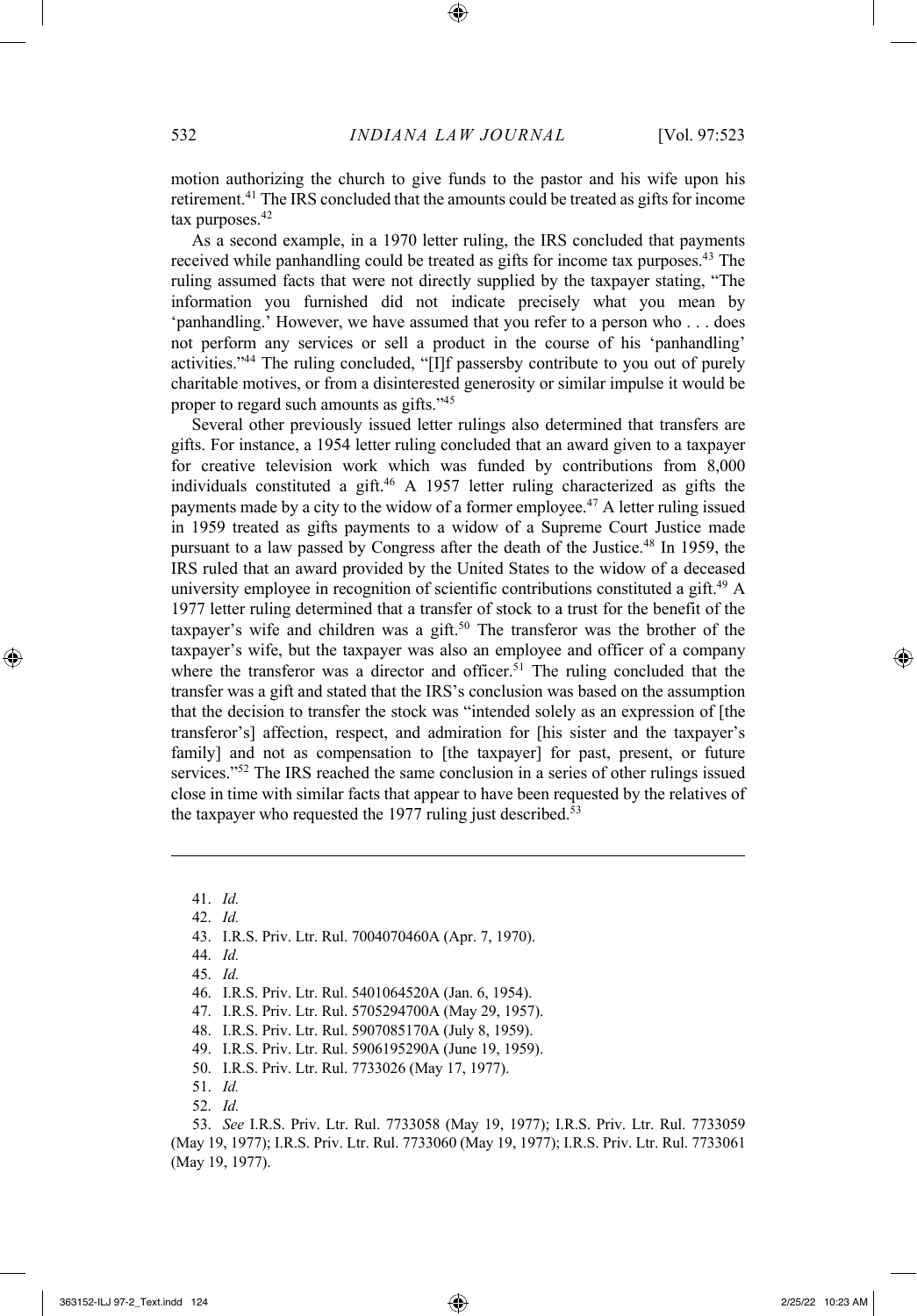In addition to issuing rulings concluding that various transfers did constitute gifts, the IRS has also issued letter rulings concluding that various transfers did not constitute gifts. For example, in a 1957 letter ruling, the taxpayer and the taxpayer's family were selected as part of a nationwide search to find an "average American family" from each state and asked to attend an event that involved televised interviews.<sup>54</sup> As a result of being selected, the taxpayer and the taxpayer's family were given a week-long trip, a complete set of jewelry and accessories, and a wardrobe. The ruling concluded that the items were not gifts but rather prizes and had to be included in income.<sup>55</sup>

As a second example, in a 1984 letter ruling, an assistant professor at a large university received a monetary award that was sponsored by various private companies.<sup>56</sup> The awards were given to junior faculty members who had demonstrated abilities in research and teaching.<sup>57</sup> The university selected recipients and determined the amount of each award.<sup>58</sup> Enough money was available to give awards to every untenured faculty member.<sup>59</sup> The ruling concluded that the award received by the taxpayer was not a gift and had to be included in income.<sup>60</sup>

A third example can be found in a letter ruling issued in 1986.<sup>61</sup> In that ruling, A and B met in 1947 when they worked for the same employer, and they had maintained their friendship after A's retirement in 1963.<sup>62</sup> In 1981, A was hospitalized and required ongoing in-home care. A asked B to live with her.<sup>63</sup> B was expected to return home from work by seven or eight in the evening on weekdays and to spend the majority of her free time with A on weekends.<sup>64</sup> A executed a trust providing that if B was living in the house when A died, the house would be deeded to B.<sup>65</sup> If the living arrangement ended prior to A's death, then, in lieu of the house, B would receive \$1000 per month for every month B had lived with A.<sup>66</sup> When A died, B still lived with A, and as a result, B received the house.<sup>67</sup> The ruling concluded that the house was not a gift for income tax purposes but, instead, was compensation for services.<sup>68</sup>

Some other previously issued letter rulings concluded that various transfers did not constitute gifts. For instance, a letter ruling issued in 1955 determined that strike benefits paid from a fund that was financed with union members' contributions were

- 54. I.R.S. Priv. Ltr. Rul. 5710044440A (Oct. 4, 1957).
- 55. *Id.*
- 56. I.R.S. Priv. Ltr. Rul. 8442027 (July 12, 1984).
- 57. *Id.*
- 58. *Id.*
- 59. *Id.*
- 60. *Id.*
- 61. I.R.S. Priv. Ltr. Rul. 8615063 (Jan. 13, 1986).
- 62. *Id.*
- 63. *Id.*
- 64. *Id.*
- 65. *Id.*
- 66. *Id.*
- 67. *Id.*
- 68. *Id.*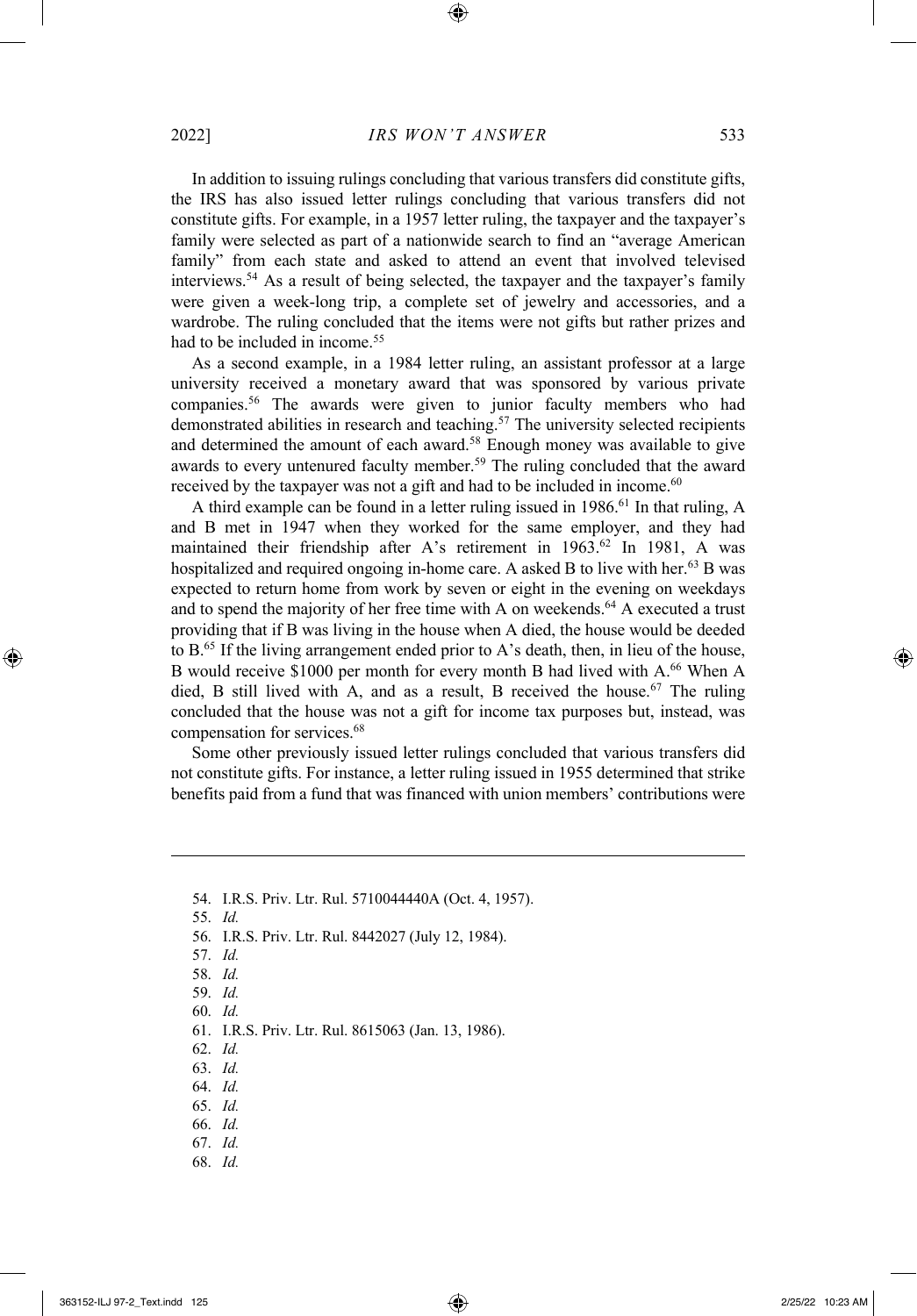not gifts. <sup>69</sup> In 1958, the IRS issued a letter ruling noting that annual payments made to a former United States president, pursuant to a law passed by Congress, were not gifts.<sup>70</sup> A 1963 letter ruling concluded that a \$100,000 payment made to an individual's estate by the U.S. government was not a gift where the payment was in full satisfaction of any claims the estate might have against the government based upon an invention by the individual.<sup>71</sup> Several letter rulings issued in 1964 and 1965 determined that annual distributions that a taxpayer received from a Christmas fund were not gifts where it appeared that employees expected their salaries to be supplemented by annual distributions from the fund.<sup>72</sup> A 1976 letter ruling decided that awards based on the length of active service granted to volunteer firemen were not gifts.<sup>73</sup> Two letter rulings issued in 1981 and 1983 considered payments made by a state or local government to residents to encourage them to remain residents, finding that they were not gifts. <sup>74</sup> In 1985, the IRS ruled that cash awards for referring new clients to a bank's trust department based upon the business generated by the referrals were not gifts.<sup>75</sup> As a final example, a 1987 letter ruling concluded that early retirement payments received by an employee upon an employee's retirement did not constitute gifts.<sup>76</sup>

In at least one instance, prior to adding the topic of whether a transfer constitutes a gift to the list of specific items on which the IRS will not rule, the IRS issued a ruling that declined to reach a conclusion regarding whether a transfer was a gift by pointing to the fact-specific nature of that inquiry.<sup>77</sup> In particular, in a 1985 letter ruling, a tax-exempt organization provided vocational development services to persons with disabilities.<sup>78</sup> Some of the organization's clients participated in a program in which they were not expected to produce sellable products and were paid \$1.50 weekly.<sup>79</sup> The payments did not relate to work performed but were intended to help the clients become accustomed to the program.<sup>80</sup> The ruling stated, "While it appears that the payments . . . may be gifts and excludable from the gross income of the clients, we are unable to rule on the issue. . . . [T]he Service will not ordinarily rule with respect to any matter in which the determination requested is primarily one of fact."<sup>81</sup>

- 75. I.R.S. Priv. Ltr. Rul. 8520014 (Feb. 11, 1985).
- 76. I.R.S. Priv. Ltr. Rul. 8737037 (June 15, 1987).
- 77. *See* I.R.S. Priv. Ltr. Rul. 8528017 (Apr. 11, 1985).
- 78. *Id.*
- 79. *Id.*
- 80. *Id.*
- 81. *Id.*

<sup>69.</sup> I.R.S. Priv. Ltr. Rul. 5508125320A (Aug. 12, 1955).

<sup>70.</sup> I.R.S. Priv. Ltr. Rul. 5812015510A (Dec. 1, 1958).

<sup>71.</sup> I.R.S. Priv. Ltr. Rul. 6304104830A (Apr. 10, 1963).

<sup>72.</sup> I.R.S. Priv. Ltr. Rul. 6404241760A (Apr. 24, 1964); I.R.S. Priv. Ltr. Rul. 6404245530A (Apr. 24, 1964); I.R.S. Priv. Ltr. Rul. 6503015530A (Mar. 1, 1965).

<sup>73.</sup> I.R.S. Priv. Ltr. Rul. 7609230400A (Sep. 23, 1976).

<sup>74.</sup> *See* I.R.S. Priv. Ltr. Rul. 8121122 (Feb. 27, 1981); I.R.S. Priv. Ltr. Rul. 8317090 (Jan. 27, 1983).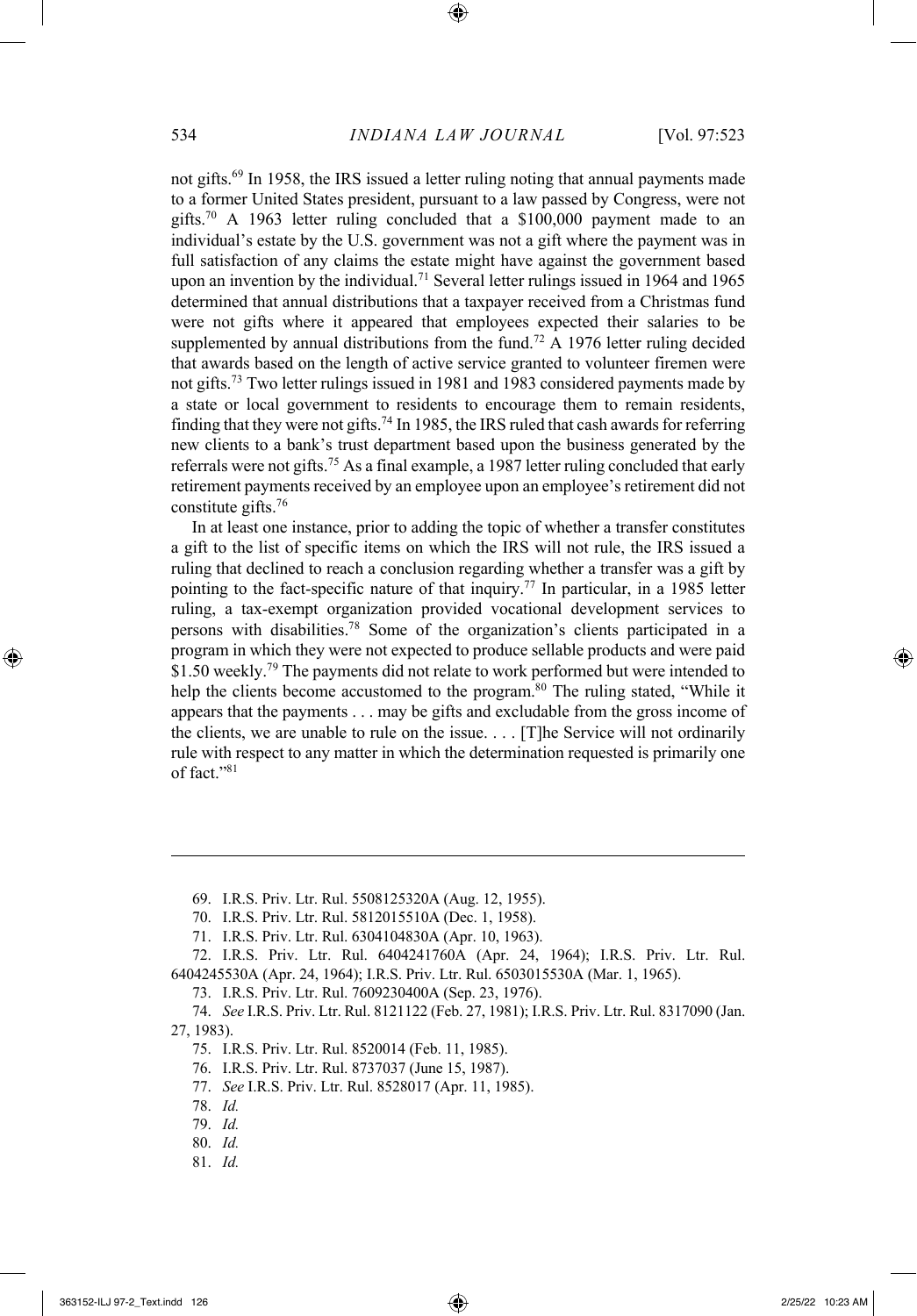### *B. Medically-Related Capital Expenditures*

Just as the determination of whether something is a gift for income tax purposes turns on a fact-specific inquiry, so too does the determination of whether something is a deductible medical expense. $82$  An individual taxpayer is entitled to a deduction for certain medical expenses. $83$  The deduction can only be claimed by individuals who itemize deductions rather than claim the standard deduction.<sup>84</sup> In addition, the deduction is only allowed for medical expenses to the extent that they exceed 7.5% of the taxpayer's adjusted gross income.<sup>85</sup> Subject to those limitations, the deduction is granted for expenses "not compensated for by insurance or otherwise for 'medical care' of the taxpayer, the taxpayer's spouse, or the taxpayer's dependent."<sup>86</sup>

Determining whether something constitutes "medical care" often entails an examination of the particular facts of any given case. The Internal Revenue Code defines "medical care" to include, among other items, amounts paid "for the diagnosis, cure, mitigation, treatment, or prevention of disease, or for the purpose of affecting any structure or function of the body."<sup>87</sup> In addition to providing other guidance, the Treasury Regulations provide, "[A]n expenditure which is merely beneficial to the general health of an individual, such as an expenditure for a vacation, is not an expenditure for medical care."<sup>88</sup>

From time to time, courts have had to grapple with whether an expense that would typically be a nondeductible personal expense—such as an expense incurred for something that is typically merely beneficial to an individual's general health—can qualify as an expense incurred for medical care. As Professor Pratt has noted, "Much of the case law under § 213 involves taxpayers trying to deduct as a medical expense the cost of an item, such as a pool or a vacation, which is usually purchased for nonmedical personal reasons."<sup>89</sup>

In *Havey v. Commissioner*, <sup>90</sup> for instance, the taxpayer's spouse suffered from a serious heart condition, and her cardiologist advised that she take a trip to the seashore during the summer months to benefit from the humid weather and take a trip to Arizona during the winter.<sup>91</sup> The taxpayer deducted the costs of the trips, and the Tax Court held that they did not qualify as deductible medical expenses.<sup>92</sup> As the

- 87. I.R.C. § 213(d)(1)(A).
- 88. Treas. Reg. § 1.213-1(e)(1)(ii) (1960).
- 89*.* Pratt, *supra* note 82 at 1141.
- 90. 12 T.C. 409 (1949).
- 91. *Id.* at 409–10.
- 92. *Id.* at 411–13.

<sup>82.</sup> For discussion of the determination of whether something qualifies as a deductible medical expense, see, for example, Katherine T. Pratt, *Inconceivable? Deducting the Costs of Fertility Treatment*, 89 CORNELL L. REV. 1121, 1139–44 (2004).

<sup>83.</sup> I.R.C. § 213.

<sup>84.</sup> *See* I.R.C. §§ 63(b) (not including the deduction for medical expenses in the list of deductions from adjusted gross income that are allowed if an individual does not elect to itemize), 63(d) (defining itemized deductions as deductions other than those allowed in arriving at adjusted gross income and other than those listed in Section 63(b)).

<sup>85.</sup> I.R.C. § 213(a).

<sup>86.</sup> *Id.*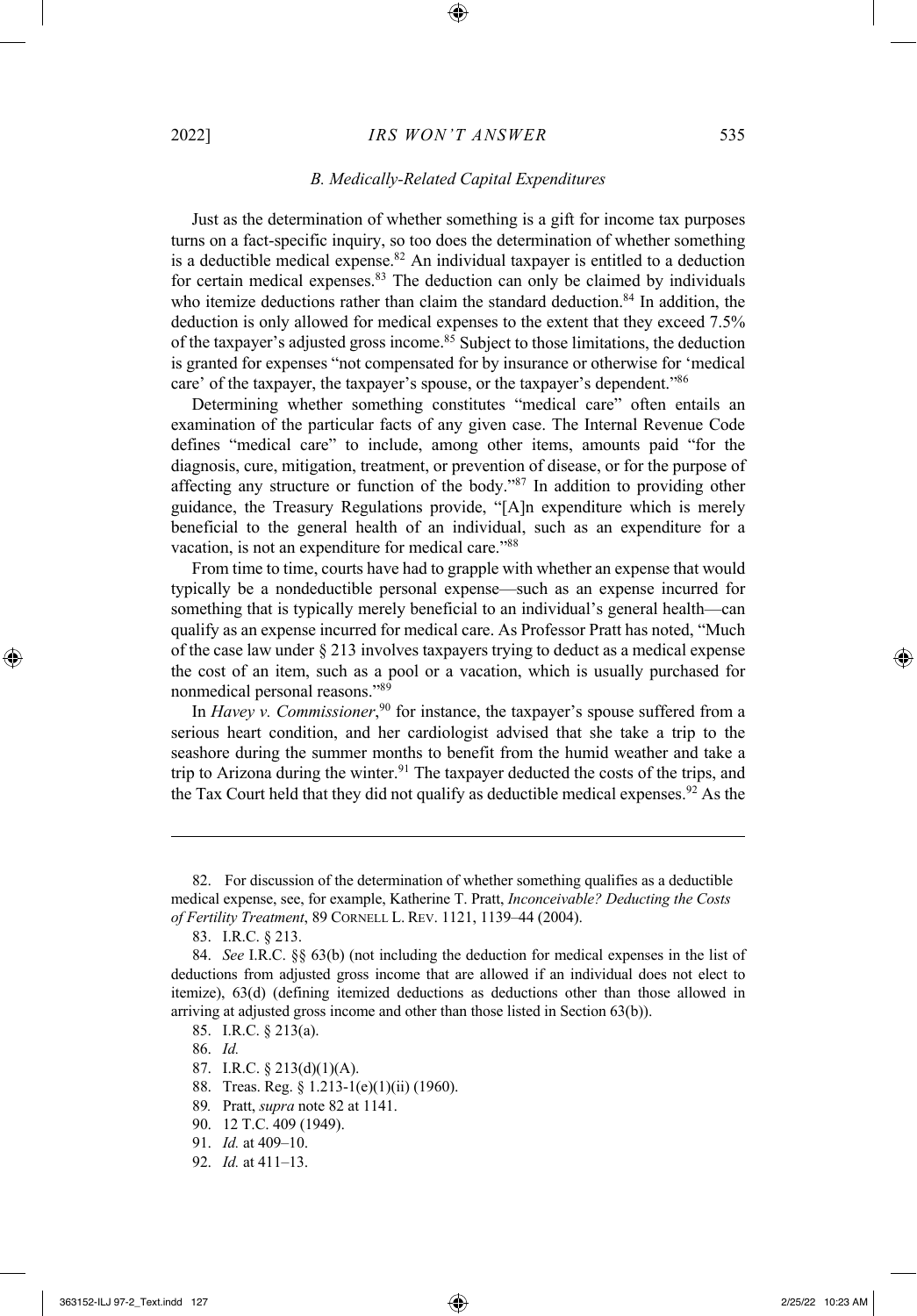court stated, "[M]any expenses, such as the cost of vacations, though undoubtedly highly and directly beneficial to the general health . . . are not deductible because they fall within the category of personal or living expenses."<sup>93</sup> The court listed several factors that ought to be considered when determining whether an expense qualifies as a medical expense including (1) the taxpayer's motive or purpose for incurring the expense, (2) whether the expense was incurred at the direction or suggestion of a physician, (3) whether the treatment bears directly on the physical condition in question, (4) whether it would be reasonable to believe that the treatment would be effective, and (5) whether the treatment is undertaken close in time to the onset or recurrence of the disease or condition.<sup>94</sup> Under the facts of *Havey*, the court was not convinced that the expenses constituted medical expenses for several reasons, including that a change in climate was not the generally accepted treatment for the taxpayer's wife's specific condition, that the trips occurred sometime after the onset of the medical condition, that the taxpayer and his wife had taken similar trips for vacation purposes in previous years, and that the taxpayer's wife did not seek any medical services during the trips.<sup>95</sup>

Given the fact-specific nature of the inquiry, cases with somewhat similar facts have come out differently.<sup>96</sup> In *Watkins v. Commissioner*, <sup>97</sup> the taxpayers, a husband and wife, claimed a medical expense deduction for the costs of trips taken to Florida.<sup>98</sup> The husband's physician and wife's physician had each prescribed the trips because natural sunlight treatments would mitigate the condition from which each was suffering.<sup>99</sup> The court concluded that the expenses were for medical care.<sup>100</sup> The court reached this conclusion based upon its observations that the medical conditions existed immediately before the taxpayers went to Florida, the taxpayers' physicians prescribed the trips, and the beneficial effect of the Florida climate was related to the taxpayers' specific conditions and "apart from the general benefit to health which any vacationer or visitor would receive from being out of doors in the sun."<sup>101</sup>

The Treasury Regulations contain special rules regarding whether and to what extent a capital expenditure is deductible as a medical expense.<sup>102</sup> Amounts paid that permanently improve or increase the value of property generally constitute capital

- 99. *Id.*
- 100. *Id.*
- 101. *Id.*
- 102. Treas. Reg. § 1.213-1(e)(1)(iii).

<sup>93.</sup> *Id.* at 411–12.

<sup>94.</sup> *Id.* at 412.

<sup>95.</sup> *Id.* at 412–13.

<sup>96.</sup> Courts have addressed whether expenses incurred for items that would typically be personal expenses can constitute medical expenses in numerous other cases. For just a few more, see, for example, Ring v. Comm'r, 23 T.C. 950 (1955) (holding that a trip to the Shrine of Our Lady of Lourdes to seek spiritual aid and take mineral baths did not constitute medical care); Ochs v. Comm'r, 195 F.2d 692 (2nd Cir. 1952) (holding that expenses incurred to send the taxpayer's and his spouse's children to boarding school did not constitute medical expenses); Rodgers v. Comm'r, 241 F.2d 552 (8th Cir. 1957) (holding that costs of trips to states with milder climates did not constitute deductible medical expenses).

<sup>97.</sup> 13 T.C.M. (CCH) 320 (1954).

<sup>98.</sup> *Id.*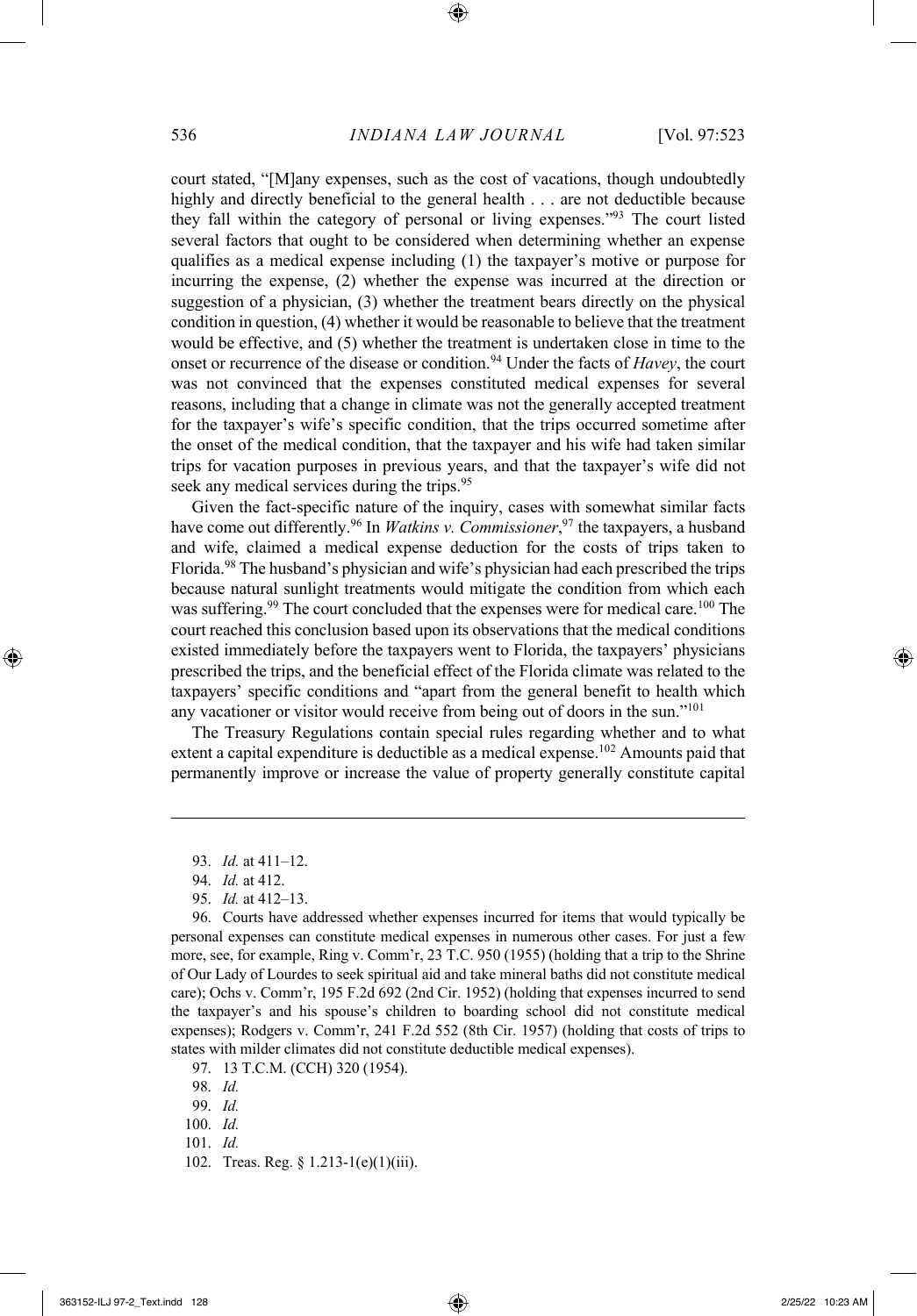expenditures.<sup>103</sup> Subject to some exceptions, a capital expenditure cannot be deducted in its entirety in the year in which it is incurred.<sup>104</sup> The Treasury Regulations provide, however, that a capital expenditure can qualify as a deductible medical expense if it has as its "primary purpose" the "medical care" of the taxpayer, the taxpayer's spouse, or the taxpayer's dependent. The Treasury Regulations go on to provide that

[A] capital expenditure for permanent improvement or betterment of property which would not ordinarily be for the purpose of medical care . . . may, nevertheless, qualify as a medical expense to the extent that the expenditure exceeds the increase in the value of the related property, if the particular expenditure is related directly to medical care.<sup>105</sup>

In numerous cases, courts have ruled on whether some or all of a capital expenditure that would typically be incurred for personal purposes can constitute a deductible medical expense. Many of the cases involve swimming pools. For instance, in *Haines v. Commissioner*, after the taxpayer underwent two operations for a fractured leg, <sup>106</sup> the taxpayer discussed with his doctor the benefits of swimming as therapy, and his doctor recommended that he build a home swimming pool because the taxpayer was a "busy man."<sup>107</sup> The taxpayer claimed a portion of the cost of constructing the pool as a medical expense deduction.<sup>108</sup> The court concluded that the expenditure was not "related directly to" the taxpayer's medical care.<sup>109</sup> As a result, the taxpayer was not entitled to any deduction.<sup>110</sup> The court reasoned that the taxpayer only required swimming as a form of exercise for a short period of time during which he could have arranged to swim at a health club at a much lower cost.<sup>111</sup> After that short time, the court reasoned that the taxpayer's swimming routine was not significantly different from any other individual who chooses to swim as a preferred form of exercise.<sup>112</sup> The court's decision was also guided by its finding that the doctor's testimony suggested that building the pool at the taxpayer's house was not a medical necessity but merely made it more convenient for the taxpayer to swim.<sup>113</sup> In addition, the court viewed the fact that the taxpayer could only use the pool for approximately one-half of the year as undercutting the taxpayer's claim that the pool was medically necessary.<sup>114</sup>

- 108. 71 T.C. at 645–46.
- 109. *Id.* at 647.
- 110. *Id.* at 649.
- 111. *Id.* at 648.
- 112. *Id.*
- 113. *Id.*
- 114. *Id.* at 648–49.

<sup>103.</sup> *See* I.R.C. § 263(a).

<sup>104.</sup> *See id.* (providing that, subject to some exceptions, "no deduction shall be allowed for any amount paid out for new buildings or for permanent improvements or betterments made to increase the value of any property or estate").

<sup>105.</sup> Treas. Reg. § 1.213-1(e)(1)(iii).

<sup>106.</sup> 71 T.C. 644 (1979).

<sup>107.</sup> *Id.* at 646.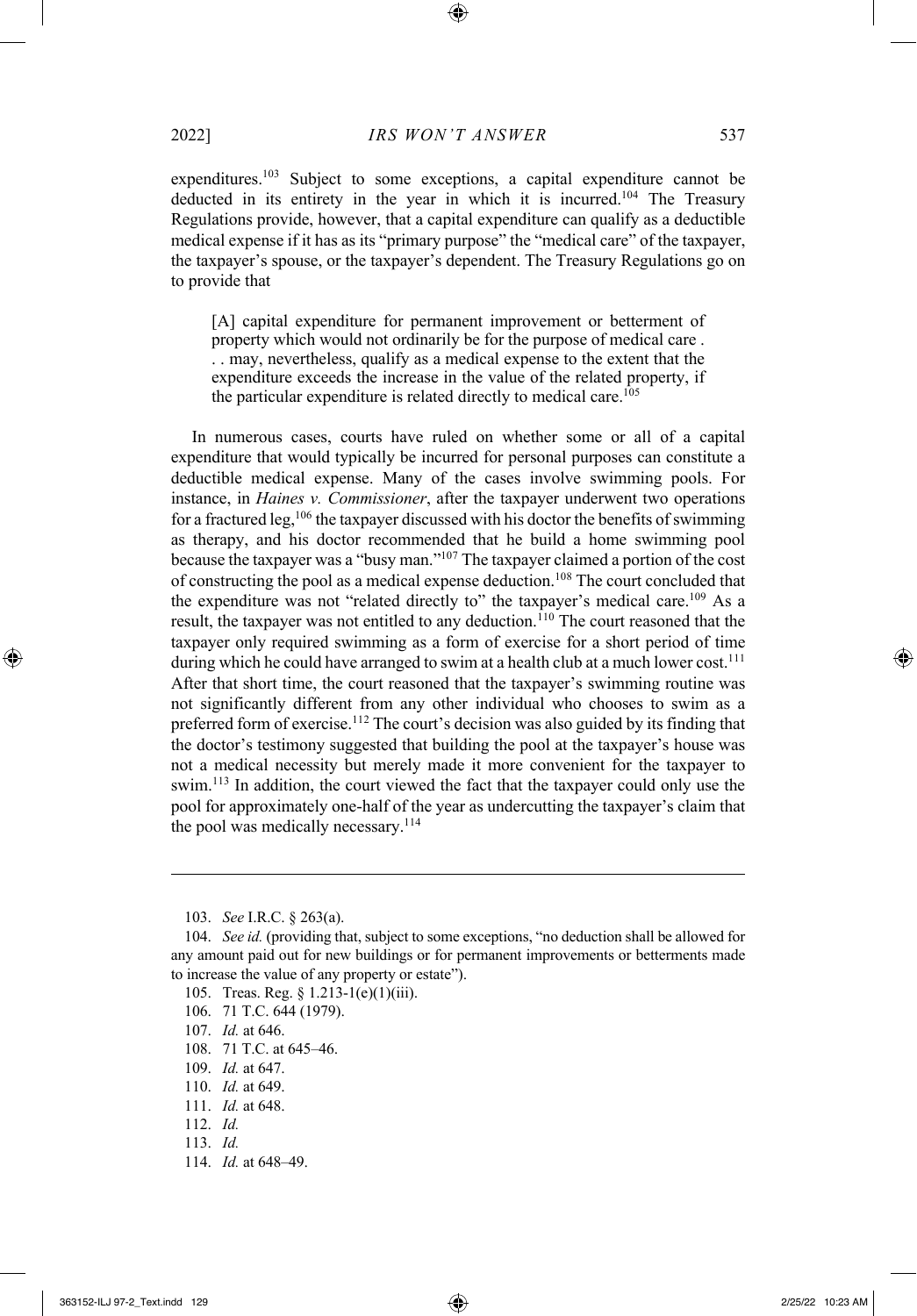In *Evanoff v. Commissioner*, the court held that no portion of the cost of installing a swimming pool was a deductible medical expense.<sup>115</sup> The court noted that the taxpayers could have obtained the benefits to their daughter of swimming by using one of the available community swimming pools, and several other individuals made use of the pool in addition to the taxpayer's daughter. <sup>116</sup> Along similar lines, in *Worden v. Commissioner*, the court concluded that the taxpayer had failed to establish that the primary purpose of a swimming pool was medical care.<sup>117</sup> The taxpayer installed a swimming pool in his backyard after his chiropractor advised that swimming would help his chronic back problems, and the pool was used by other members of the taxpayer's family.<sup>118</sup>

The IRS issued a revenue ruling on the topic of medical expense deductions for swimming pools.<sup>119</sup> The ruling noted that a medical expense deduction is allowed for a taxpayer's cost of constructing a special exercise swimming pool to the extent the expenditure exceeds any resulting increase in the value of the taxpayer's property where the taxpayer suffered from severe osteoarthritis, the taxpayer's physician prescribed a treatment of swimming several times a day, and the pool was specially designed for therapy and not suitable for general recreational use.<sup>120</sup>

Some cases that have decided whether some or all of a capital expenditure that would typically be incurred for personal purposes can constitute a deductible medical expense have involved items other than swimming pools. For example, courts have denied medical expense deductions for the cost of a tractor and a snowblower; <sup>121</sup> the cost of an automobile;<sup>122</sup> the expenses of clothing, remodeling of a lake cottage, new furniture and appliances;<sup>123</sup> and the cost of a mechanical horse that the taxpayer had purchased as exercise equipment.<sup>124</sup> In other cases, courts have allowed medical expense deductions. For instance, in *Gerard v. Commissioner*, the court held that the installation of an air conditioner upon the advice of a physician because the taxpayer's daughter had cystic fibrosis was an expenditure for medical care and deductible to the extent it exceeded the resulting increase in the value of the taxpayer's home. <sup>125</sup> In *Pols v. Commissioner*, the court allowed a taxpayer to deduct as a medical expense the excess of the cost of adding an attached garage over the resulting increase in property value.<sup>126</sup> The taxpayer had a medical condition that made it difficult and dangerous for him to walk from a detached garage to his home in the winter time, and his doctor concluded that having a garage near his home was essential. 127

- 115. 44 T.C.M. (CCH) 1394 (1982).
- 116. *Id.*
- 117. 42 T.C.M. (CCH) 399 (1981).
- 118. *Id.*
- 119. Rev. Rul. 83-33, 1983-1 C.B. 70.
- 120. *Id.*
- 121. Lepson v. Comm'r, 44 T.C.M. (CCH) 19 (1982).
- 122. Volwiler v. Comm'r, 57 T.C. 367, 371 (1971).
- 123. Rabb v. Comm'r, 31 T.C.M. (CCH) 476 (1972).
- 124. Disney v. United States, 267 F. Supp. 1, 4 (C.D. Cal. 1967).
- 125. 37 T.C. 826, 829–30 (1962).
- 126. 24 T.C.M. (CCH) 1140 (1965).
- 127. *Id.*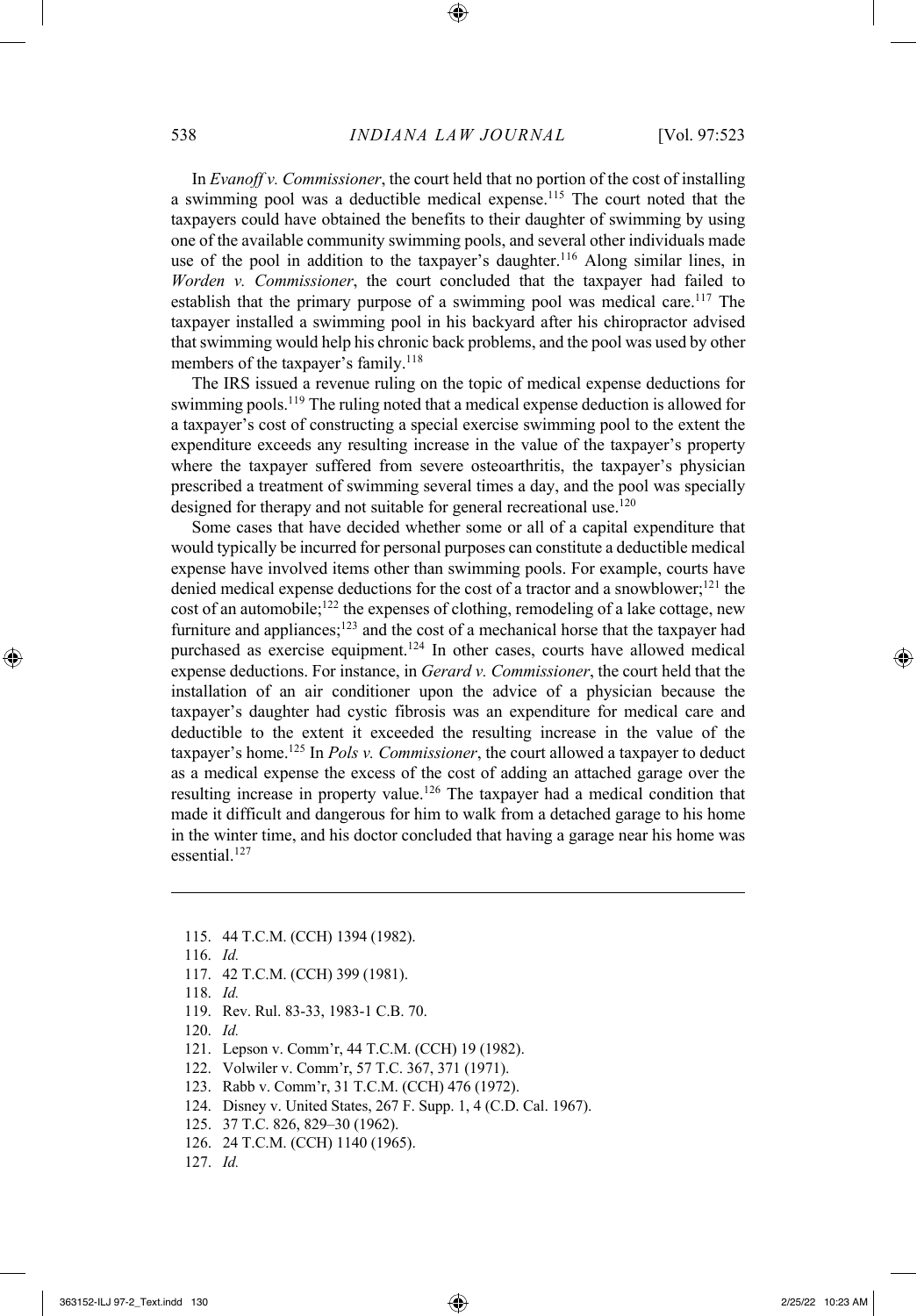One item on the IRS's most recent list of topics on which it will not issue letter rulings is "[w]hether a capital expenditure for an item that is ordinarily used for personal, living, or family purposes, such as a swimming pool, has as its primary purpose the medical care of the taxpayer or the taxpayer's spouse or dependent, or is related directly to such medical care" for purposes of Internal Revenue Code Section 213.<sup>128</sup> This topic was added to the no ruling list in 1982.<sup>129</sup> Before that time, the IRS issued various letter rulings on this topic—some specific to expenditures for swimming pools and some regarding other items that are ordinarily used for personal, living, or family purposes such as air conditioning units and similar equipment,  $130$ reclining chairs,<sup>131</sup> steam baths,<sup>132</sup> dishwashers,<sup>133</sup> pianos,<sup>134</sup> clarinets,<sup>135</sup> a first-floor bathroom,<sup>136</sup> treadmills,<sup>137</sup> furniture,<sup>138</sup> a separate room attached to a house,<sup>139</sup> new home siding,<sup>140</sup> and cars.<sup>141</sup> Some of the issued letter rulings allowed a medical expense deduction while others denied one.

In the case of swimming pools, for instance, the IRS allowed a medical expense deduction for the cost of installing a pool to the extent that it exceeded any resulting increase in the value of a taxpayer's home in three letter rulings. First, in a 1968 letter ruling, the taxpayer purchased a home swimming pool following the taxpayer's doctor's recommendation to do so to engage in therapeutic water exercises to treat a hip condition.<sup>142</sup> The IRS ruled that the taxpayer could claim a medical expense deduction for the cost of the pool to the extent that it exceeded any resulting increase in value of the taxpayer's home.<sup>143</sup> Second, in a 1982 letter ruling, the taxpayer had osteoarthritis and had been advised by a doctor to swim several times each day to slow the progression of the disease.<sup>144</sup> There were no adequate swimming facilities near the taxpayer's home where the taxpayer could swim as regularly as the doctor

130. *See, e.g.*, I.R.S. Priv. Ltr. Rul. 5402169340A (Feb. 16, 1954) (air conditioning); I.R.S. Priv. Ltr. Rul. 5403109320A (Mar. 10, 1954) (air conditioning); I.R.S. Priv. Ltr. Rul. 5907284550A (Jul. 28, 1959) (humidification and filtration system); I.R.S. Priv. Ltr. Rul. 6603294460A (Mar. 29, 1966) (air conditioning in a car); I.R.S. Priv. Ltr. Rul. 8009080 (Dec. 6, 1979) (house and car air conditioners).

131*. See, e.g*., I.R.S. Priv. Ltr. Rul. 5512324650A (Dec. 22, 1955), *revoked by* I.R.S. Priv. Ltr. Rul. 5604274650A (Apr. 27, 1956).

132. *See, e.g*., I.R.S. Priv. Ltr. Rul. 5701304800A (Jan. 30, 1957).

133. *See, e.g*., I.R.S. Priv. Ltr. Rul. 5903195230A (Mar. 19, 1959).

134. *See, e.g*., I.R.S. Priv. Ltr. Rul. 5903205410A (Mar. 20, 1959); I.R.S. Priv. Ltr. Rul. 6302264710A (Feb. 26, 1963).

135. *See, e.g.*, I.R.S. Priv. Ltr. Rul. 6205294660A (May 29, 1962).

136. *See, e.g.*, I.R.S. Priv. Ltr. Rul. 6809130350A (Sept. 13, 1968).

137. *See, e.g.*, I.R.S. Priv. Ltr. Rul. 8019025 (Feb. 12, 1980).

138. *See, e.g.*, I.R.S. Priv. Ltr. Rul. 8009080 (Dec. 6, 1979).

139. *See, e.g.*, I.R.S. Priv. Ltr. Rul. 7948029 (Aug. 28, 1979).

140. *See, e.g.*, I.R.S. Priv. Ltr. Rul. 8112069 (Dec. 29, 1980).

141. *See, e.g.*, I.R.S. Priv. Ltr. Rul. 8226162 (Apr. 6, 1982).

142. I.R.S. Priv. Ltr. Rul. 6809100210A (Sept. 10, 1968).

143. *Id.*

144. I.R.S. Priv. Ltr. Rul. 8208128 (Nov. 27, 1981).

<sup>128.</sup> Rev. Proc. 2021-3, 2021-1 I.R.B. 140, § 3.01(43).

<sup>129.</sup> Rev. Proc. 82-65, 1982-2 C.B. 852 (amending Rev. Proc. 82-22 to add this item to the list of issues on which the IRS will not issue letter rulings).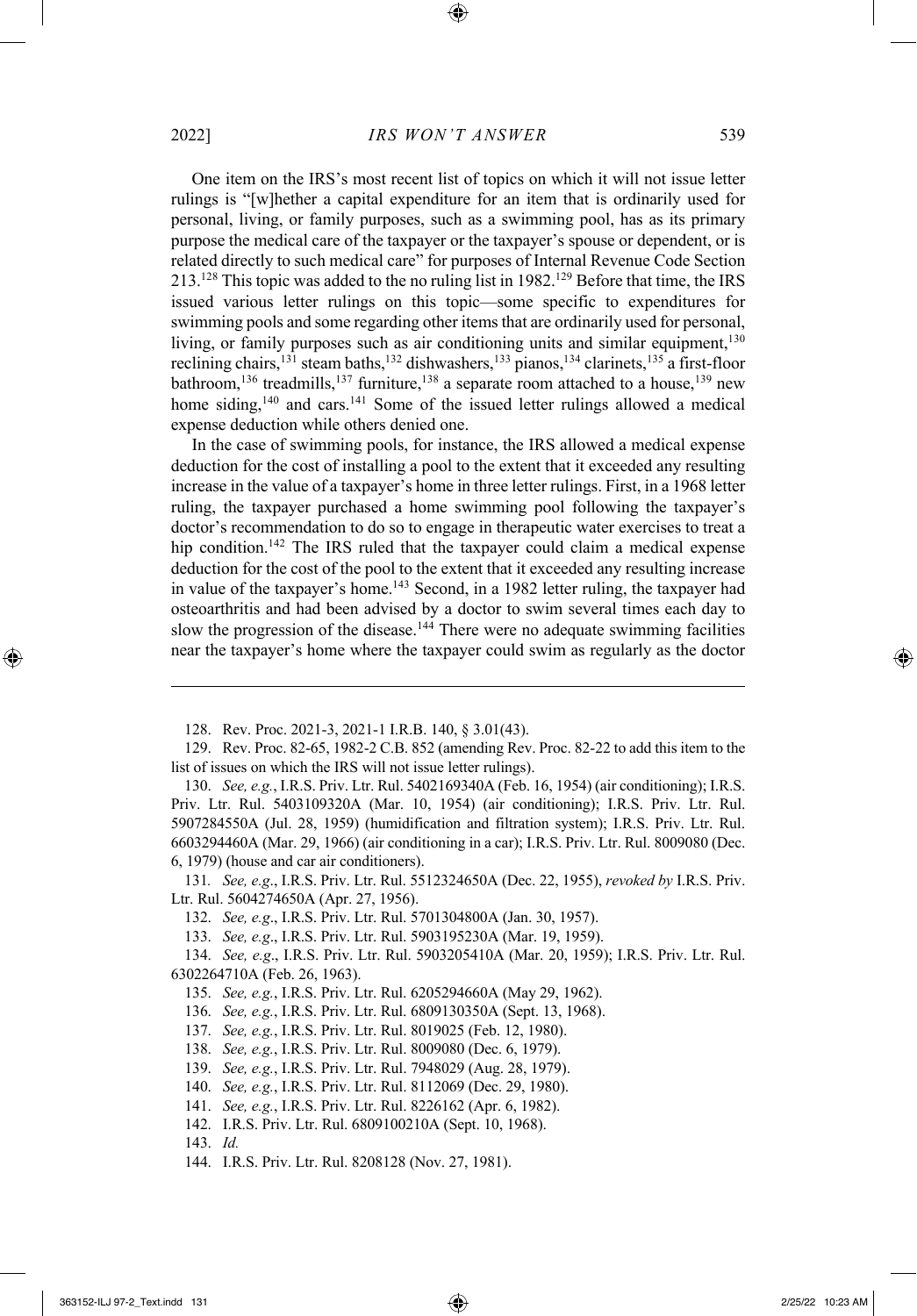prescribed.<sup>145</sup> The taxpayer arranged to have an indoor exercise pool constructed at the taxpayer's home.<sup>146</sup> The pool was 8 feet wide by 36 feet long. It was equipped with specially designed stairs to enable the taxpayer to get in and out of the pool, and the pool had a steam hydrotherapy device to aid the taxpayer's therapy.<sup>147</sup> The pool did not have a diving board and was not suitable for general recreational use.<sup>148</sup> The IRS concluded that the taxpayer could claim a medical expense deduction for the cost of the pool to the extent that the costs were not more than the "minimum reasonable costs of a functionally adequate facility" and to the extent that the costs of such a facility exceeded any resulting increase in value of the taxpayer's home.<sup>149</sup> Third, in another 1982 letter ruling, the taxpayer's son was born with lower thoracic lumbar myelomeningocele, a condition affecting the spinal cord.<sup>150</sup> As a result of the condition, the son experienced paralysis in his lower limbs.<sup>151</sup> The son's doctor prescribed swimming therapy several times a day.<sup>152</sup> The doctor advised the taxpayer to install a heated pool with certain features to accommodate the swimming therapy.<sup>153</sup> The nearby public pools were not maintained at the necessary temperature and lacked the necessary equipment.<sup>154</sup> The IRS ruled that "the amount paid for the swimming pool is an expenditure made primarily for the medical care of your son" and "[a]ccordingly, to the extent that the cost of the swimming pool does not exceed the minimum reasonable cost of a functionally adequate facility, and to the extent that such minimum reasonable cost exceeds the increase in value of your home as a result of its installation, such cost is deductible as a medical expense."<sup>155</sup>

In the case of the three letter rulings described above, the IRS allowed a medical expense deduction for the cost of swimming pools to the extent the costs exceeded any resulting increase in the value of the taxpayer's home. By contrast, the IRS denied a medical expense deduction for any portion of the cost of installing a swimming pool in four letter rulings. First, in a letter ruling issued in 1977, the taxpayer had a heart condition and the taxpayer's doctor prescribed weight loss and regular exercise.<sup>156</sup> The taxpayer started distance swimming and installed a pool at the taxpayer's home because local public pools were not open at convenient times.<sup>157</sup> The IRS denied a medical expense deduction because the taxpayer's doctor did not particularly prescribe swimming—any type of exercise would suffice.<sup>158</sup> Second, in a 1979 letter ruling, the taxpayer's son had allergies that prevented him from spending long periods of time outside, and he had asthma and was highly susceptible

145. *Id.* 146. *Id.* 147. *Id.* 148. *Id.* 149. *Id.* 150. I.R.S. Priv. Ltr. Rul. 8221128 (Feb. 26, 1982). 151. *Id.* 152. *Id.* 153. *Id.* 154. *Id.* 155. *Id.* 156. I.R.S. Priv. Ltr. Rul. 7803037 (Oct. 20, 1977). 157. *Id.* 158. *Id.*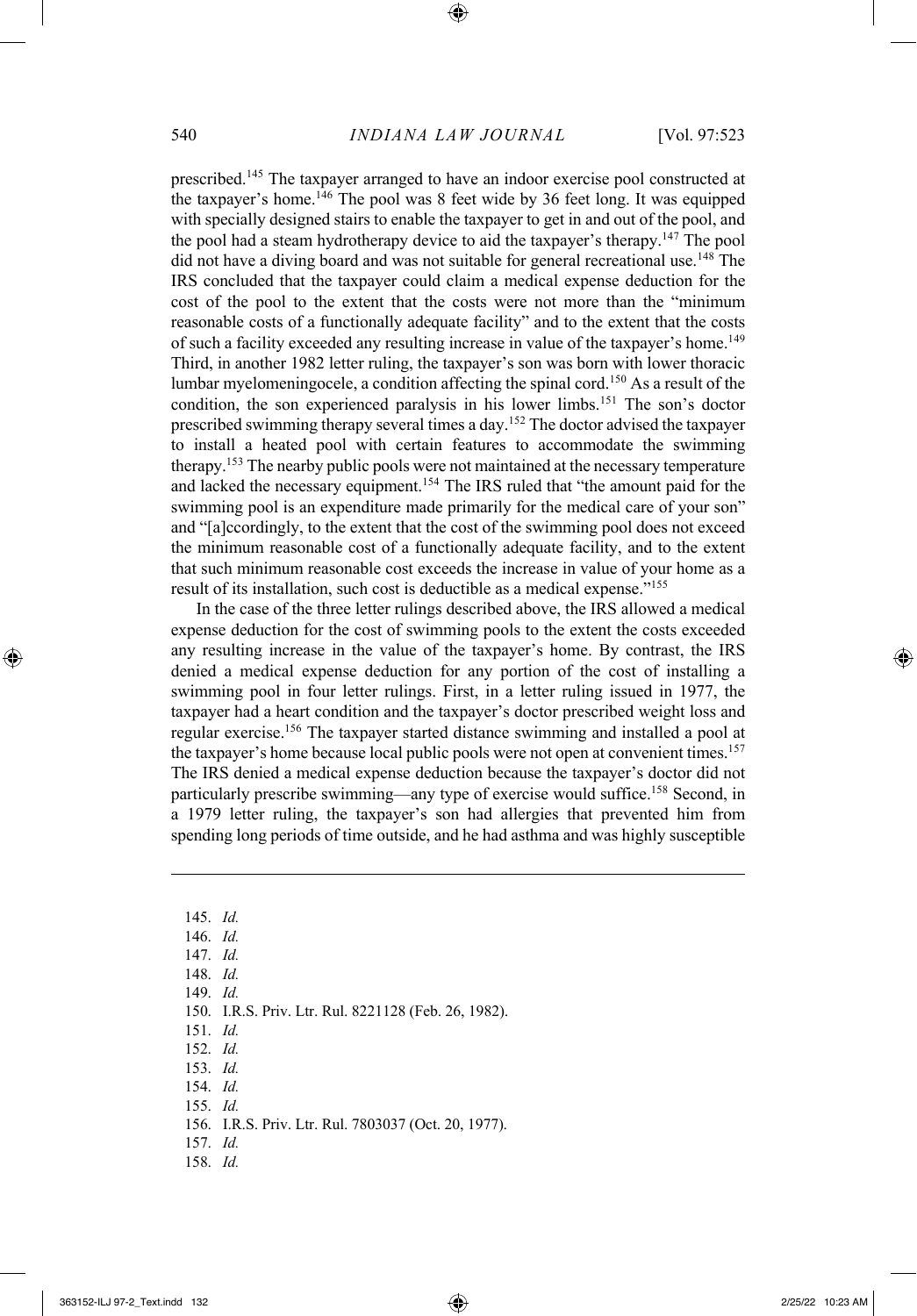to infections. As a result of these conditions, the taxpayer tried to keep him away from crowds at public swimming pools.<sup>159</sup> The taxpayer supplied two letters from doctors stating that the taxpayer's son had asthma and that the doctors recommended swimming for exercise.<sup>160</sup> The taxpayer requested a ruling regarding whether the costs of constructing, maintaining, and operating a pool were deductible medical expenses.<sup>161</sup> The IRS ruled that they were not deductible medical expenses, pointing to cases that have held that the costs of treatments that are merely beneficial to general health and wellbeing—as opposed to the costs of treatments that are aimed at alleviating a specific illness or disease—are not deductible medical expenses.<sup>162</sup> Third, in a 1981 letter ruling, the taxpayer suffered from a heart attack and a heart condition.<sup>163</sup> The taxpayer's doctors advised swimming five days per week to facilitate recovery.<sup>164</sup> The taxpayer constructed a pool at the taxpayer's home.<sup>165</sup> The IRS ruled that the taxpayer was not entitled to a medical expense deduction for any portion of the cost of constructing the pool, at least partly because the IRS took the view that the taxpayer failed to establish that the construction of the pool was directly related to medical care.<sup>166</sup> The taxpayer had started to pay for its construction before being advised to swim for exercise, and the taxpayer had not shown why the construction of a pool was necessary to allow the taxpayer to swim.<sup>167</sup> In any event, the cost of the pool did not exceed the resulting increase in the value of the taxpayer's home, so no amount would have been deductible even if the construction of the pool had been directly related to medical care.<sup>168</sup> Finally, in another 1981 letter ruling, the taxpayer's son had cystic fibrosis.<sup>169</sup> The son's physician stated that anything that allowed the son to exercise and increase his physical activity would be useful, and a swimming pool would be "of value" but "not a necessity."<sup>170</sup> The IRS ruled that no part of the cost of constructing a swimming pool was a deductible medical expense.<sup>171</sup>

In addition to rulings about swimming pools and other capital expenditures, before and after 1982, the IRS issued letter rulings regarding the ability to treat noncapital expenditures as medical expenses in contexts where the expenses were incurred for items ordinarily used for personal, living, or family purposes. For example, in a 1956 letter ruling, the IRS concluded that the costs of vacations were not deductible medical expenses because the trips were made for general improvement of health and morale.<sup>172</sup> In a 1964 letter ruling, the IRS decided that

159. I.R.S. Priv. Ltr. Rul. 7942061 (July 20, 1979). 160. *Id.* 161. *Id.* 162. *Id.* 163. I.R.S. Priv. Ltr. Rul. 8125193 (Mar. 30, 1981). 164. *Id.* 165. *Id.* 166. *Id.* 167. *Id.* 168. *Id.* 169. I.R.S. Priv. Ltr. Rul. 8136073 (June 12, 1981). 170. *Id.* 171. *Id.* 172. I.R.S. Priv. Ltr. Rul. 5601174890A (Jan. 17, 1956).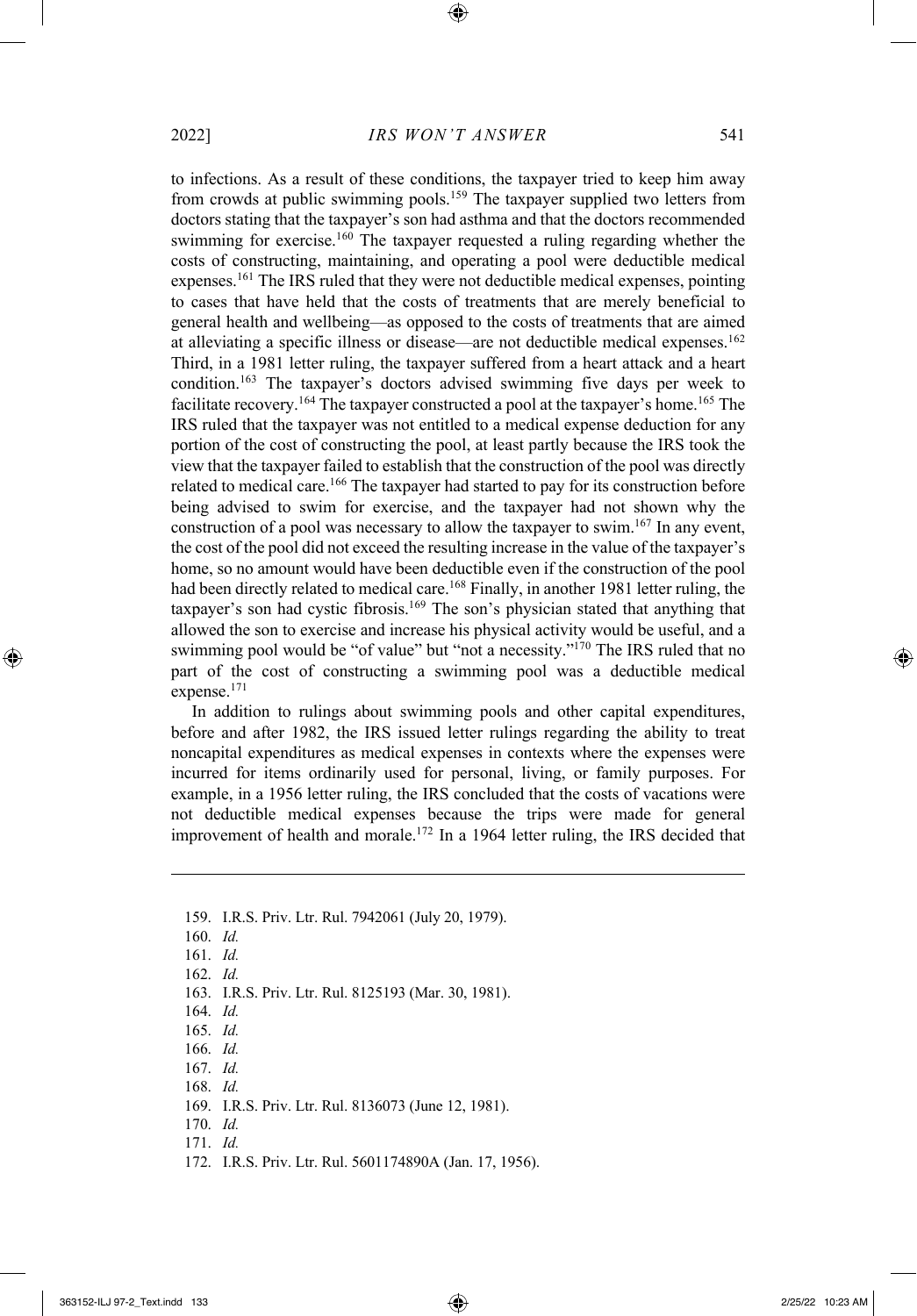the costs incurred for joining a golf, gun, fishing, or health club; the cost of hunting and fishing licenses; and the costs of purchasing guns, fishing equipment, and golf equipment did not qualify as medical expenses.<sup>173</sup> In that ruling, the taxpayer's doctor had recommended recreational activities to treat hypertension, restore the taxpayer's feeling of good health, and reduce the risk of a heart attack. <sup>174</sup> In a 1980 letter ruling, the taxpayer's wife was under a doctor's treatment for various conditions and the recommended treatment involved only eating in restaurants and not preparing food at home.<sup>175</sup> The IRS concluded that a taxpayer was not entitled to deduct as a medical expense any of the cost of restaurant meals.<sup>176</sup> As a final example, in a 1983 letter ruling, the IRS allowed the deduction of a \$100 annual swimming pool fee paid to allow the taxpayer's son to swim pursuant to a doctor's recommendation that he swim three to four times per week as therapy for arthritis.<sup>177</sup>

#### *C. Section 1031(f) and Related Party Like-Kind Exchanges*

Determining whether a transfer constitutes a gift for income tax purposes is an inherently factual inquiry because tax law's characterization of a transfer as a gift turns on whether the transferor's intent was detached and disinterested generosity. Gauging a person's intent necessarily requires an examination of all the relevant evidence. For similar reasons, determining whether the primary purpose of an expenditure is medical care is an inherently factual inquiry. Tax law could supplant these fact-based determinations with bright-line rules, but, if the goal is to determine a transferor's intent and the purpose of an expenditure as accurately as possible, tax law needs to preserve flexibility to examine the relevant facts. To put it differently, a bright-line rule would not do the trick because it would be both overinclusive (leading to the conclusion that some taxpayers possessed the relevant intent even when they did not) and underinclusive (leading to the determination that other taxpayers did not possess the relevant intent even when they did).<sup>178</sup> Thus, in the context of gifts and medical expenses, we could think of facts and circumstances tests as necessary because, as a definitional matter, tax law has opted for the characterization of something as a gift or as a medical expense to turn on a taxpayer's motive or purpose which, in turn, must be assessed based on an examination of all relevant facts.

<sup>173.</sup> I.R.S. Priv. Ltr. Rul. 6406024950A (June 2, 1964).

<sup>174.</sup> *Id.*

<sup>175.</sup> I.R.S. Priv. Ltr. Rul. 8024080 (Mar. 21, 1980).

<sup>176.</sup> *Id.*

<sup>177.</sup> I.R.S. Priv. Ltr. Rul. 8326095 (Mar. 30, 1983).

<sup>178.</sup> For further discussion of the overinclusivity and underinclusivity of bright-line rules, see, for example, Colin S. Diver, *The Optimal Precision of Administrative Rules*, 93 YALE L.J. 65, 72–74 (1983); John A. Miller, *Indeterminacy, Complexity, and Fairness: Justifying Rule Simplification in the Law of Taxation*, 68 WASH. L. REV. 1, 5 (1993); Susan C. Morse, *Safe Harbors, Sure Shipwrecks*, 49 U.C. DAVIS L. REV. 1385, 1419–24 (2016); Gideon Parchomovsky & Alex Stein, *Catalogs*, 115 COLUM. L. REV. 165, 175 (2015) ("Any such rule will either be too narrow (underinclusive) or too broad (overinclusive)."); Cass R. Sunstein, *Problems with Rules*, 83 CALIF. L. REV. 953, 992–93 (1995).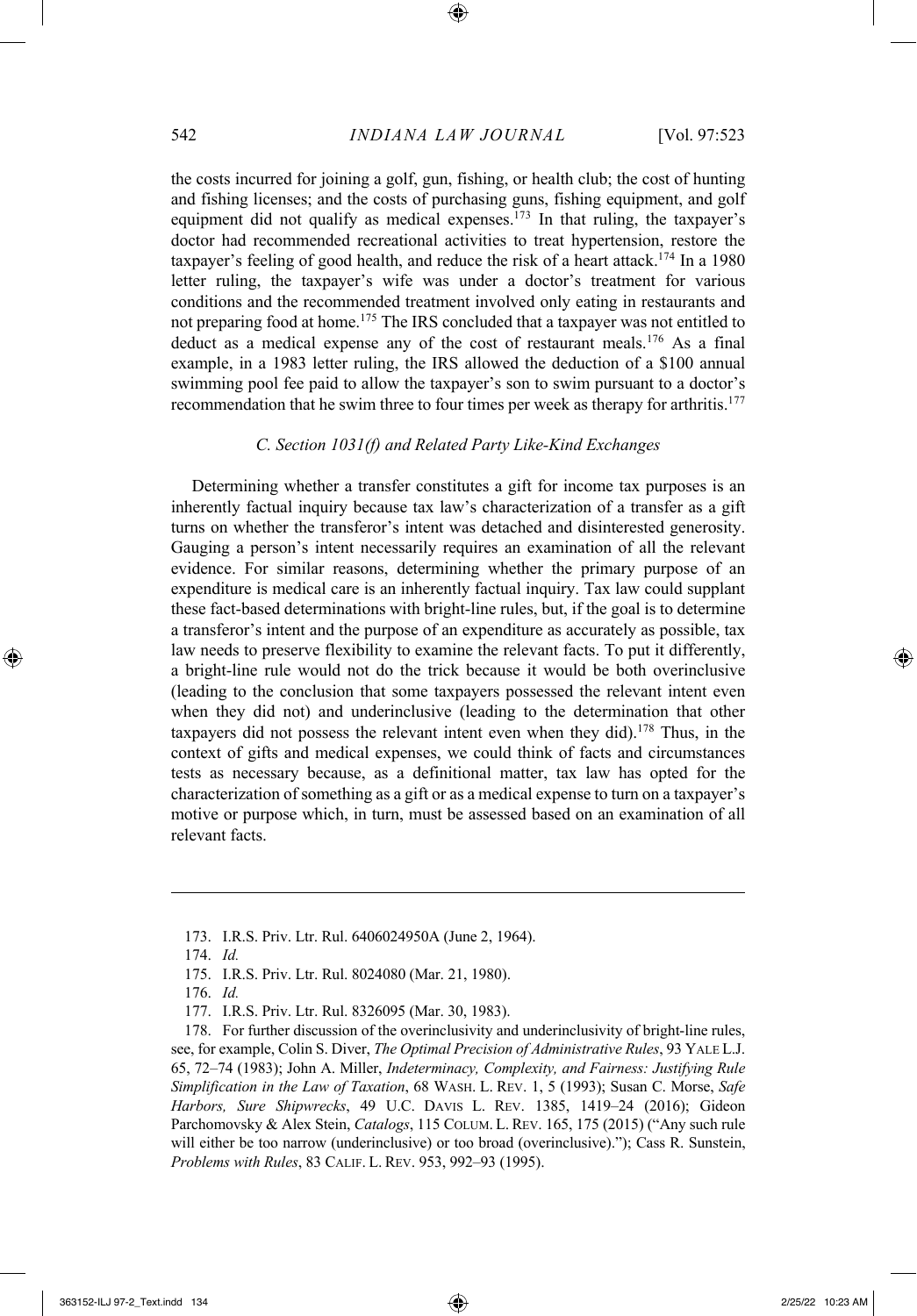In the context of Section 1031(f) and in other contexts, tax law makes use of tests based on facts and circumstances for purposes of assessing a taxpayer's motive for a slightly different reason. In particular, Section 1031(f)'s aim is to determine whether a transaction was excessively tax motivated.<sup>179</sup> Section 1031(f) contains standards that supplement the more certain rules in other parts of Section 1031 as a means of preventing taxpayers from engaging in overly tax-motivated transactions that produce results that were not intended by lawmakers when crafting the Section 1031 rules.<sup>180</sup> Section 1031(f) is based on facts and circumstances rather than more clearly

179. The staff of the Senate Committee on Finance summarized the legislative history surrounding the adoption of Section 1031(f): "Because a like-kind exchange results in the substitution of the basis of the exchanged property for the property received, related parties have engaged in like-kind exchanges of high basis property for low basis property in anticipation of the sale of the low basis property in order to reduce or avoid the recognition of gain on the subsequent sale. Basis shifting also can be used to accelerate a loss on retained property . . . A disposition also will not invalidate the nonrecognition treatment of the original exchange if it is established to the satisfaction of the Secretary of the Treasury that neither the exchange nor the disposition had as one of its principal purposes the avoidance of Federal income tax." STAFF OF S. COMM. ON FIN., 101ST CONG., REVENUE RECONCILIATION ACT OF 1989: EXPLANATION OF PROVISIONS APPROVED BY THE COMMITTEE 151–52 (Comm. Print 1989).

180. For discussion of the need to do this generally in tax law, see, for example, Noël B. Cunningham & James R. Repetti, *Textualism and Tax Shelters*, 24 VA. TAX REV. 1, 33 (2004) ("[P]romoters could easily concoct new abusive transactions that literally complied with the rule."); Andrew T. Hayashi, *A Theory of Facts and Circumstances*, 69 ALA. L. REV. 289, 291 (2017) ("If the facts that create a favorable inference about a hidden factor are publicized in advance, they will provide a roadmap for well-advised individuals to create those very facts to induce factfinders to draw the inference those individuals want."); Calvin H. Johnson, *H.R.* 

*\_\_\_\_, The Anti-Skunk Works Corporate Tax Shelter Act of 1999*, 84 TAX NOTES 443, 445 (1999) ("Loopholes can be created in any human tax system unless the system is defended and repaired."); Logue, *supra* note 1, at 366 ("[I]t simply is not possible to write tax laws that are devoid of all unintended loopholes."); Martin J. McMahon Jr., *Beyond a GAAR: Retrofitting the Code to Rein in 21st Century Tax Shelters*, 98 TAX NOTES 1721, 1722 (2003) ("The mechanical terms of specific rules . . . provide a tremendous temptation to treat the rules as an instruction manual for creating and structuring transactions outside the ordinary course of business or normal investments in which the taxpayer would not engage except as a result of the tax avoidance potential of the inventive transaction."); Andrea Monroe, *What's in a Name: Can the Partnership Anti-Abuse Rule Really Stop Partnership Tax Abuse?*, 60 CASE W. RSRV. L. REV. 401, 409 (2010) ("[T]hese flaws create a playground for those who engage in transactions that comply with . . . literal language, yet result in tax consequences that Congress did not contemplate."); Daniel N. Shaviro & David A. Weisbach, *The Fifth Circuit Gets It Wrong in Compaq v. Commissioner, 26 TAX NOTES INT'L 191, 192 (2002)* ("Inevitably, there will be some unforeseen interaction of the tax rules so that, if one arranges one's affairs in just the right manner, magic happens."); David A. Weisbach, *Formalism in the Tax Law*, 66 U. CHI. L. REV. 860, 860 (1999). For similar discussion regarding rules generally, see, for example, Parchomovsky & Stein, *supra* note 178, at 179 ("Rules allow self-seeking individuals to 'walk the line' by engaging in conduct that runs against society's interest and would be prohibited by a standard."); Sunstein, *supra* note 178, at 995 ("Because rules have clear edges, they allow people to 'evade' them by engaging in conduct that is technically exempted but that creates the same or analogous harms.").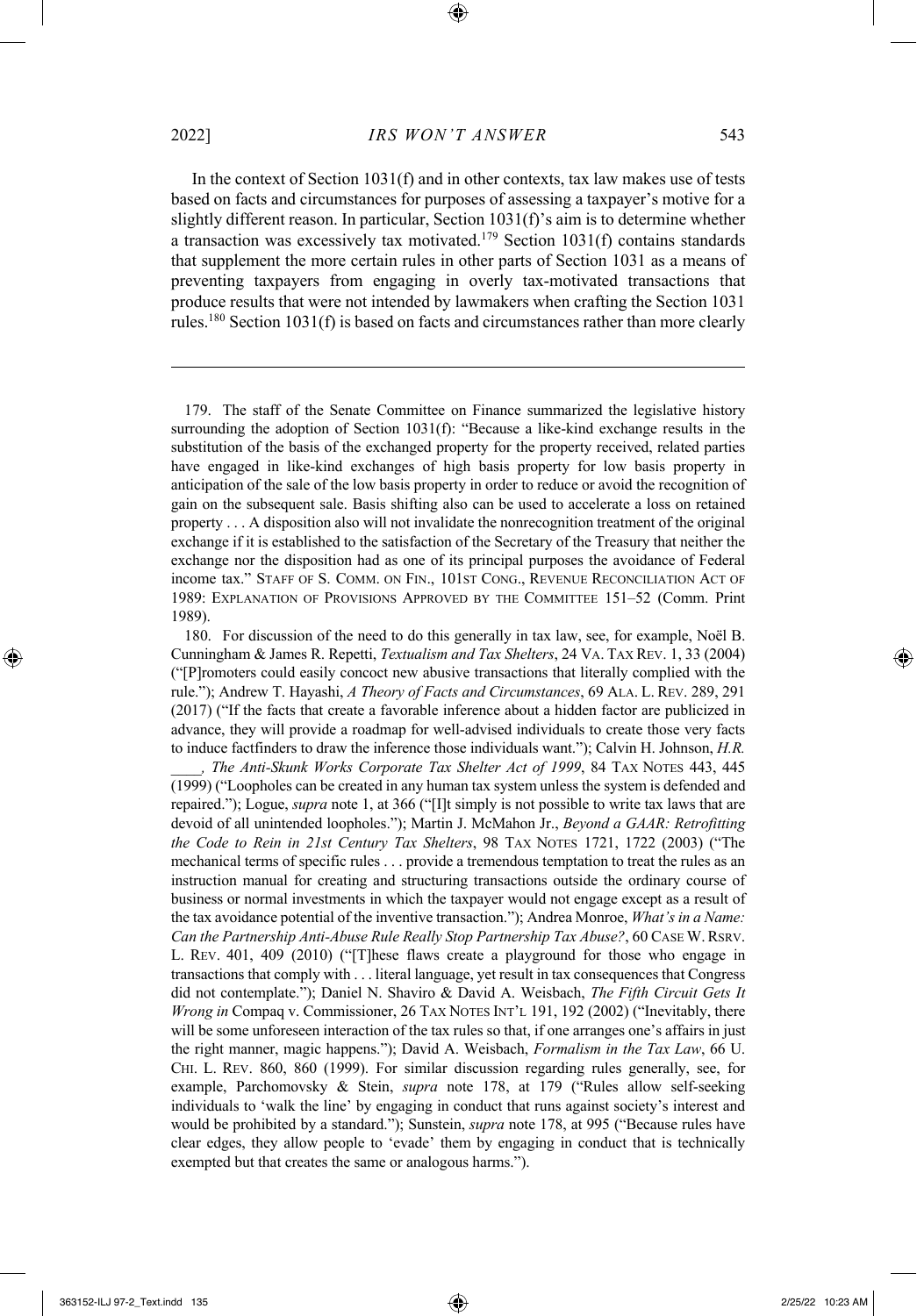defined rules because clearly defined rules would merely produce other opportunities for taxpayers to exploit those rules.<sup>181</sup>

To demonstrate the purpose of Section 1031(f), imagine the following facts.<sup>182</sup> Anabel and Michael are siblings who own various real estate investment properties. Anabel owns an apartment building with a basis of \$70,000 and a fair market value of \$100,000. Michael owns an office building with a basis of \$20,000 and a fair market value of \$100,000. A third party, Catherine, approaches Michael about the possibility of acquiring the office building for \$100,000. If Michael sold the office building to Catherine for \$100,000, Michael would recognize and be subject to tax on \$80,000 of gain (the \$100,000 selling price minus his \$20,000 basis in the office building).

Under Section 1031 of the Internal Revenue Code, a taxpayer will not recognize gain as a result of exchanging real estate held for investment purposes or in a trade or business for other real estate held for investment purposes or in a trade or business.<sup>183</sup> The taxpayer's basis in the new property will preserve any gain that had accrued in the old property and was not recognized at the time of exchange.<sup>184</sup> Were it not for Section 1031(f), rather than Michael selling the office building to Catherine for \$100,000, Anabel and Michael might obtain a more favorable tax outcome by first engaging in a Section 1031 exchange of the apartment building for the office building and, second, having Anabel sell the office building to Catherine for \$100,000.

As a result of the Section 1031 exchange, neither Anabel nor Michael would recognize any gain.<sup>185</sup> After the exchange, Anabel's basis in the office building would be \$70,000 (the same as her basis in the apartment building before the exchange).<sup>186</sup> As a result, when Anabel sells the office building to Catherine, if it were not for Section 1031(f) and assuming the transactions are not recharacterized under substance over form principles, Anabel would recognize and be subject to tax on \$30,000 of gain (the \$100,000 selling price minus her \$70,000 basis in the office building).<sup>187</sup> Thus, instead of Michael recognizing \$80,000 of gain as a result of selling the office building directly to Catherine, Anabel would recognize only \$30,000 of gain. The siblings would have reduced the amount of gain currently recognized by \$50,000.

Section 1031(f) likely prevents this outcome, however, assuming that Anabel's sale to Catherine occurs within two years of the siblings' Section 1031 exchange.<sup>188</sup> Section 1031(f) provides that if related parties<sup>189</sup> engage in a like-kind exchange and

- 187. I.R.C. § 1001(a).
- 188. I.R.C. § 1031(f).

<sup>181.</sup> *See supra* note 180.

<sup>182.</sup> For additional discussion of Section 1031(f), see, for example, Emily Cauble, *Presumptions of Tax Motivation*, 105 IOWA L. REV. 1995, 2010–13 (2020).

<sup>183.</sup> I.R.C. § 1031(a).

<sup>184.</sup> I.R.C. § 1031(d).

<sup>185.</sup> I.R.C. § 1031(a).

<sup>186.</sup> I.R.C. § 1031(d).

<sup>189.</sup> Related parties include not only family members but also various related entities, as well as individuals and entities in which individuals own sufficient interests. I.R.C. §§ 1031(f)(3), 267(b), 707(b)(1).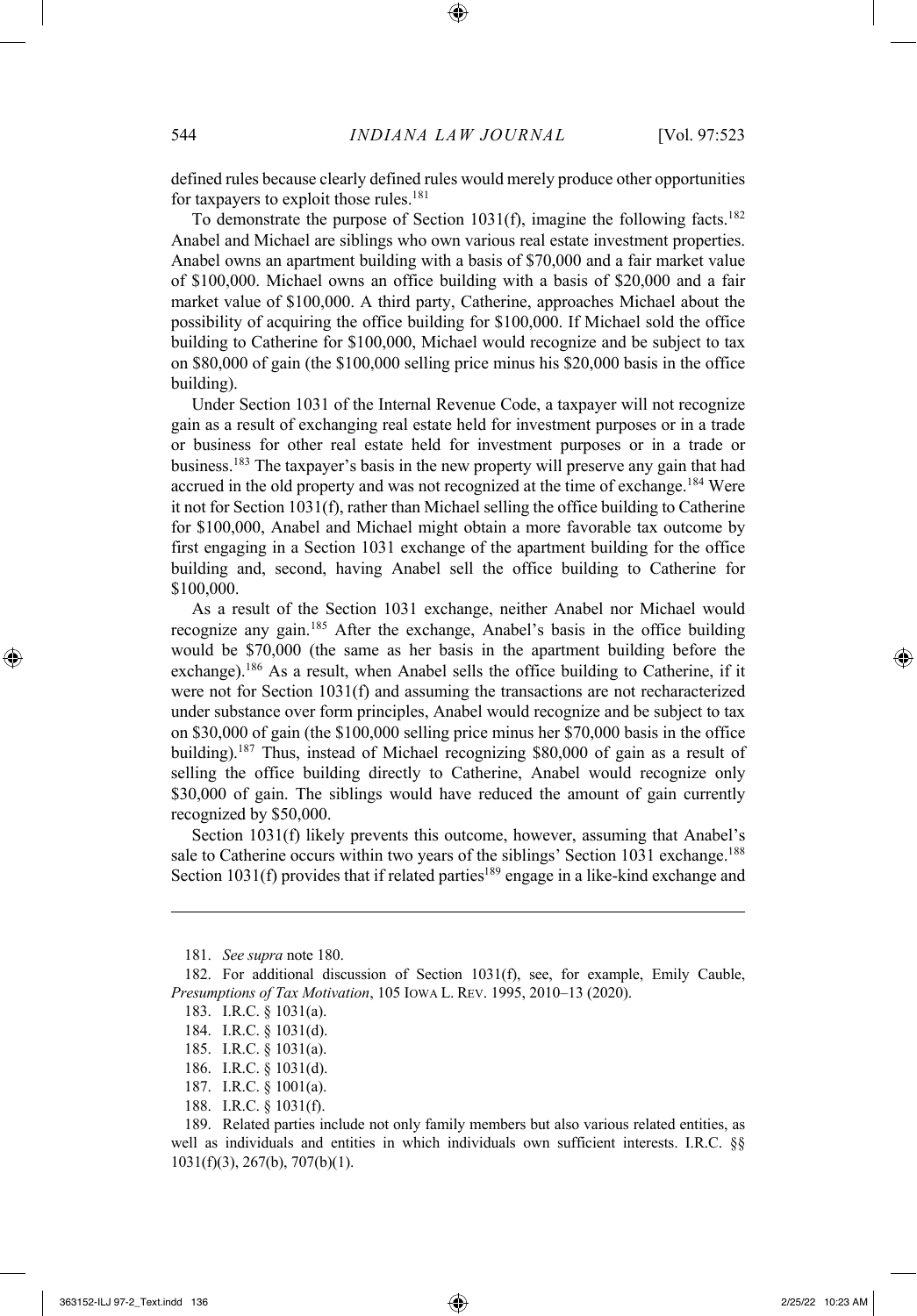one of the related parties disposes of the property acquired in the exchange within two years, then, at the time of later disposition, both parties must recognize any gain or loss that was not recognized at the time of the earlier like-kind exchange.<sup>190</sup> As a result, at the time Anabel sells the office building to Catherine, Michael likely recognizes \$80,000 of gain from sale of the office building, and Anabel likely recognizes \$30,000 of gain from sale of the apartment building.

Section  $1031(f)(2)(C)$ , however, provides that this gain recognition will not be required if the taxpayers establish that neither the like-kind exchange nor the later disposition had, as one of its principal purposes, the avoidance of federal income tax.<sup>191</sup> Whether taxpayers have established a lack of principal tax avoidance purpose (in other words, the question of whether Section  $1031(f)(2)(C)$  applies) is one item on the current list of topics on which the IRS ordinarily will not issue letter rulings, subject to two specified exceptions.<sup>192</sup>

Even if a transaction is not squarely covered by Section 1031(f), it might still be vulnerable to attack. Section 1031(f)(4) provides that Section 1031's nonrecognition treatment is not available to any exchange that is "part of a transaction (or series of transactions) structured to avoid the purposes" of Section  $1031(f)$ .<sup>193</sup> This might include, for instance, a transaction in which a third party is inserted into the exchange between Anabel and Michael so that the initial exchange does not occur directly between related parties.<sup>194</sup> Likewise, it could include a transaction in which more than two years passes between the Section 1031 exchange and the later sale, but the related parties clearly planned the later sale at or close to the time of the Section 1031 exchange.<sup>195</sup>

The question of whether "a transaction (or series of transactions) was structured to avoid the purposes" of Section 1031(f) (in other words, the issue of whether Section  $1031(f)(4)$  applies) is another item on the current list of topics on which the IRS ordinarily will not issue letter rulings, subject to two specified exceptions.<sup>196</sup> Both of these topics—namely whether Section  $1031(f)(2)(C)$  applies and whether Section  $1031(f)(4)$  applies—were added to the list of items on which the IRS ordinarily will not rule in 2014, subject to two specified exceptions.<sup>197</sup> Regarding the exceptions, the IRS remains willing to rule on these topics in instances in which (1) a transaction involves an exchange of undivided interests in different properties that results in each taxpayer holding either the entire interest in a single property or a larger undivided interest in any of the properties, or (2) the subsequent disposition of property occurs in a nonrecognition transaction in which the taxpayer or the related party receives no cash or other property that results in gain recognition.<sup>198</sup>

- 194. *See also* Cauble, *supra* note 182, at 2012.
- 195. Cauble, *supra* note 182, at 2012–13.
- 196. Rev. Proc. 2021-1, 2021-3, I.R.B. 140, § 4.01(46).
- 197. Rev. Proc. 2014-1, 2014-3, I.R.B. 111, § 1.02(11) ("Section 4.01(43), regarding § 1031(f), has been added.").

<sup>190.</sup> I.R.C. § 1031(f).

<sup>191.</sup> I.R.C. § 1031(f)(2)(C). The parties also do not have to subsequently recognize gain or loss in certain specified situations. *See* I.R.C. § 1031(f)(2)(A)–(B).

<sup>192.</sup> Rev. Proc. 2021-1, 2021-3, I.R.B. 140, § 4.01(46).

<sup>193.</sup> I.R.C. § 1031(f)(4).

<sup>198.</sup> *See* Rev. Proc. 2021-1, 2021-3, I.R.B. 140, § 4.01(46).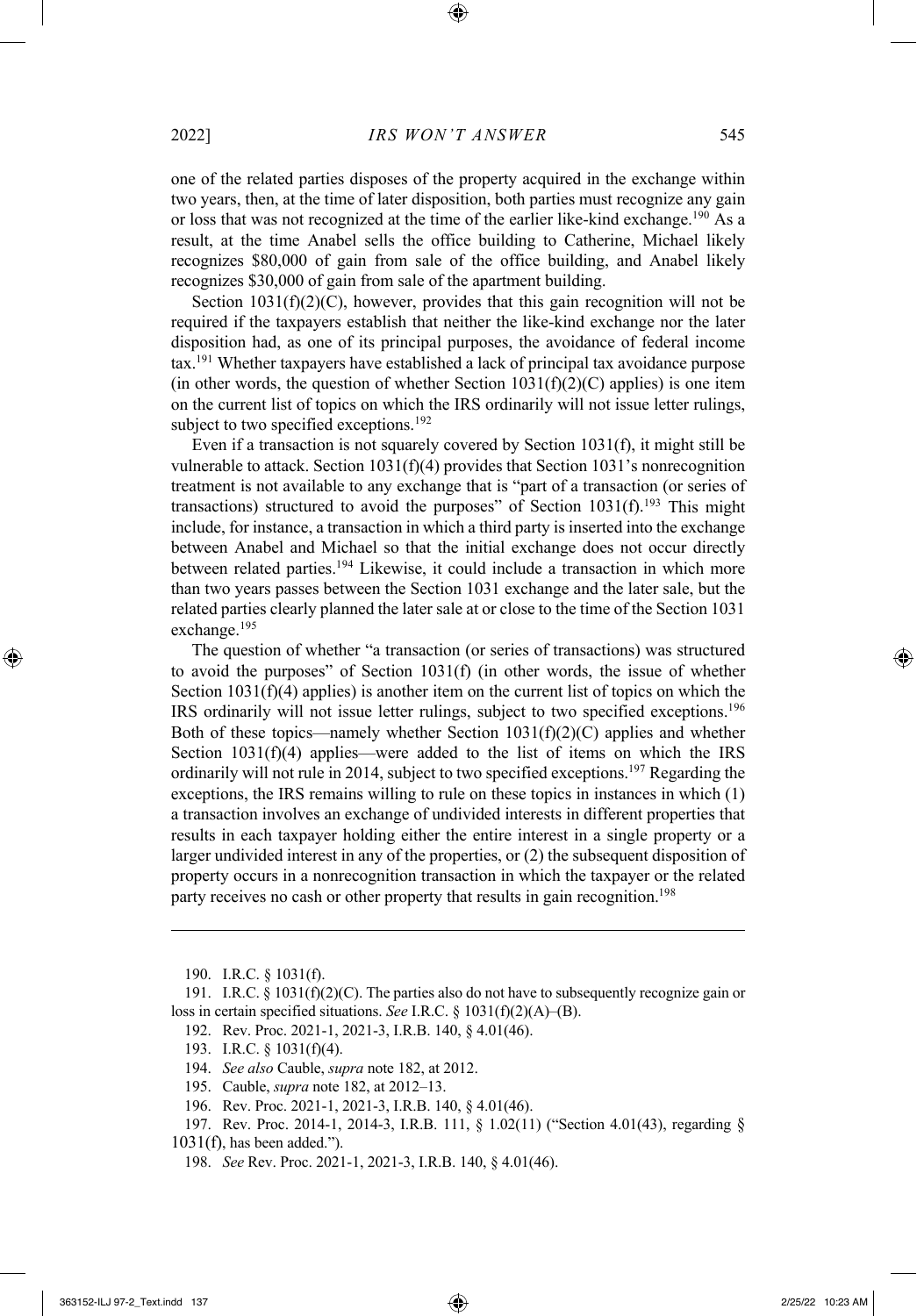Two letter rulings issued before 2014 provide examples of the first exception.<sup>199</sup> In one of those rulings, issued in 1999, the taxpayer and a related party each held an undivided one-half interest in 39,000 acres of timberland.<sup>200</sup> The taxpayer wanted to hold the timberland as an investment and objected to anything more than minimal cutting of timberlands during her lifetime.<sup>201</sup> The related party wanted to harvest timber.<sup>202</sup> The taxpayer and the related party planned to engage in a like-kind exchange of portions of their undivided interests in the timberland so that, afterwards, each party would be the sole owner of one-half of the timberlands.<sup>203</sup> The related party planned to harvest timber within two years, which might be treated as a disposition of the property within two years.<sup>204</sup> The ruling concluded that the transactions did not have, as one of their principal purposes, the avoidance of federal income tax (in other words, Section  $1031(f)(2)(C)$  applied), and, as a result, even if harvesting the timber was a disposition, it would not cause the parties to recognize gain under Section 1031(f).<sup>205</sup>

The ruling pointed to the legislative history accompanying the adoption of Section  $1031(f).^{206}$  When explaining Section  $1031(f)(2)(C)$ , the Senate Finance Committee's report stated that it was intended that this nontax avoidance exception would generally apply in limited situations, one of which is "a transaction involving an exchange of undivided interests in different properties that results in each taxpayer holding either the entire interest in a single property or a larger undivided interest in any of such properties."<sup>207</sup>

Under facts like those of the ruling just described, a plausible non-tax explanation for the transactions exists. It appears that the two parties wanted to go their separate ways with respect to property in which they each owned an undivided interest. The exchange was undertaken as a means to divide the property into portions that each owned individually so that each party could hold or dispose of a portion of the property as the party chose. Likely, this potential nontax explanation for such a transaction is what prompted the Senate Finance Committee to include it as an example in its report and what prompted the IRS to include it as an exception to its policy of generally not ruling on whether Section  $1031(f)(2)(C)$  applies.

Several rulings issued before 2014 also provide examples of the second exception to the IRS's general policy of not ruling on whether Section 1031(f)(2)(C) or Section  $1031(f)(4)$  applies.<sup>208</sup> For instance, in a 2010 letter ruling, the taxpayer, an unrelated

206. *Id.*

<sup>199.</sup> *See* I.R.S. Priv. Ltr. Rul. 199926045 (July 2, 1999); I.R.S. Priv. Ltr. Rul. 200730002 (July 27, 2007).

<sup>200.</sup> I.R.S. Priv. Ltr. Rul. 199926045 (July 2, 1999).

<sup>201.</sup> *Id.*

<sup>202.</sup> *Id.*

<sup>203.</sup> *Id.*

<sup>204.</sup> *Id.*

<sup>205.</sup> *Id.*

<sup>207.</sup> STAFF OF S. COMM. ON FIN., 101ST CONG., 1ST SESS., EXPLANATION OF PROVISIONS APPROVED BY THE COMMITTEE ON OCTOBER 3, 1989 (Comm. Print 1989).

<sup>208.</sup> *See, e.g.*, I.R.S. Priv. Ltr. Rul. 200440002 (Oct. 1, 2004); I.R.S. Priv. Ltr. Rul. 200616005 (Apr. 21, 2006); I.R.S. Priv. Ltr. Rul. 200810016 (Mar. 7, 2008); I.R.S. Priv. Ltr. Rul. 200810017 (Mar. 7, 2008); I.R.S. Priv. Ltr. Rul. 200820017 (May 16, 2008); I.R.S. Priv.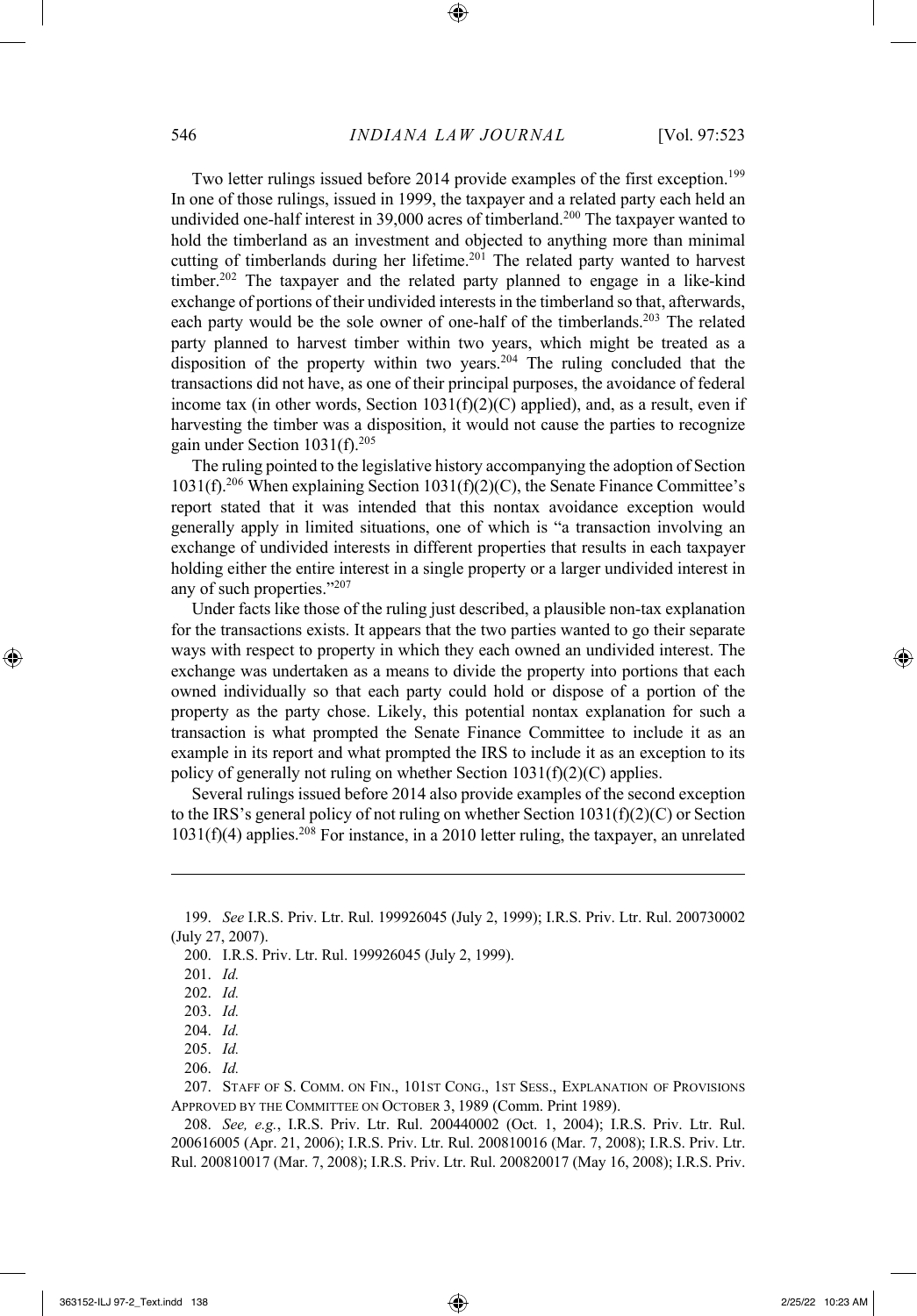buyer, an unrelated seller, and an entity related to the taxpayer (the "related party") planned to engage in a multiparty like-kind exchange, using qualified intermediaries to facilitate the exchange.<sup>209</sup> From the taxpayer's perspective, the transaction involved an exchange, through a qualified intermediary, of Property #1 for Property  $#2$  and a small amount of cash.<sup>210</sup> Property  $#2$  was previously owned by the related party, and Property #1 was acquired by an unrelated buyer.<sup>211</sup> The taxpayer planned to continue to hold Property  $#2$  for at least two years.<sup>212</sup> From the related party's perspective, the transaction involved an exchange, through a qualified intermediary, of Property  $#2$  for Property  $#3$  and a small amount of cash.<sup>213</sup> Property  $#3$  was formerly owned by either an unrelated seller or potentially the taxpayer or another related party.<sup>214</sup> The related party planned to hold Property #3 for at least two years.<sup>215</sup>

Because the taxpayer and the related party each exchanged property with a qualified intermediary, the Section 1031 exchanges did not occur directly between related parties.<sup>216</sup> However, because Property #2 obtained by the taxpayer was, prior to the exchange, owned by the related party, the taxpayer sought a ruling on whether Section 1031(f)(4) would apply (in other words, whether these transactions would be considered to be structured to avoid the purpose of Section  $1031(f)$ .<sup>217</sup> The IRS ruled that Section  $1031(f)(4)$  would not apply.<sup>218</sup> The ruling, once again, pointed to the Senate Finance Committee's report accompanying the adoption of Section  $1031(f).<sup>219</sup>$  This time it mentioned the second example in that report of a situation in which Section  $1031(f)(2)(C)$ 's nontax avoidance conclusion would generally apply—namely when the disposition of property occurs in a nonrecognition transaction.<sup>220</sup> Under the facts of the ruling, the only transaction in which either party engaged within two years was a Section 1031 exchange in which only a small amount of gain was recognized (as a result of the receipt by each party of a small amount of cash). <sup>221</sup> Thus, the ruling's facts aligned with the example provided by the legislative history.

When the only subsequent disposition that occurs within two years is a transaction in which a party does not recognize any gain or loss, the parties obtain no benefit at the time of the disposition from having engaged in an earlier exchange that affected

219. *Id.*

220. STAFF OF S. COMM. ON FIN., 101ST CONG., 1ST SESS., EXPLANATION OF PROVISIONS APPROVED BY THE COMMITTEE ON OCTOBER 3, 1989 152 (Comm. Print 1989).

221. I.R.S. Priv. Ltr. Rul. 201048025 (Dec. 3, 2010).

Ltr. Rul. 201048025 (Dec. 3, 2010); I.R.S. Priv. Ltr. Rul. 201216007 (Apr. 20, 2012); I.R.S. Priv. Ltr. Rul. 201220012 (May 18, 2012).

<sup>209.</sup> I.R.S. Priv. Ltr. Rul. 201048025 (Dec. 3, 2010).

<sup>210.</sup> *Id.*

<sup>211.</sup> *Id.*

<sup>212.</sup> *Id.*

<sup>213.</sup> *Id.*

<sup>214.</sup> *Id.*

<sup>215.</sup> *Id.*

<sup>216.</sup> *Id.*

<sup>217.</sup> *Id.*

<sup>218.</sup> *Id.*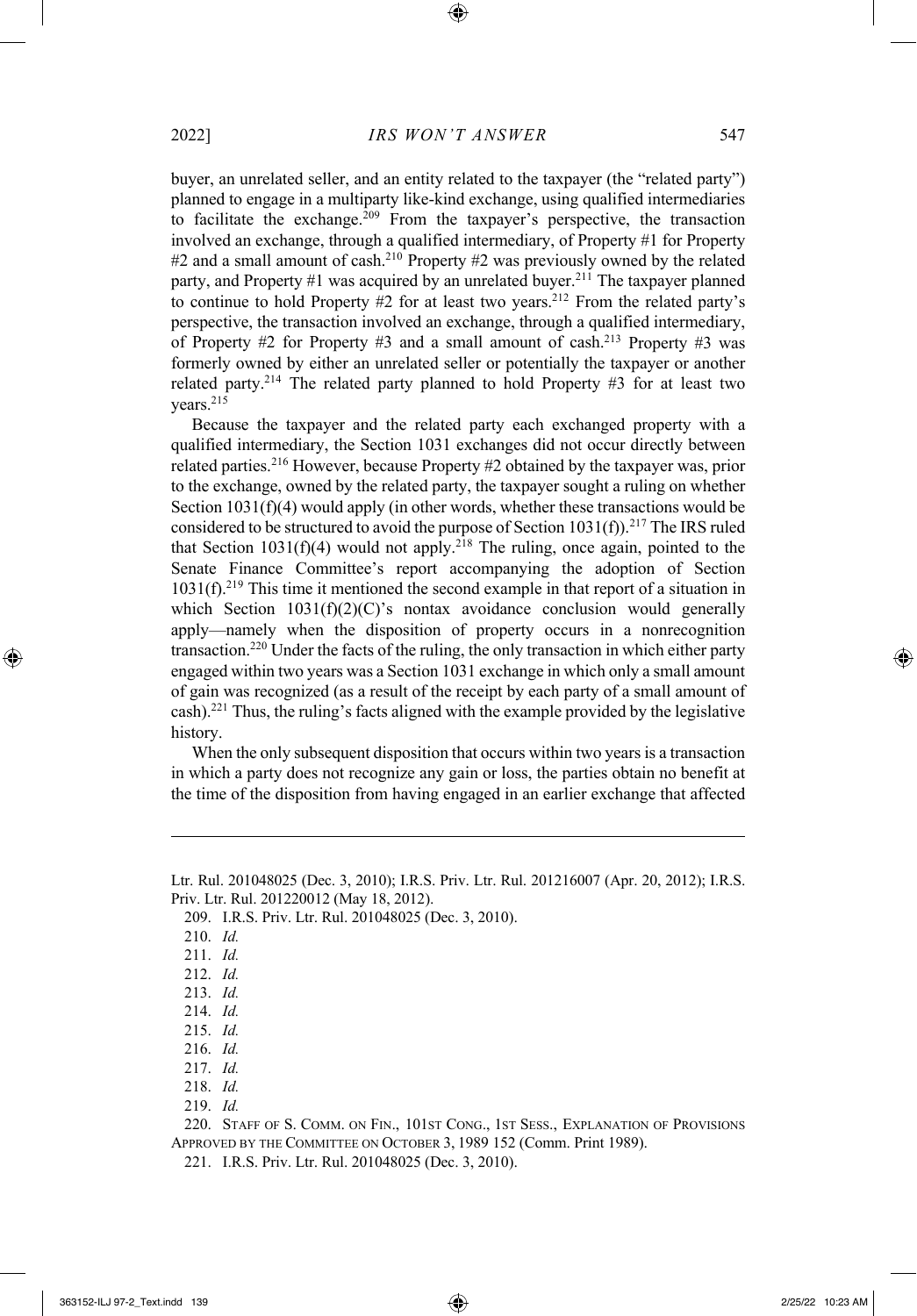the parties' basis in the properties that they held. If no gain or loss is recognized, the property's basis does not affect the amount of gain or loss recognized. This rationale is likely what justified the Senate Finance Committee including subsequent nonrecognition transactions as an example in its report as well as what justified the IRS including subsequent non-recognition transactions as an exception to its policy of generally not ruling on whether Section 1031(f)(2)(C) or Section 1031(f)(4) apply.

Even before the IRS added to the list of topics on which it ordinarily will not rule the question of whether Section  $1031(f)(2)(C)$  applies to a transaction, the IRS issued a letter ruling declining to rule on the topic of whether Section  $1031(f)(2)(C)$  applied. In a 1991 letter ruling, a partnership (the "AB Partnership") and a corporation ("C Corp") were related parties within the meaning of Section  $1031(f).^{222}$  These two related entities engaged in a like-kind exchange of real estate (the AB Partnership exchanged an interest in Ranch A for an interest in Ranch C that was held by C Corp).<sup>223</sup> The AB Partnership already owned Ranch B which was next to Ranch C, and it was more economical for the same entity to operate Ranch B and Ranch C.<sup>224</sup> C Corp sought to exit the ranching business.<sup>225</sup> Within two years of the exchange, C Corp planned to sell its newly acquired interest in Ranch A to a third party.<sup>226</sup> Given that AB Partnership and C Corp were related and given that the subsequent sale would occur within two years of the Section 1031 exchange, Section 1031(f) would apply unless the parties established that the principal purpose of the transactions was not to avoid federal income tax (in other words, unless Section 1031(f)(2)(C) applied).<sup>227</sup> The IRS declined to rule on whether Section  $1031(f)(2)(C)$  applied, drawing an analogy to a topic on the no ruling list that existed at the time (namely whether the principal purpose of an acquisition was the avoidance of federal income tax in the context of Section  $269$ .<sup>228</sup> The ruling stated, "In this case, for which the applicable statute invokes a similar principal purpose standard, we think it appropriate and consistent for the Service to administratively decline to rule. . . . It would be better policy to leave it to an examining agent to ascertain whether one of the taxpayer's principal purposes for engaging in this series of transactions is the avoidance of Federal income tax."<sup>229</sup>

Despite its hesitation to rule on these topics, before 2014, the IRS did issue a small number of rulings regarding whether Section 1031(f)(4) applied to a transaction that did not fall within the currently specified exceptions. In one such ruling, issued in 2007, the taxpayer sought to engage in two transactions with respect to two properties.<sup>230</sup> Each transaction involved the taxpayer disposing of property (the "Relinquished Property"), and the taxpayer obtaining like-kind replacement property

222. I.R.S. Priv. Ltr. Rul. 9126007 (June 28, 1991).

- 226. *Id.*
- 227. *Id.*
- 228. *Id.*
- 229. *Id.*

230. I.R.S. Priv. Ltr. Rul. 200728008 (July 13, 2007). For another example, see I.R.S. Priv. Ltr. Rul. 200712013 (Mar. 23, 2007).

<sup>223.</sup> *Id.*

<sup>224.</sup> *Id.*

<sup>225.</sup> *Id.*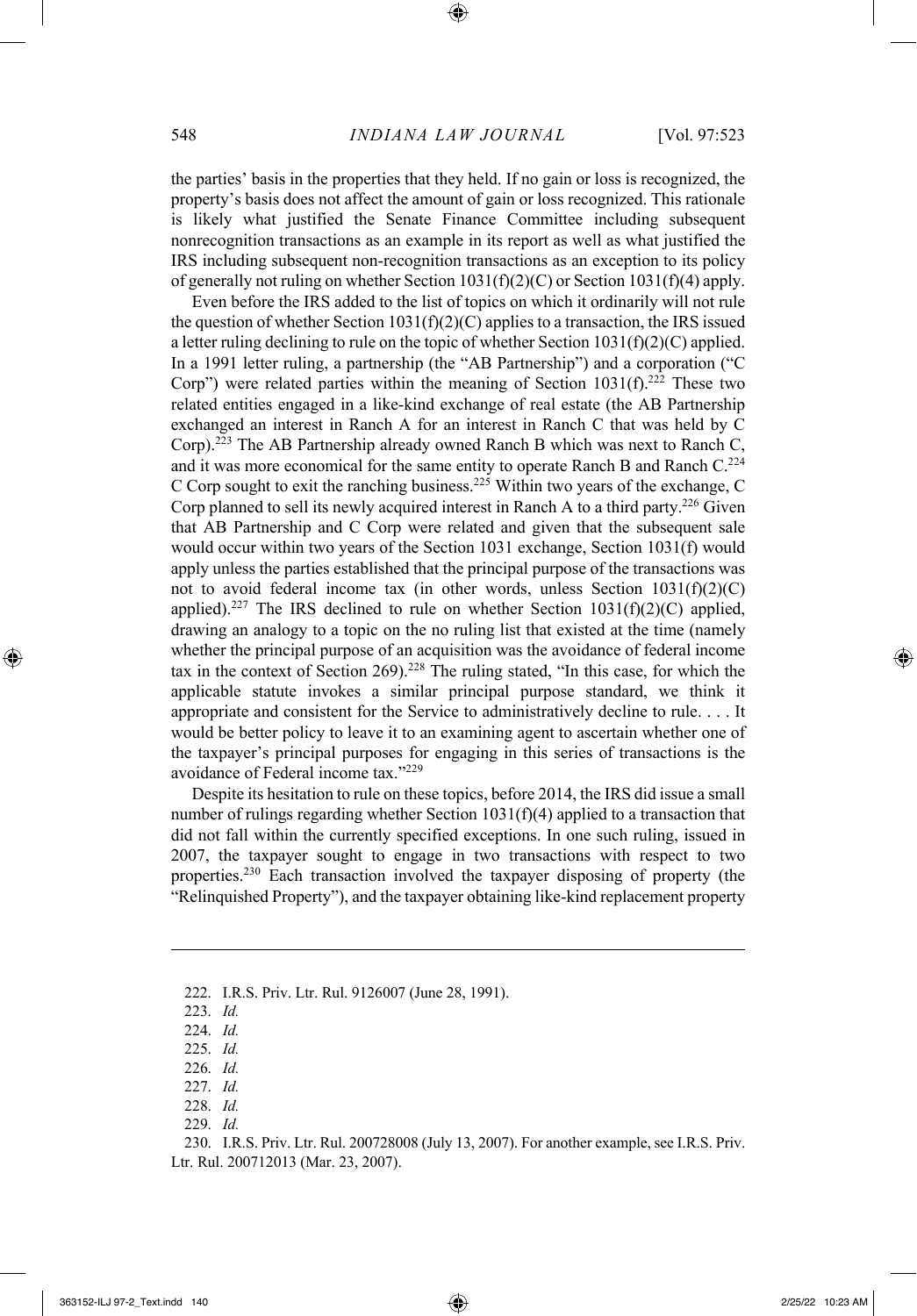(the "Replacement Property").<sup>231</sup> The Replacement Property was owned by an unrelated seller.<sup>232</sup> A party related to the taxpayer (the "Related Party") planned to acquire the Relinquished Property for cash.<sup>233</sup> The taxpayer, the unrelated seller, and the Related Party would carry out the transactions through an intermediary.<sup>234</sup> The intermediary would sell the Relinquished Property to the Related Party for cash, the intermediary would acquire the Replacement Property from the unrelated seller for cash, and the intermediary would transfer the Replacement Property to the taxpayer.<sup>235</sup> From the taxpayer's perspective, the transaction entailed a like-kind exchange of the Relinquished Property for the Replacement Property.<sup>236</sup> From the perspective of the Related Party, this transaction involved acquiring the Relinquished Property for cash equal to the value of the property.<sup>237</sup> The Related Party planned to sell the Relinquished Property within two years.<sup>238</sup>

Because the taxpayer and the Related Party exchanged property through an intermediary, the Section 1031 exchanges did not occur directly between related parties. However, because the Relinquished Property was acquired by a related party who planned to sell it within two years, the taxpayer sought a ruling on whether Section 1031(f)(4) would apply (in other words, whether these transactions would be considered to be structured to avoid the purpose of Section 1031(f)). The IRS ruled that Section 1031(f)(4) would not apply.<sup>239</sup> The ruling stated, "The related parties in this case did not exchange high basis properties for low basis properties in anticipation of the sale of the low basis properties. Only [the taxpayer] held properties before the exchanges and continued its investments after the exchange."<sup>240</sup> In other words, the Related Party who sold the property within two years had a basis in the property that was not determined by reference to the basis in any other property but rather equaled the amount paid by the Related Party for the property.

To demonstrate, imagine the Relinquished Property had a basis of \$40 in the hands of the Taxpayer and a fair market value of \$100 at the time of the exchange, and imagine the Replacement Property had a fair market value of \$100 at the time of the exchange. The taxpayer would recognize no gain on the exchange, and the taxpayer would take a basis in the Replacement Property equal to \$40. The Related Party would take a basis in the Relinquished Property of \$100. If the Related Party subsequently sold the Relinquished Property for \$100, the Related Party would recognize no gain. However, the Related Party's high basis in the property was not created by transferring basis from other property held by the Related Party but instead by the Related Party purchasing the property for \$100. In this respect, the transactions differ from the typical transactions at which Section 1031(f) is aimed that are illustrated by the example above involving Anabel and Michael.

- 235. *Id.*
- 236. *Id.*
- 237. *Id.*
- 238. *Id.*
- 239. *Id.*
- 240. *Id.*

<sup>231.</sup> I.R.S. Priv. Ltr. Rul. 200728008 (July 13, 2007).

<sup>232.</sup> *Id.*

<sup>233.</sup> *Id.*

<sup>234.</sup> *Id.*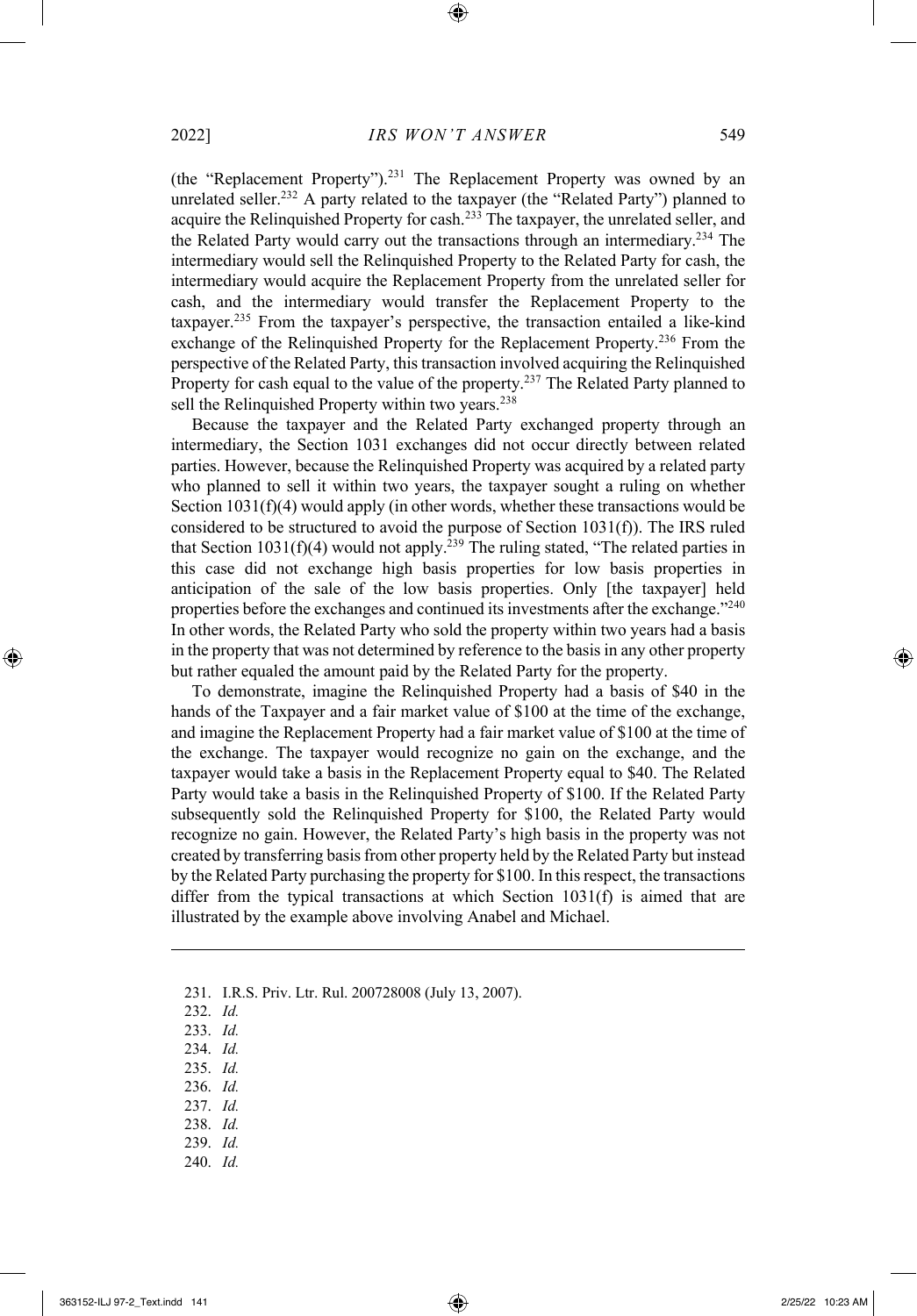Although this ruling did not involve facts that fall within the specified exceptions contained in the IRS's post-2014 policy against ordinarily issuing rulings on whether Section  $1031(f)(2)(C)$  or Section  $1031(f)(4)$  applies, it is worth noting that the ruling does involve facts that implicate the third example provided in the Senate Finance Committee's report of an instance in which an exchange and subsequent disposition would typically not be principally tax motivated. That third example was "transactions that do not involve the shifting of basis between properties."<sup>241</sup>

In summary, as of 2014, the IRS's official policy is to ordinarily not issue rulings on whether Section 1031(f)(2)(C) or Section 1031(f)(4) apply to a transaction subject to exception in two specified sets of circumstances—namely, where parties exchange undivided interests in property so that each can obtain an entire (or a larger undivided) interest in one property and where any subsequent disposition within two years by the taxpayer or a related party occurs in a nonrecognition transaction in which neither the taxpayer nor the related party recognizes gain.<sup>242</sup> Even prior to 2014, the vast majority of rulings issued by the IRS regarding Section 1031(f)(2)(C) or Section  $1031(f)(4)$  involved these specified circumstances.<sup>243</sup> In a very small number of instances, the IRS did issue letter rulings concluding that Section 1031(f)(4) did not apply to a transaction even though the transaction did not involve these specified circumstances.<sup>244</sup> In those instances, however, the rulings involved facts that tracked another example contained in the legislative history of a not principally tax-motivated transaction.<sup>245</sup>

### II. PARTICULAR USEFULNESS OF RULINGS ON FACT-SPECIFIC TOPICS

The fact-specific topics on which the IRS will not issue letter rulings (or ordinarily will not issue letter rulings) arise in contexts in which tax law makes use of standards in lieu of or as a supplement to rules. A "rule" specifies, clearly and in advance, the tax consequences resulting from various activities.<sup>246</sup> A "standard" provides only limited guidance to taxpayers before they act, deferring definitive determinations of tax consequences to after-the-fact analysis by courts.<sup>247</sup> Whether something is a gift,

<sup>241.</sup> *See* STAFF OF COMM. ON FIN., 101ST CONG., 1ST SESS., EXPLANATION OF PROVISIONS APPROVED BY THE COMMITTEE ON OCTOBER 3, 1989 (Comm. Print 1989).

<sup>242.</sup> Rev. Proc. 2014-1, 2014-3, I.R.B. 111, § 1.02(11) ("Section 4.01(43), regarding §  $1031(f)$ , has been added.").

<sup>243.</sup> *See supra* notes 199–221 and accompanying text.

<sup>244.</sup> *See supra* notes 230–241 and accompanying text.

<sup>245.</sup> *See supra* notes 230–241 and accompanying text.

<sup>246.</sup> *See, e.g.*, Louis Kaplow, *Rules Versus Standards: An Economic Analysis*, 42 DUKE L.J. 557, 560 (1992) ("This Article will adopt such a definition, in which *the only distinction between rules and standards is the extent to which efforts to give content to the law are undertaken before or after individuals act*.") (emphasis in original); *see also* Alice G. Abreu & Richard K. Greenstein, *Defining Income*, 11 FLA. TAX REV. 295, 330 (2011) ("A rule . . . is formal, and in the great majority of circumstances the rule either clearly applies or clearly does not.").

<sup>247.</sup> *See* Abreu & Greenstein, *supra* note 246, at 330 ("Application of a standard tends to be contextual and fact-sensitive."); Kaplow, *supra* note 246, at 560 ("A standard may entail leaving both specification of what conduct is permissible and factual issues for the adjudicator.").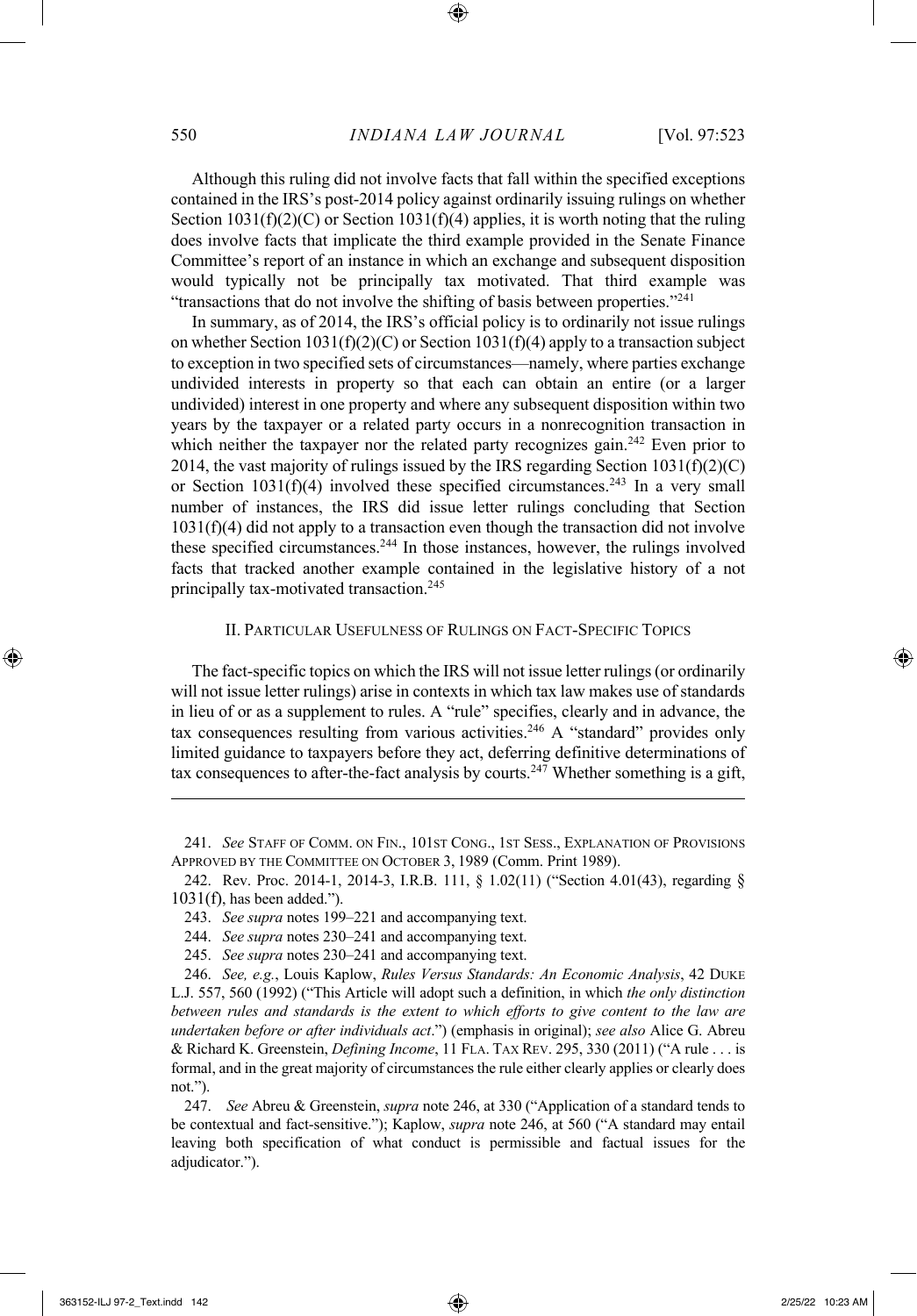whether something is a medical expense, whether Sections  $1031(f)(2)(C)$  or

1031(f)(4) apply, and other fact-specific determinations are governed by standards. Lawmakers do not specify ahead of time an exclusive list of facts that will be relevant to the tax outcome or predetermine what the outcome will be under any given set of facts.

As compared to rules, standards produce less certainty of tax outcome. Reduced certainty matters for numerous reasons. First, as others have noted, when tax outcome is not clearly specified, the IRS and courts have more discretion when applying the law, which can lead to greater enforcement costs<sup>248</sup> and less uniform enforcement.<sup>249</sup>

Second, as others have observed, uncertainty may affect different types of taxpayers differently.<sup>250</sup> Some taxpayers may respond to uncertainty by erring on the side of caution and potentially paying more in tax than they owe, while other

248. *See*, *e.g*., Holmes, *supra* note 8, at 1437 (discussing how allowing taxpayers to obtain certainty before filing their returns can save taxpayer and IRS resources that would otherwise be used for enforcement and litigation); Edward Yorio, *Federal Income Tax Rulemaking: An Economic Approach*, 51 FORDHAM L. REV. 1, 43 (1982) ("More importantly, a rule that places a heavy burden of proof on one of the parties will reduce the number of disputes between taxpayers and the government because parties with the burden are likely to realize in many cases that their chances for success are slim. Fewer disputes mean reduced transaction costs of negotiations and litigation.").

249. *See, e.g.*, L. Harold Levinson, *The Legitimate Expectation that Public Officials Will Act Consistently*, 46 AM. J. COMP. L. SUPP. 549, 558 (1998) ("Throughout the legal system, officials administer statutes or apply judicial precedents which require determinations based on vague terms, such as 'in the public interest.' Inconsistent exercises of this discretion are inevitable, and cannot all be remedied by judicial review."); Peter P. Swire, *Safe Harbors and a Proposal to Improve the Community Reinvestment Act*, 79 VA. L.REV. 349, 372 (1993) ("An important source of uncertainty is the discretion of lower-level bureaucrats.").

250. *See, e.g.*, Sheldon I. Banoff, *The Use and Misuse of Anti-Abuse Rules*, 48 TAX LAW. 827, 837 (1995) ("The effect of [some anti-abuse rules] . . . is to erase the bright line or relocate it for more cautious taxpayers. Those who are overly aggressive may use the vagueness and ambiguity of the rule as an indirect endorsement of their proposals."); Mark P. Gergen, *Reforming Subchapter K: Contributions and Distributions*, 47 TAX L. REV. 173, 196–97 (1991) ("But an approach that uses indeterminate standards . . . invites abuse by those who want to take advantage of the system. . . . At the same time, doubt is costly to those who want to comply with the law, since they must employ attorneys who can plumb the mysteries of the law to tell them what is safe."); Richard J. Kovach, *Bright Lines, Facts and Circumstances Tests, and Complexity in Federal Taxation*, 46 SYRACUSE L. REV. 1287, 1303 (1996) ("Risk aversion can produce unnecessarily conservative determinations by practitioners. Yet if the risk of audit is perceived to be relatively slight, some professionals will ignore the ominous implications of a faulty facts and circumstances analysis in favor of taking a turn at the roulette wheel of the audit casino."); Logue, *supra* note 1, at 374–75 ("[U]sing such legal uncertainty in this way is a fairly imprecise tool for deterring aggressive tax planning, since some taxpayers will be induced to over-comply and others, the less risk-averse, will be inclined to take a chance and exploit the ambiguity."); *see also* David A. Weisbach, *Ten Truths About Tax Shelters*, 55 TAX L. REV. 249–50 (2002) ("[T]hose arguing against uncertainty . . . would argue that taxpayers vary in their risk aversion, so that uncertainty affects taxpayers differently."). For a similar observation regarding standards in law generally, see, for example, Pierre Schlag, *Rules and Standards*, 33 UCLA L. REV. 379, 385 (1985).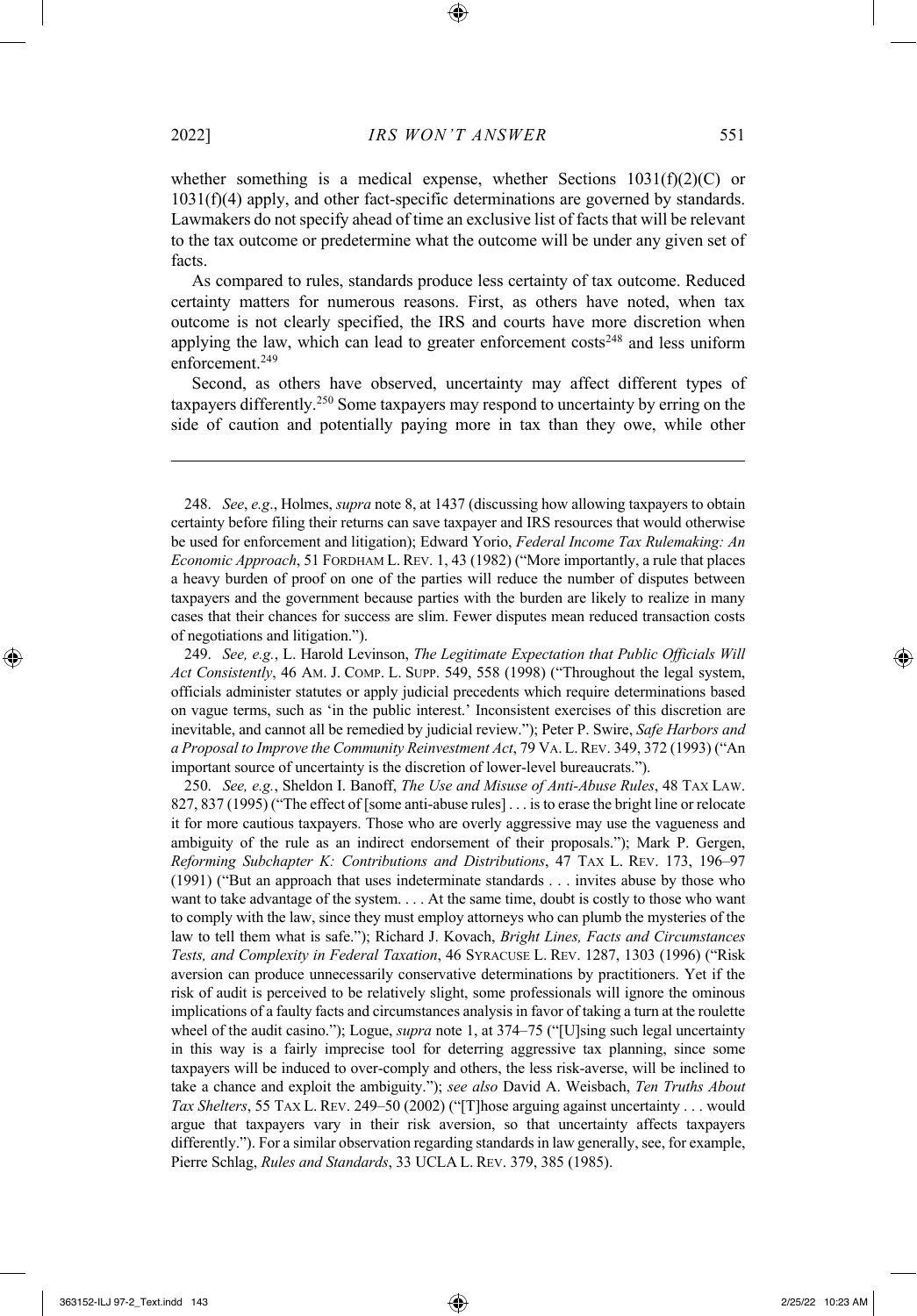taxpayers will exploit additional uncertainty by structuring their transactions more aggressively and erring on the side of underreporting tax liability. These varying effects of uncertainty may cause taxpayers to perceive the tax system as unfair, may inspire more taxpayers to adopt aggressive reporting positions, and may prompt more tax advisors to provide aggressive advice to compete for client business.<sup>251</sup> For these reasons and others, uncertainty may negatively affect tax compliance.<sup>252</sup>

The ability to obtain letter rulings could, to a degree, mitigate some of these effects of uncertainty.<sup>253</sup> In terms of enforcement costs, when a taxpayer seeks and obtains a ruling from the IRS, the costs of considering and issuing the ruling are typically covered, at least partially, by a ruling request fee paid by the taxpayer,  $254$ and the costs incurred by the IRS when auditing that taxpayer are often lower than they would have been without the ruling. As former IRS Chief Counsel Donald Korb noted, one of the benefits to the IRS of the letter rulings program is that "the work of the auditing agents is also simplified. They need only verify that the facts of the consummated transactions correspond to the facts in the rulings."<sup>255</sup> In addition, the ability to obtain a ruling may reduce the likelihood of later litigation, another benefit noted by the former IRS Chief Counsel.<sup>256</sup>

As mentioned above, more uncertainty might also lead to less uniform enforcement. The ability to obtain letter rulings can also make enforcement more uniform—in part because letter rulings entail more centralized decision making.<sup>257</sup>

252. *See, e.g.*, Benjamin Alarie, Kalmen Datt, Adrian Sawyer & Greg Weeks, *Advance Tax Rulings in Perspective: A Theoretical and Comparative Analysis*, 20 N.Z. J. TAX'N L. & POL'Y 362, 367 (2014); *id*. at 387 ("Offering taxpayers the opportunity to learn the requirements of the tax law in advance should bolster tax compliance and tax morale more generally, even if taxpayers are reluctant to use the rulings regimes."); Osofsky, *supra* note 1, at 502–11 (describing various ways in which a lack of guidance might prompt certain taxpayers to be more likely to take aggressive reporting positions).

253. For related discussion of the use of Advance Pricing Agreements to reduce uncertainty, see, Diane M. Ring, *On the Frontier of Procedural Innovation: Advance Pricing Agreements and the Struggle to Allocate Income for Cross Border Taxation*, 21 MICH.J. INT'L L. 143, 147 (2000) ("Ideally participating taxpayers obtain tax certainty before actually engaging in their transactions.").

254. *See* Rev. Proc. 2021-1, 2021-1 App. A.

255. *See, e.g.*, Mitchell Rogovin & Donald L. Korb, *The Four R's Revisited: Regulations, Rulings, Reliance, and Retroactivity in the 21st Century: A View From Within*, 46 DUQ. L. REV. 323, 344 (2008). For related discussion of the use of Advance Pricing Agreements, see Ring, *supra* note 253, at 148 ("[A] successful APA program might reduce government administration and enforcement costs . . . .").

256. Rogovin & Korb, *supra* note 255, at 344.

257. Rogovin & Korb, *supra* note 255, at 344.

<sup>251.</sup> *See, e.g.*, Kovach, *supra* note 250, at 1306 ("Other professionals are able to view the numerous facts and circumstances tests as opportunities to take daring risks on behalf of grateful clients who are consistently interested in tax avoidance."). For more general discussion of how tax planning opportunities can cause the public to perceive the tax system as unfair or how perceptions of fairness can affect compliance, see, for example, Michael S. Knoll, *Tax Planning, Effective Marginal Tax Rates, and the Structure of the Income Tax*, 54 TAX L. REV. 555, 555 (2001); Leandra Lederman, *The Interplay Between Norms and Enforcement in Tax Compliance*, 64 OHIO ST. L.J. 1453 (2003); David M. Schizer, *Frictions as a Constraint on Tax Planning*, 101 COLUM. L. REV. 1312, 1319 (2001).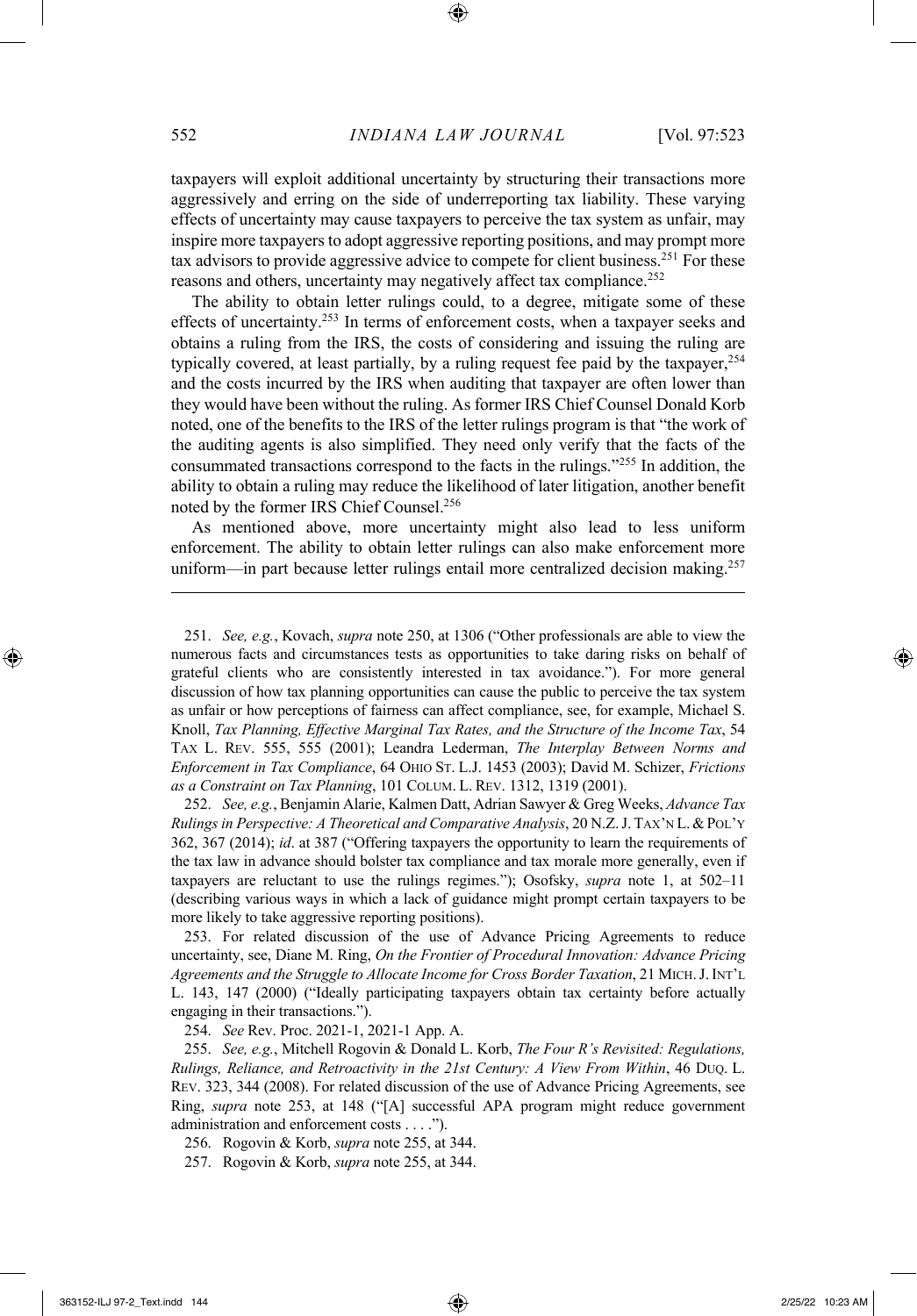Furthermore, the publication of issued rulings in anonymized form makes issued rulings more transparent than decisions the IRS makes on audit, for instance.<sup>258</sup> This transparency could encourage more consistency. Indeed, this rationale is often relied upon as a justification for more transparency as a means of reducing the risk of the IRS developing "secret law" if it makes decisions with respect to particular taxpayers that are not publicized.<sup>259</sup>

Finally, uncertainty might cause different taxpayers to respond differently, with conservative taxpayers reporting less favorable tax consequences than aggressive taxpayers. To some degree, the ability to obtain letter rulings can mitigate this effect by providing conservative taxpayers with another means of obtaining certainty. For a taxpayer who seeks a ruling, that certainty will come at the cost of the expense of preparing a ruling request and a ruling request fee. However, even without incurring those expenditures, some taxpayers would benefit from some degree of additional certainty as a result of the publication of issued rulings in anonymized form.<sup>260</sup> If the IRS publicized instances when taxpayers withdraw requests for a ruling in response to an indication from the IRS that it might rule adversely, letter rulings could do even more to mitigate the tendency of some taxpayers to report aggressively in response to uncertainty.<sup>261</sup>

This is not to say that rulings would be a cure all for the effects of uncertainty. Even with the ability to obtain rulings, some taxpayers would refrain from doing so for a variety of reasons, including the cost and time involved and the fact that some taxpayers might opt to take their chances on audit rather than request a ruling from the IRS.<sup>262</sup> Rather, the point is that the ability to obtain a ruling can mitigate uncertainty in some cases. Moreover, in the case of a fact-specific topic, alternative means of providing certainty—such as general guidance in the form of a revenue ruling—may not be particularly viable. Precisely because the inquiry is fact specific, developing generally applicable guidance is difficult. For this reason, other scholars have noted that advance tax rulings may be particularly useful in areas of law where tax outcome turns on the taxpayer's particular circumstances.<sup>263</sup> In other words, fact-

258. *See infra* notes 330–31 and accompanying text.

260. Although, in some cases, the fact-specific nature of the question being addressed could make the ruling less useful to other taxpayers. For further discussion, see *infra* Part III.E.

261. *See infra* notes 324–26 and accompanying text.

262. *See, e.g.*, Givati, *supra* note 1, at 152–63.

263. *See* Alarie et al., *supra* note 252, at 382 ("[Advance tax rulings] can play a valuable role when the government wants to provide tailored tax treatment to a specific category of

<sup>259.</sup> *See, e.g.*, Judy S. Kwok, *The Perils of Bright Lines: Section 6110(K)(3) and the Ambiguous Precedential Status of Written Determinations*, 24 VA. TAX REV. 863, 870 (2005) ("Indeed, one of the concerns motivating Congress to make these documents public was the fear that this enormous body of tax knowledge and interpretation would result in a secret law, the limited accessibility of which would undermine the private ruling system's credibility."); Kristin E. Hickman, *Should Advance Pricing Agreements Be Published?*, 19 NW. J. INT'L L. & BUS. 171, 174 (1998) ("Supporters of BNA's position [that advanced pricing agreements should be published] also express concern that a secret body of law is being developed with respect to transfer pricing, and that similarly situated taxpayers may be treated unfairly as a result."); Ring, *supra* note 253, at 148 ("[T]he [Advance Pricing Agreement] program's use of private individualized agreements raises a number of risks . . . including the specter of uneven application of substantive law.").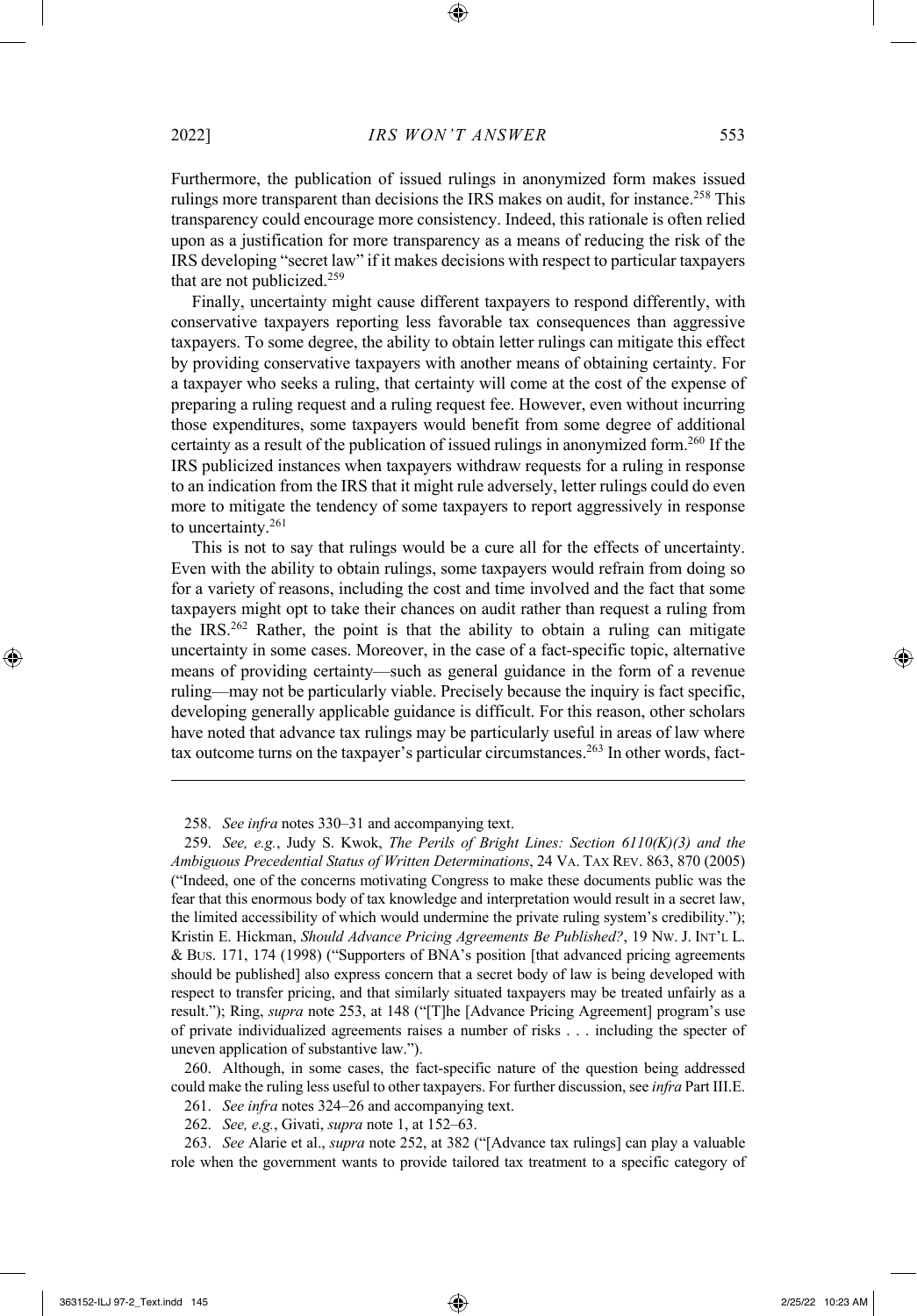specific topics may warrant the use of letter rulings even more than other topics which is in tension with the IRS's policy against ruling on such topics.

## III. POTENTIAL RATIONALES FOR THE IRS'S RETICENCE

Despite the potential usefulness of letter rulings on fact-specific topics, the IRS generally refrains from issuing such rulings. Eight potential rationales might explain the IRS's policy against ruling on fact-specific questions. This Part will proceed by describing each of the eight potential rationales and analyzing whether each rationale justifies a blanket policy against ruling or could, instead, be better served or equally well served by other means. As this Part will show, some of the rationales have merit and may warrant refraining from issuing letter rulings on a case-by-case basis. For instance, if the taxpayer's request does not contain sufficient facts to allow for a ruling, refusing to rule makes a great deal of sense.<sup>264</sup> However, the rationales do not justify a blanket policy against issuing letter rulings on fact-specific topics.<sup>265</sup>

## *A. Letter Rulings on Fact-Specific Topics May Be Overly Time Consuming*

One factor that might explain the IRS's policy against ruling on fact-specific topics is the time involved in obtaining and analyzing all of the relevant facts needed to reach a conclusion on such a topic. Indeed, other scholars have pointed to the time and resources required to analyze fact-specific questions as one rationale for the IRS's refusal to rule on such questions.<sup>266</sup>

taxpayers whose members are not too numerous, and where it is difficult to craft a rule *ex ante*  to address a given situation because the taxpayer's circumstances are too specific to incorporate into legislation and regulations."). Relatedly, see Yehonatan Givati, *Game Theory*  and the Structure of Administrative Law, 81 U. CHI. L. REV. 481, 490-91 (2014) ("[W]hen firms are relatively homogenous, that is, when most of them are expected to have the same reaction to a policy, then agencies should choose rule making as a policy-making instrument. When firms are relatively heterogeneous, that is, when they are expected to have different reactions to a policy, then agencies should choose either licensing or adjudication supplemented with advance ruling.").

264. For further discussion see *infra* Part III.C.

265. One might respond by arguing that, if the underlying factors tend to frequently weigh against ruling on a particular fact-specific topic, announcing a blanket policy against ruling on that topic ahead of time will save taxpayer and IRS resources by preventing taxpayers from requesting rulings that are likely to be met by a refusal to rule. In the context of some topics, refusals to rule may turn out to be common. However, this concern may also be addressed by flagging the topic as one on which the IRS often will not rule and allowing a taxpayer to seek an informal indication at the outset of whether the IRS would consider granting the ruling the taxpayer seeks.

266. *See* Goodman, *supra* note 23, at 87–88 ("Moreover, while all relevant facts might be extant at the time of the ruling request, it would require extensive investigation to extricate them."); Logue, *supra* note 1, at 409 ("[O]ne conceivable answer is that the Service simply does not . . . have a large enough or sufficiently capable staff to do the factual and legal analysis necessary to issue rulings on such fact-intensive questions without running a big risk of adverse selection and moral hazard.").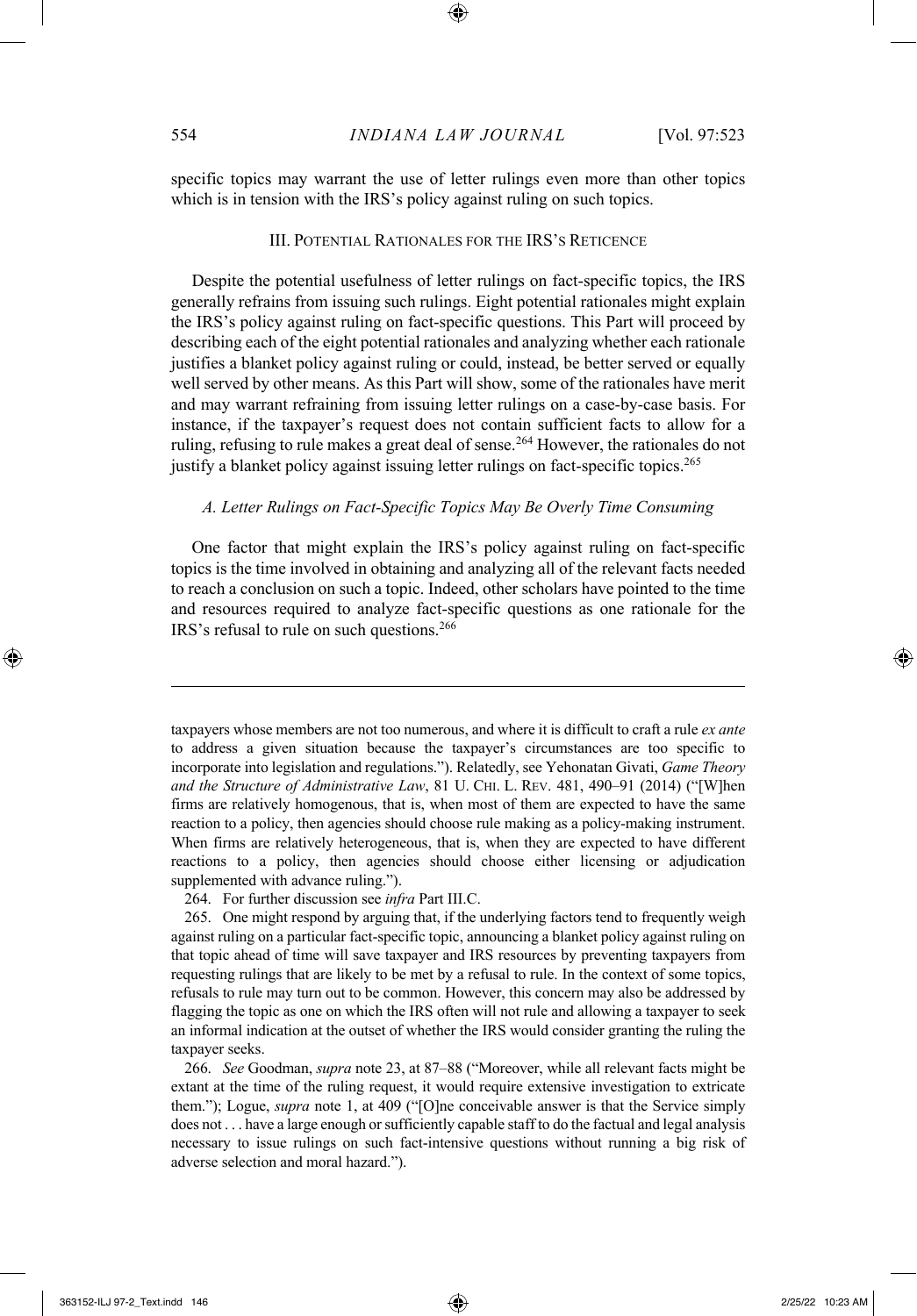There is no denying that the IRS faces increasingly significant resource constraints. In 2018, for instance, the IRS employed the equivalent of 73,519 fulltime individuals, many fewer than the 92,577 individuals the IRS employed in 2009.<sup>267</sup> Devoting a substantial amount of time to ruling on fact-specific topics may not be the best use of the IRS's remaining resources.

This potential rationale, however, overlooks several things. First, by not issuing a ruling on a taxpayer's fact-specific question, the IRS does not necessarily avoid addressing the question altogether. If the IRS does not issue a ruling, the IRS must still grapple with the time-intensive nature of the question if the IRS audits the taxpayer.

Second, while this was not the case when the IRS started issuing letter rulings (and started its policy of not ruling on certain topics),<sup>268</sup> the IRS currently charges a user fee for most ruling requests. The fee charged varies based on the type of request,<sup>269</sup> and the fees are generally designed to cover the costs incurred by the IRS in considering and issuing the ruling.<sup>270</sup> Indeed, the statute requiring the imposition of a user fee provides that the fee shall be determined based on the average time and difficulty of responding to taxpayer requests.<sup>271</sup> For 2021, depending on the type of request and other factors, the fee could range from \$0 to \$38,000.<sup>272</sup> Various factors limit the ability of the fees to completely cover the IRS's costs.<sup>273</sup> For instance,

267. *Personnel Summary, by Employment Status, Budget Activity, and Selected Type of Personnel*, IRS (June 24, 2021), https://www.irs.gov/statistics/soi-tax-stats-personnelsummary-by-employment-status-budget-activity-and-selected-type-of-personnel-databooktable-32 [https://perma.cc/AUZ2-FJ3N].

268. For discussion of this history, see, for example, Givati*, supra* note 1, at 150–69.

269. *See* Rev. Proc. 2021-1, 2021-1 I.R.B. 1, app. A.

270. Rogovin & Korb, *supra* note 255, at 347 ("The fees are based on calculations of the actual cost to the Service of preparing the rulings . . . with discounted fees for lower income taxpayers.").

271. I.R.C. § 7528(b)(1)(B).

272. Rev. Proc. 2021-1, 2021-1 I.R.B. 1, app. A.

273. TREASURY INSPECTOR GEN. FOR TAX ADMIN., THE OFFICE OF CHIEF COUNSEL ACCURATELY ADMINISTERED USER FEES BUT COULD IMPROVE ITS USER FEE REFUND PROCESS 1–2 (2017), https://www.treasury.gov/tigta/auditreports/2017reports/201710012fr.pdf [https://perma.cc/5NE5-49HL] ("Overall, Chief Counsel does not recuperate all costs associated with administering the rulings because of reduced user fees, user fee exemptions, cases for which the Chief Counsel does not rule, and a steady increase in the hours that it takes to complete a ruling."). User fees are also not a complete answer to resource constraints because, at least over an immediate time horizon, staffing decisions are fixed. As a result, additional fee revenue does not necessarily mean that more time on ruling requests does not detract from other uses of the IRS's time. However, over a longer time horizon, the IRS may be able to make adjustments. The extent to which user fees will address resource constraints also depends on the extent to which the fees are retained by the IRS or transferred to the U.S. Treasury's General Fund, which will depend on what Congress has specified in an appropriations act. In 2004, for instance, of the \$9.3 million of user fees collected from Chief Counsel letter rulings and determination letters, \$3.8 million was retained by the IRS. JAMES R. WHITE, DAVID A. POWNER, STEVEN J. SEBASTIAN & GREGORY C. WILSHUSEN, U.S. GOV'T ACCOUNTABILITY OFF., IRS MODERNIZATION: CONTINUED PROGRESS REQUIRES ADDRESSING RESOURCE MANAGEMENT CHALLENGES 17 (2005), https://www.gao.gov/assets/ 120/111684.pdf [https://perma.cc/LAR8-KBZJ].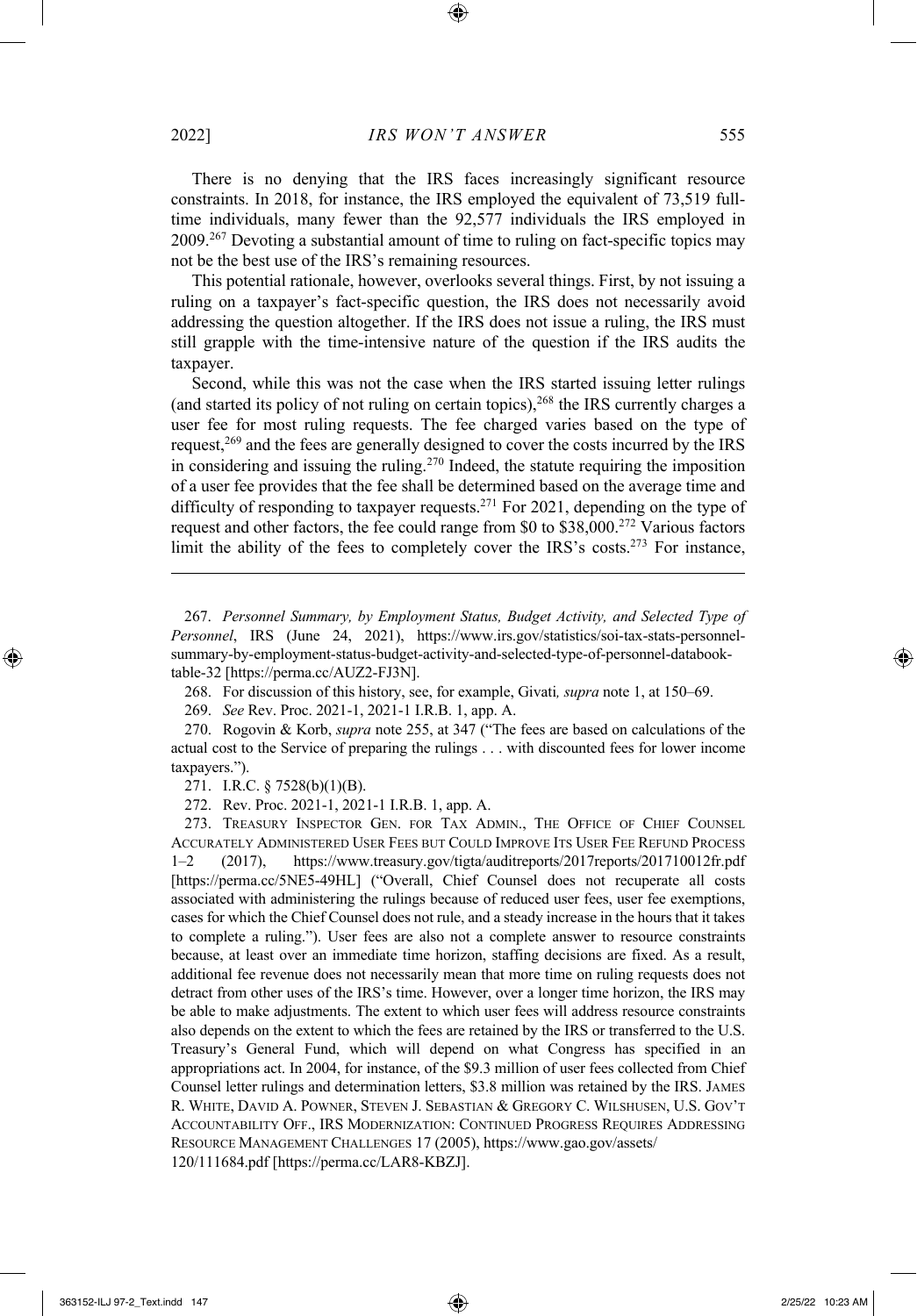reduced user fees are assessed in some circumstances, so the fees collected may not always cover the costs incurred. In 2021, for example, a reduced letter ruling request fee of \$2800 applies to many requests from a person with a gross income of less than \$250,000.<sup>274</sup> Also, because the fees are based on the average time and difficulty of considering requests in a given category,<sup>275</sup> the fee collected may be less than the cost of any particular request.

Despite these limitations, the user fees can help to address resource concerns. Moreover, changes to the user-fee schedule could do even more to address resource constraints. For instance, the current user-fee schedule includes three tiers of user fees based on gross income: one for taxpayers with less than \$250,000 of gross income, one for taxpayers with less than \$1,000,000 of gross income but not less than \$250,000 of gross income, and one for taxpayers with \$1,000,000 or more of gross income.<sup>276</sup> If more tiers were introduced into the user-fee schedule, fees that came closer to the cost involved might be assessed upon taxpayers with higher incomes while still providing relief to taxpayers who would be unable to shoulder the burden of high user fees.

A third consideration that may be overlooked when pointing to resource constraints as the justification for singling out fact-specific topics for the no-ruling list is that, when requesting a ruling, the taxpayer must submit a request that contains all of the relevant facts.<sup>277</sup> The taxpayer cannot rely upon any issued ruling if the taxpayer misstated or omitted any relevant facts.<sup>278</sup> Thus, much of the cost of gathering the relevant facts will be borne by the taxpayer rather than the IRS. As a result, while resource constraints might necessitate generally cutting back on letter rulings, it is not clear that rulings on fact-specific topics should be targeted as particularly resource intensive, especially given that alternative means of providing certainty may be ill-suited to fact-specific topics, as discussed below in Part III.H.

Finally, the IRS's policy against ruling on fact-specific topics is a long-standing one that has been in place even during times when the IRS's resource constraints were not as stringent.<sup>279</sup> Given the longstanding nature of this policy against ruling on fact-specific topics, it is worthwhile to consider whether any other rationales justify the policy to gauge whether the policy would be appropriate even if the IRS were equipped with more resources.

## *B. Letter Rulings on Fact-Specific Topics May Pose a Heightened Risk of Taxpayer Fabrication*

A second factor that might explain the IRS's refusal to rule on fact-specific questions is a concern that the risk that taxpayers will fabricate or exaggerate certain facts is heightened when taxpayers are providing information necessary for a factspecific inquiry. Many such inquiries are undertaken as a means of assessing a

275. I.R.C. § 7528(b)(1)(B).

- 277. Rev. Proc. 2021-1, 2021-1 I.R.B. 1, § 7.01.
- 278. Treas. Reg. § 601.201(l)(5) (1987).
- 279. *See supra* note 14.

<sup>274.</sup> Rev. Proc. 2021-1, 2021-1 I.R.B. 1, app. A.

<sup>276.</sup> Rev. Proc. 2021-1, 2021-1 I.R.B. 1, app. A.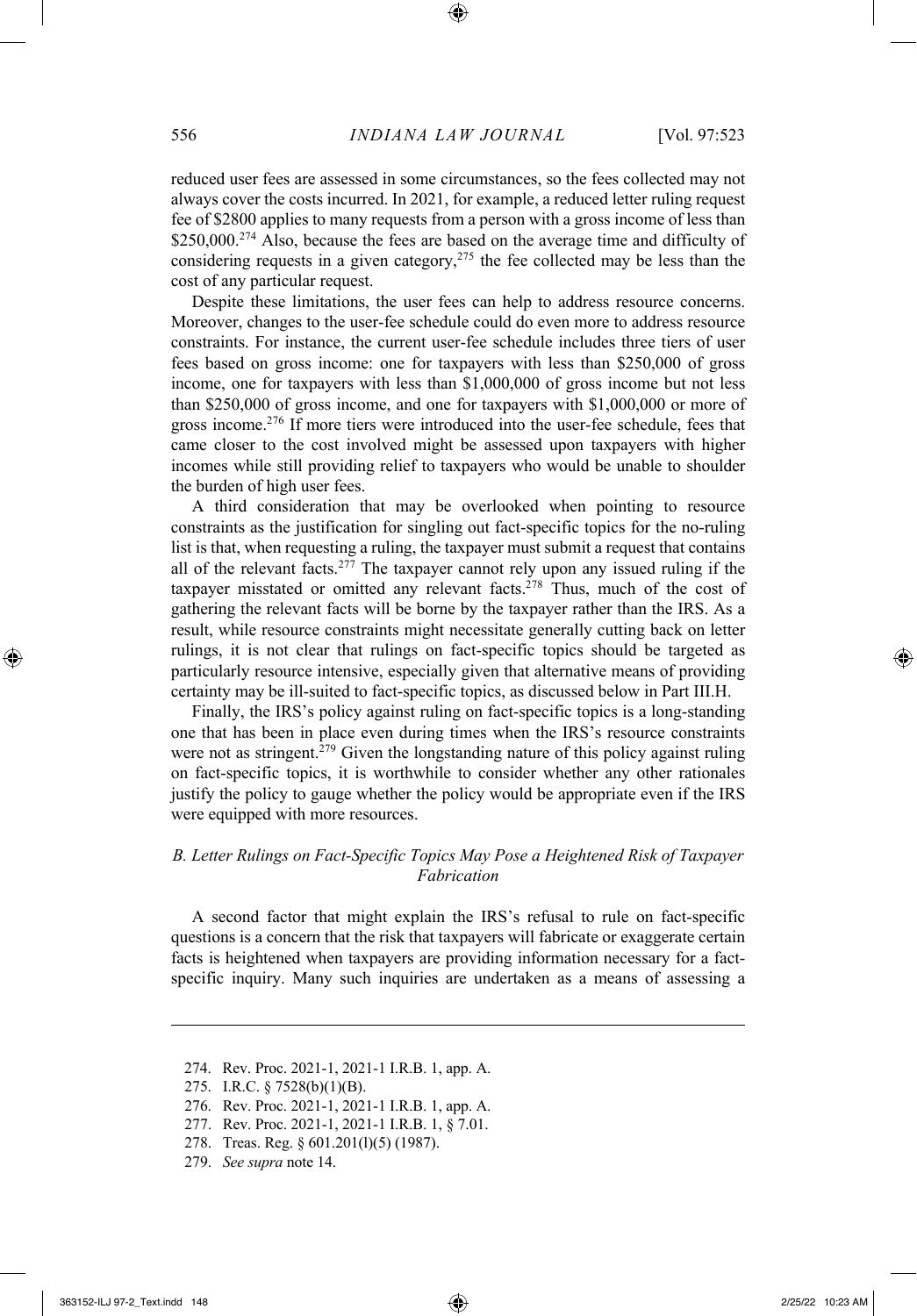taxpayer's motive or purpose for engaging in a particular transaction.<sup>280</sup> Others have expressed the concern that motive-based or state-of-mind-based tax determinations invite taxpayer dishonesty as a general matter.<sup>281</sup> Furthermore, another commentator pointed to the potential for taxpayer dishonesty as a possible reason for the IRS's refusal to rule on topics that turn on issues such as intent or motive.<sup>282</sup>

However, while concern about undetected taxpayer dishonesty might be a potential drawback to utilizing a motive-based determination in the first place, once lawmakers have opted for tax consequences to turn on motive or purpose, the risk of potential taxpayer fabrication does not justify refraining from ruling on such topics. If a motive-based determination invites deceit, the IRS must cope with that possibility when auditing a taxpayer even if a letter ruling was not issued to the taxpayer. The IRS's task is not made any more difficult if a favorable ruling was issued to the taxpayer based upon inaccurate facts because a taxpayer cannot rely upon a ruling if the taxpayer did not accurately and completely disclose the relevant facts when requesting the ruling.<sup>283</sup>

Even though a taxpayer cannot rely upon a ruling that was issued based upon inaccurate taxpayer representations, the concern may be that, once a letter ruling is issued, the IRS might direct its resources elsewhere and not uncover the deception. If a letter ruling had never been issued, perhaps in a face-to-face audit the IRS would have been more likely to uncover the deception that went unnoticed during the ruling process, which may not have entailed face-to-face interaction (although that is not inevitably the case).<sup>284</sup> This concern, however, does not justify a blanket refusal to issue rulings on fact-specific topics for two reasons. First, it may be overly optimistic to assume a higher chance of detecting the deception on audit, given the low audit rate and given that many audits that do occur are not face-to-face. For one recent data

284. When requesting a ruling, a taxpayer can request a conference with the IRS, but some rulings may be issued without conferences. Rev. Proc. 2021-1, 2021-1 I.R.B. 1, § 10.01 ("A taxpayer may request a conference regarding a letter ruling request. Normally, a conference is scheduled only when the Associate office considers it to be helpful in deciding the case or when an adverse decision is indicated.").

<sup>280.</sup> Indeed, asking for a ruling on a topic that turns on motive or state of mind may seem a bit odd—effectively like asking the IRS to tell you what your motive (or another party's motive) was. Perhaps a more coherent way to understand such a request is that the taxpayer is asking the IRS if it agrees about what motive or state of mind ought to be inferred from the available objective evidence that is used to gauge motive or state of mind.

<sup>281.</sup> *See, e.g.*, Hayashi, *supra* note 180, at 299–300 (discussing how this concern has been raised in the case of intent-based tests).

<sup>282.</sup> Goodman, *supra* note 23, at 88 ("This would not be of overriding significance if the Commissioner could attach credence to the facts as stated by the taxpayer; however, issues such as intent and relationship are particularly susceptible to coloration of the facts by the taxpayer in his favor.").

<sup>283.</sup> *See* Treas. Reg. § 601.201(l)(5). Others have suggested, however, that the IRS may not make full use of its ability to revoke rulings. *See* Logue, *supra* note 1, at 410 ("The Service, as mentioned, does have the authority to revoke a ruling after-the-fact if it can show that there were demonstrable misstatements in the ruling request. Such misstatements, however, may be difficult to identify, much less prove; in any event, issuing such a retroactive revocation may be administratively and politically costly.").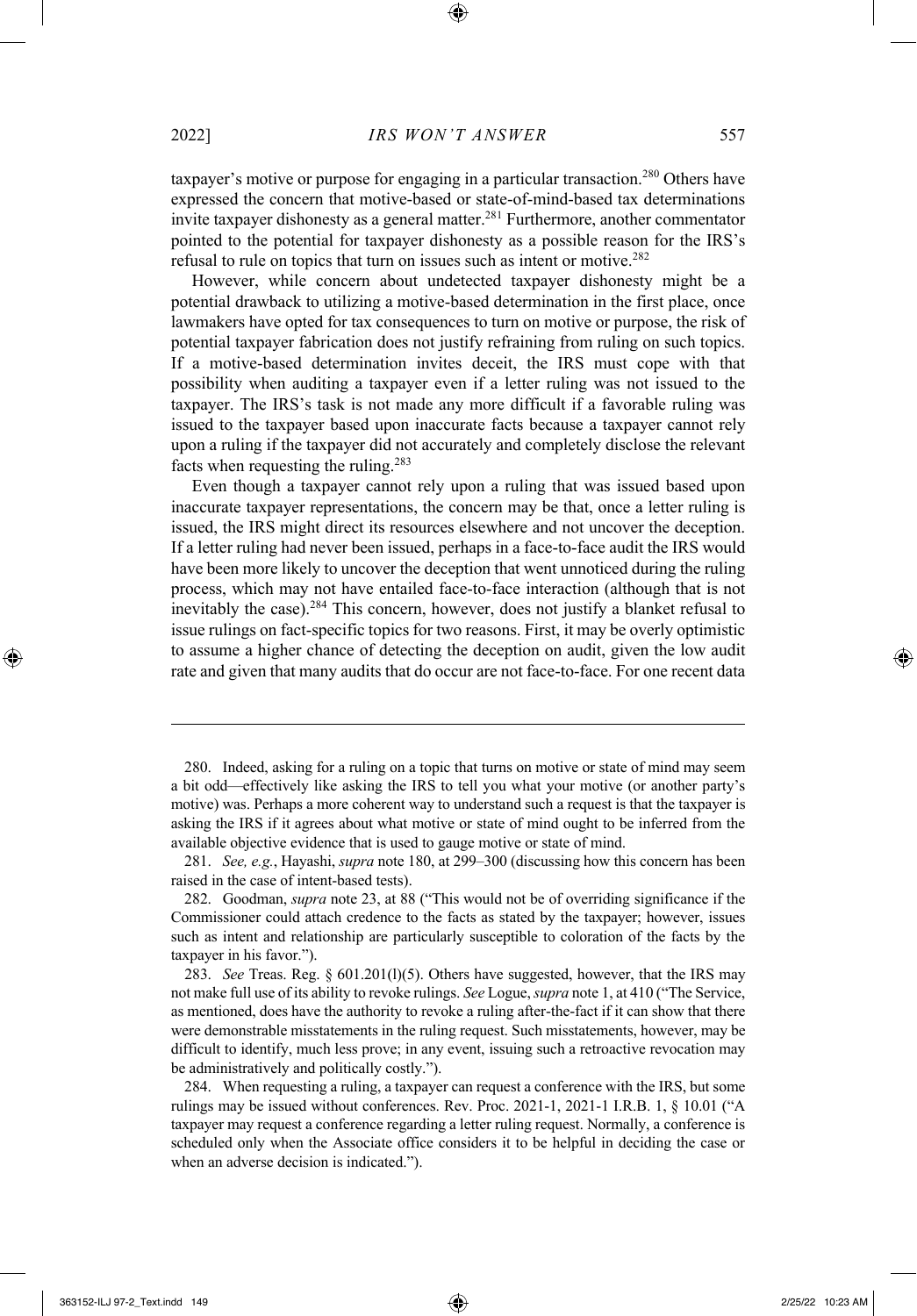point, consider that, in 2018, the IRS audited only 0.5% of all returns filed,<sup>285</sup> and roughly 25% of the audits that did occur were field audits rather than correspondence audits.<sup>286</sup> Second, in lieu of simply not issuing rulings, the IRS could address the concern that the IRS may be misled by requests for rulings on fact-specific topics by not allowing the issuance of a ruling to reduce the likelihood of the IRS verifying the underlying facts on audit (which may very well be consistent with the IRS's current practice).

## *C. Taxpayers May Lack Necessary Facts When Requesting a Letter Ruling on a Fact-Specific Topic*

Third, in some circumstances, the taxpayer will not be the person best positioned to provide the IRS with all of the facts relevant to a fact-specific inquiry. As others have noted, this could be the case because some facts may not be known until later in time; after a transaction is completed, for instance.<sup>287</sup> This could also be the case because the taxpayer may lack access to the relevant information or lack necessary expertise. For instance, when evaluating whether the primary purpose of an expenditure is medical care and whether the expenditure is directly related to medical care, the taxpayer's doctor might be the best source of some of the relevant information. Although a doctor's recommendation or prescription is neither necessary<sup>288</sup> nor sufficient<sup>289</sup> for the IRS or a court to conclude that an expenditure was primarily for medical care or directly related to medical care, a doctor's recommendation or prescription is one factor that courts and the IRS consider.<sup>290</sup> Moreover, in some cases in which courts have concluded that an expenditure was not for medical care, the courts appeared to reach this holding in part based on the failure of the taxpayer to offer expert witness testimony from a doctor who had recommended the expenditure. For instance, in *Dobkin v. Commissioner*, the court held that the cost of a trip to Florida was not a deductible medical expense.<sup>291</sup> The

285. *Examination Coverage: Recommended and Average Recommended Additional Tax After Examination, by Type and Size of Return*, IRS (June 24, 2021), https://www.irs.gov/statistics/soi-tax-stats-examination-coverage-recommended-andaverage-recommended-additional-tax-after-examination-irs-data-book-table-9a [https://perma.cc/3JAD-F3XY].

286. *Id.* (showing that, of 991,168 returns that were audited, only 249,768 involved field audits while 741,400 were correspondence audits).

287. S*ee* Goodman, *supra* note 23, at 87. For a related observation, see Samuel L. Bray, *Preventative Adjudication*, 77 U. CHI. L. REV. 1275, 1329 (2010) ("Contrast a case of factbased indeterminacy. . . . [H]ere a judge will often be in a better (or at least a different) position to decide if adjudication is delayed. . . . [D]elaying adjudication could very possibly change the question that the court is answering and thus the answer it gives.").

288. *See, e.g.*, Crain v. Comm'r, 51 T.C.M. (CCH) 806, 807 (1986) (deductions for medical care "are not limited strictly to traditional medical procedures").

289. *See, e.g.*, Seymour v. Comm'r, 14 T.C. 1111, 1117 (1950) ("The statute deals with 'expenses paid for medical care of the taxpayer.' Not every expenditure prescribed by a physician is to be catalogued under this term . . . .").

290. Havey v. Comm'r, 12 T.C. 409, 412 (1949) (listing, as among the relevant factors to consider, whether it was "incurred at the direction or suggestion of a physician").

291. 15 T.C. 886, 888 (1950).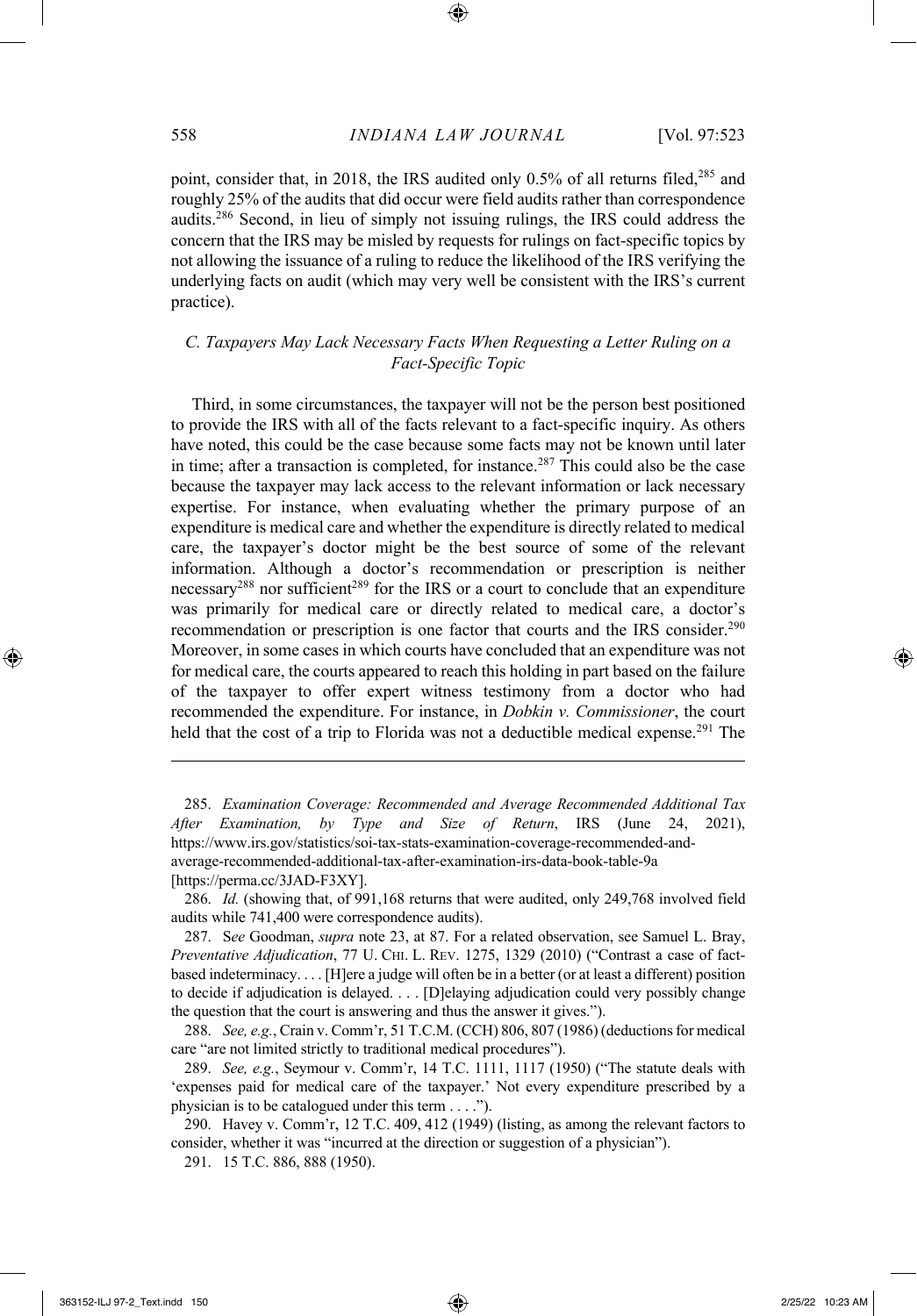court noted that, although at least one doctor advised the taxpayer to take the trip, the taxpayer's doctor did not testify.<sup>292</sup> Similarly, in *France v. Commissioner*, the court held that amounts the taxpayer paid for dancing lessons did not constitute deductible medical expenses.<sup>293</sup> The taxpayer had attached to her tax return statements from her doctor indicating that he recommended dancing lessons as therapy for arthritis, but the court noted that "[t]he doctor was not called as a witness."<sup>294</sup>

Thus, the IRS may refrain from ruling on some fact-specific topics because of the view that determinations based, in part, upon advice of an expert are better left to courts that can take into account the expert's testimony. This concern, however, does not justify refraining from issuing rulings on fact-specific questions entirely for several reasons. First, some fact-specific inquiries can be resolved without information from other parties. Second, as part of the ruling request, the taxpayer must include a complete statement of all of the relevant facts,<sup>295</sup> and "[t]rue copies of all . . . documents pertinent to the transactions must be submitted with the request."<sup>296</sup> This latter requirement could include, or could be revised to include, affidavits from the taxpayer's doctor regarding the medical necessity of the expenditure. To address any concern that any lack of credibility would be more easily revealed by live testimony, it is useful to, once again, bear in mind that a taxpayer cannot rely upon a favorable letter ruling if the ruling was based upon misstatements or omissions of material facts or if later developed facts differ materially from the facts upon which the ruling was based. 297

## *D. Issuing Letter Rulings on Fact-Specific Topics May Be Inconsistent with the Comparative Advantages of the National Office Versus Auditing Agents*

Similar to the notion that the fact finder at the trial level is better positioned to determine facts while appellate court judges are better positioned to determine law, the IRS's refusal to rule on fact-specific questions may be driven by the view that, as between individuals at the IRS's national office who issue rulings and local auditing agents, the former have a comparative advantage when it comes to making judgments of law while the latter have a comparative advantage when it comes to finding facts.

While this may be an accurate description of comparative advantages, this rationale ignores that issuing a ruling on a fact-specific topic does not meaningfully involve fact finding by the persons issuing the ruling. A taxpayer can only rely upon the ruling if the taxpayer provides the IRS with complete and accurate facts when requesting the ruling,<sup>298</sup> and thus, the taxpayer must either supply the relevant facts or risk not being able to rely upon the ruling if an examining agent later finds additional or contrary facts. If the IRS reaches a conclusion on a fact-specific topic based upon facts supplied by the taxpayer, doing so involves not fact-finding but

292. *Id.*

294. *Id.* at 509.

- 296. Rev. Proc. 2021-1, 2021-1 I.R.B. 1, § 7.01(2).
- 297. Treas. Reg. § 601.201(l)(5) (1967).

298. *Id.*

<sup>293.</sup> 40 T.C.M. (CCH) 508, 510 (1980).

<sup>295.</sup> Rev. Proc. 2021-1, 2021-1 I.R.B. 1, § 7.01(1).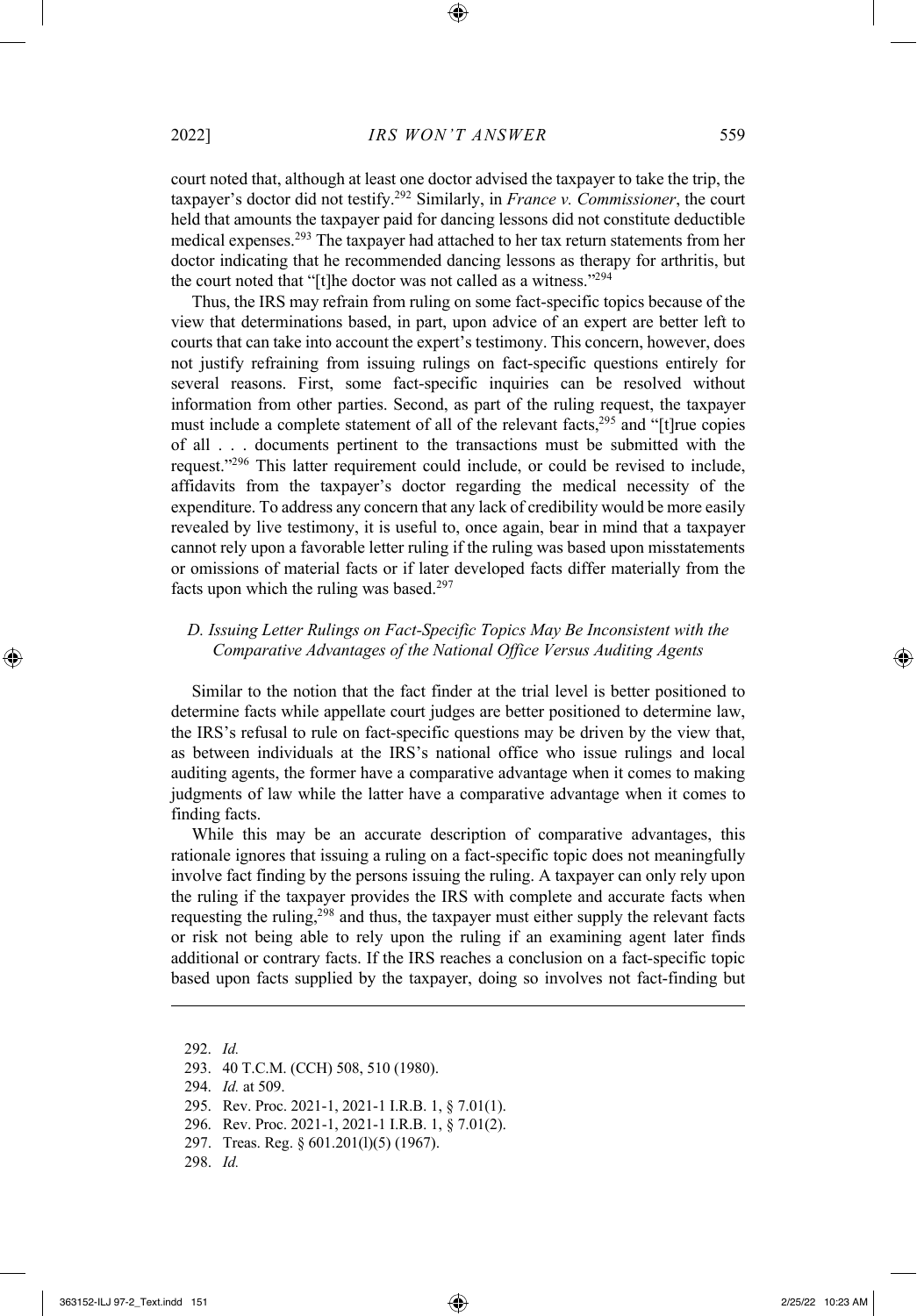making a judgment about how the law will apply to the facts that were supplied by the taxpayer.

It is true that, in some cases, the taxpayer's request may not contain enough information to allow for a worthwhile ruling on a fact-specific topic. In those instances, the ruling's limited benefit may not justify the taxpayer and IRS resources used to produce the ruling. Some letter rulings that were issued on the question of whether a transfer constitutes a gift illustrate this potential drawback to ruling on fact-specific topics. For example, in a 1970 letter ruling, the taxpayer had requested a ruling regarding whether amounts received while panhandling constituted gifts.<sup>299</sup> The ruling assumed various facts that were not supplied by the taxpayer (for instance, the ruling assumed that the taxpayer did "not perform any services . . . in the course of his 'panhandling' activities").<sup>300</sup> If these assumed facts were not true, the ruling's usefulness to the particular taxpayer would be limited. Also, the ruling hedged its ultimate conclusion in a way that reduced its value to the particular taxpayer as well as its potential to act as a general guide to the IRS's views for all taxpayers. In particular, the ruling stated, "[I]f passersby contribute to you out of purely charitable motives, or from a disinterested generosity or similar impulse it would be proper to regard such amounts as gifts."<sup>301</sup> Read one way, this does little more than simply articulate the legal standard for when something constitutes a gift for income-tax purposes.<sup>302</sup> As discussed above in Part I.A, whether something constitutes a gift for income-tax purposes hinges on whether the transferor made the transfer out of detached and disinterested generosity. Thus, the panhandling ruling's conclusion, in a sense, amounts to stating that, assuming the transfers are gifts for income-tax purposes, they are gifts for income-tax purposes. Perhaps what the drafters intended by this statement in the ruling was, instead, something like, "Assuming the taxpayer provided no services or anything else of value in exchange for the amounts received from panhandling, then it would be proper to regard such amounts as gifts." If so, the conclusion ought to have been phrased in that way. Such phrasing would have made the ruling more useful to the particular taxpayer (provided the assumed facts were true) as well as more valuable to taxpayers in general because it would do more than simply restate the existing legal standard.

While some rulings on fact-specific topics might not be particularly valuable to the taxpayers who seek them, this risk does not necessarily justify a blanket policy against issuing such rulings. First, given that taxpayers must pay a ruling request fee that covers the cost of issuing a ruling, to some extent, we can count on the taxpayer

<sup>299.</sup> I.R.S. Priv. Ltr. Rul. 7004070460A (Apr. 7, 1970).

<sup>300.</sup> *Id.*

<sup>301.</sup> *Id.*

<sup>302.</sup> On the other hand, if it is possible that courts might depart from a standard based on the intent of a transferor in some cases, then this conclusion could be viewed as doing something other than merely articulating the legal standard. For discussion of the possibility that a departure from a standard based on the transferor's intent may be warranted in some cases, see Douglas A. Kahn & Jeffrey H. Kahn, *"Gifts, Gafts, and Gefts"—The Income Tax Definition and Treatment of Private and Charitable "Gifts" and a Principled Policy Justification for the Exclusion of Gifts from Income*, 78 NOTRE DAME L. REV. 441, 481–83 (2003); Jeffrey Kahn, *GoTaxMe: Crowdfunding and Gifts*, 22 FLA. TAX REV. 180, 192–98 (2018).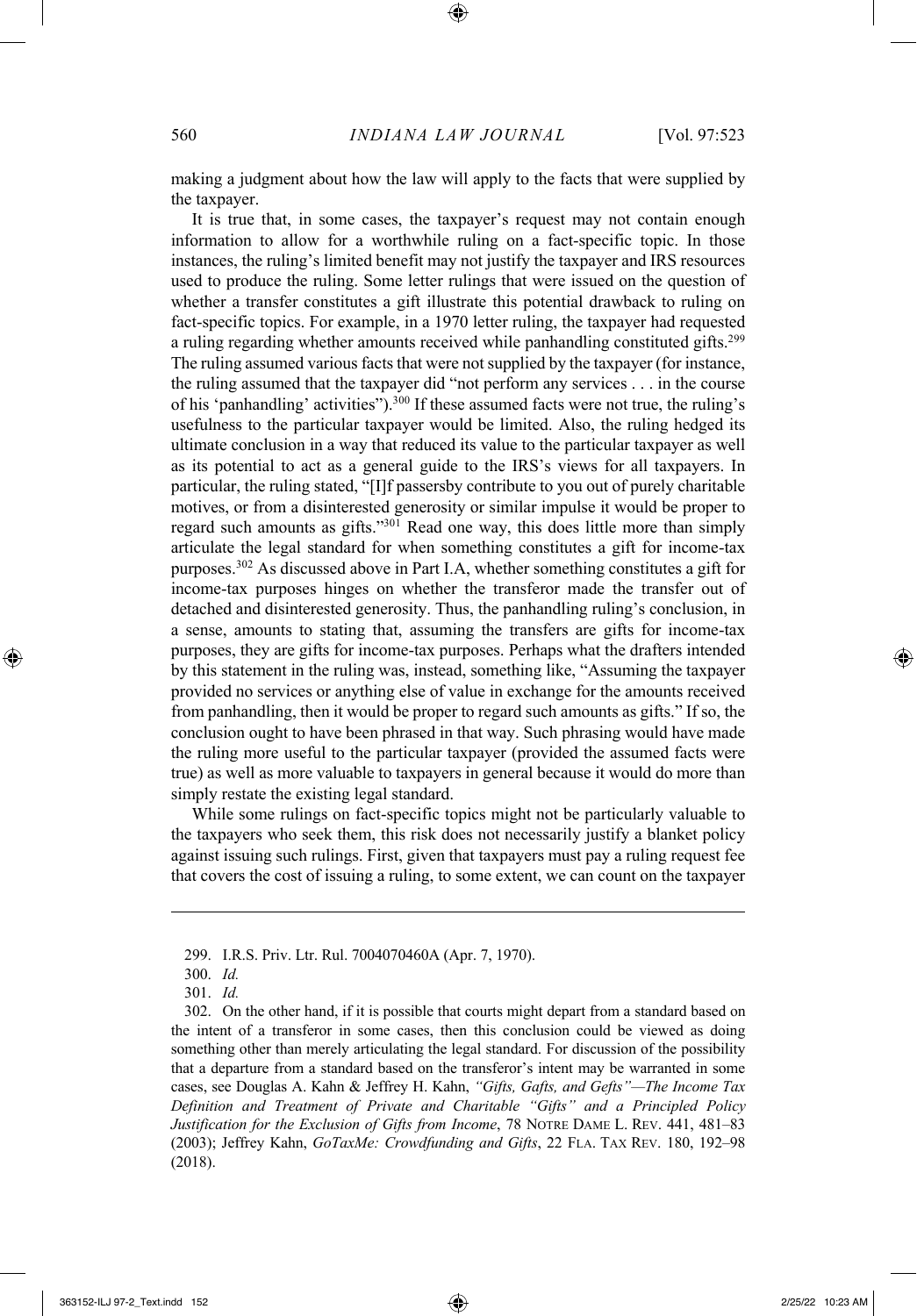to decide whether the risk that the ruling request does not include all material facts makes the ruling not sufficiently valuable to justify the cost. Indeed, a note written at a time when the IRS did not assess fees for letter ruling requests observed that levying fees could be an alternative to simply not issuing rulings on fact-specific topics, at least when the refusal to rule is inspired by the risk that the ruling might prove to be useless to the taxpayer based on later-developed facts.<sup>303</sup> As the note observed, if the taxpayer must pay a fee to cover the cost of the ruling, we could "leave it to the taxpayer to decide whether the cost involved is less than the value" of the ruling.<sup>304</sup> Second, the IRS could take steps to mitigate the risk that rulings will not be particularly worthwhile. For instance, if a ruling request contained very limited facts, rather than assuming facts that were not stated, the IRS could decline to rule unless and until the taxpayer submitted an updated request with additional facts. In addition, when the IRS does have sufficient facts to rule, it can avoid phrasing conclusions in ways that merely restate the applicable legal standard, making clear that its ruling stands as long as the ruling request contains an accurate description of all material facts.

## *E. Letter Rulings on Fact-Specific Topics May Be of Limited Value to Other Taxpayers*

While only the taxpayer to whom a letter ruling is issued can rely upon it,<sup>305</sup> a letter ruling, nonetheless, can offer a useful guide to other taxpayers of the IRS's likely position on the tax treatment of particular events or transactions.<sup>306</sup> In the case of a fact-specific question, however, a ruling's potential value to other taxpayers may be particularly insubstantial. Unless another taxpayer's facts exactly match the facts of the ruling, the predictive power of the ruling is lower in the case of a fact-specific inquiry than it would be when the inquiry is less fact-specific. Indeed, as others have noted, a similar phenomenon arises in the context of judicial determinations regarding fact-specific questions: when the question involved is very fact specific, previously decided cases provide less of a clear guide as to the likely outcome of a future case.<sup>307</sup>

306. Holmes, *supra* note 8, at 1427 (noting that letter rulings can act as a useful guide in this way). Beyond acting as a guide to other taxpayers, in at least some cases, courts have cited to private letter rulings as persuasive authority and used them for other purposes. For discussion of use by courts of private letter rulings, for example, see Paul L. Caron, *Tax Myopia Meets Tax Hyperopia: The Unproven Case of Increased Judicial Deference to Revenue Rulings*, 57 OHIO ST. L.J. 637, 669 (1996) ("[T]axpayers and the Service nevertheless cite letter rulings in their arguments, and courts often refer to letter rulings in the course of their opinions."); Stephanie Hoffer, *Hobgoblin of Little Minds No More: Justice Requires an IRS Duty of Consistency*, 2006 UTAH L. REV. 317, 338 (2006) ("[S]ome courts, including the Supreme Court, have looked to private letter rulings for evidence of administrative interpretation."); Kwok, *supra* note 259, at 877–85; Lawrence Zelenak, *Should Courts Require the Internal Revenue Service to be Consistent?*, 40 TAX L. REV. 411, 418–22 (1985).

307. S*ee, e.g.*, Bray, *supra* note 287, at 1328 ("For example, a system might allow

<sup>303.</sup> Goodman, *supra* note 23, at 90.

<sup>304.</sup> *Id.*

<sup>305.</sup> *See* Treas. Reg. § 601.201(l)(1) (1967) ("A taxpayer may not rely on an advance ruling issued to another taxpayer.").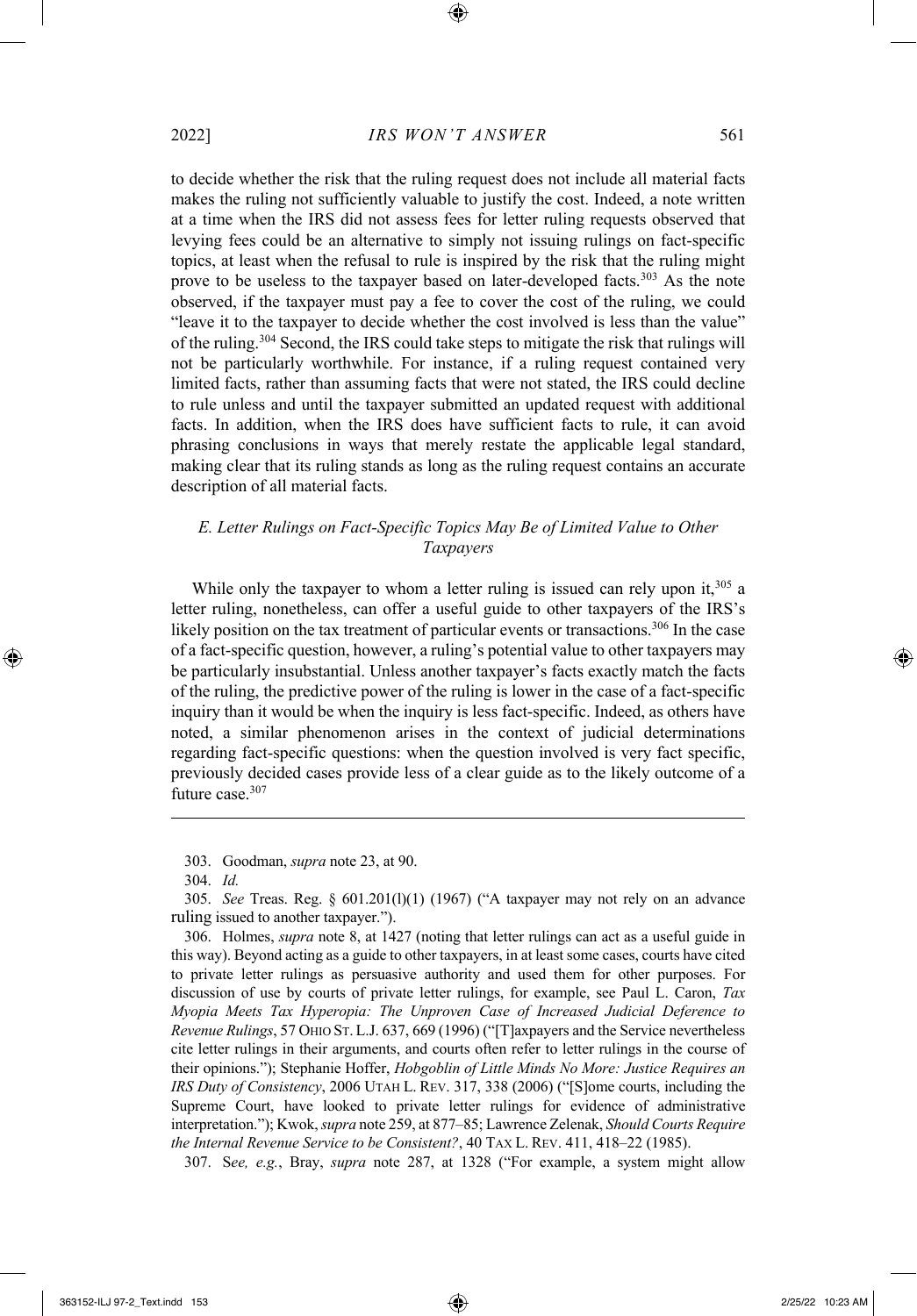The value of a ruling on a fact-specific topic to other taxpayers may also be lessened because some issued rulings include redactions that make it potentially difficult for other taxpayers to ascertain whether their facts are the same as the facts upon which another taxpayer's ruling was based. And, of course, if a topic is fact specific, knowing all of the facts of a previous ruling is even more crucial when attempting to determine whether the previous ruling sheds any light on the likely tax treatment of another taxpayer. Indeed, in another context, the concern that the factspecific nature of determinations may reduce their value to other taxpayers particularly after the redaction of relevant information—has been used to support an argument against the publication of advanced pricing agreements or to support an argument that the Service would need to supplement them with additional, general guidance.<sup>308</sup>

While it may be true that rulings on fact-specific topics offer less valuable guidance to other taxpayers than rulings on topics that are less fact specific, this observation does not necessarily justify a categorical policy against ruling on a factspecific topic. For one thing, to some extent, this observation may suggest that the IRS should be more inclined to rule on such topics rather than less inclined to do so. The fact-specific nature of an inquiry makes it so that rulings that were issued on a given topic prior to its addition to the no-ruling list may offer little value to other taxpayers, making taxpayers' continued need for additional rulings on these topics even greater.

Second, it is useful to bear in mind that taxpayers who seek a ruling must pay a ruling request fee generally designed to cover the cost to the IRS of considering and issuing the ruling. Therefore, the fact that a ruling offers little benefit to other taxpayers may be less of a concern than it would be without a fee (in which case other taxpayers would subsidize the ruling). Moreover, while the letter ruling may be of limited use to other taxpayers, it does serve the goal of providing certainty to the taxpayer who requested it, which may make it possible for that taxpayer to carry out a transaction that the taxpayer might not have undertaken without the additional certainty. In response, one might raise the concern that issuing rulings on factspecific topics will result in providing certainty only to taxpayers who can afford the filing fee. However, even without the ability to obtain a ruling on such topics, the

308. Hickman, *supra* note 259, at 191 ("Given the facts and circumstances nature of transfer pricing methodologies and advance pricing agreements, to preserve confidentiality, the IRS would have to cut out so much information that the published version would be virtually useless for taxpayer guidance purposes."); Ring, *supra* note 253, at 215 ("Based on the considerations outlined, disclosure of redacted APAs seems required. To the extent their 'Swiss cheese' nature would render them less than illuminating, the Service could complement their content with more explanatory general guidance.").

preventive adjudication in any case of lexical indeterminacy, but not in cases of fact-based indeterminacy. There are good reasons to do this, because deciding lexical indeterminacy cases brings a greater return at a lower cost. Resolving one case of lexical indeterminacy can remove legal uncertainty in many other cases, because lexical indeterminacy is 'chunky' (involving large groups of essentially identical cases)."); Yorio, *supra* note 248, at 23 ("A multifactor test increases the costs of the legal system in another more subtle way. Since the outcome of each case turns on a balancing test involving a number of different facts, the precedential value of any decision is lessened.").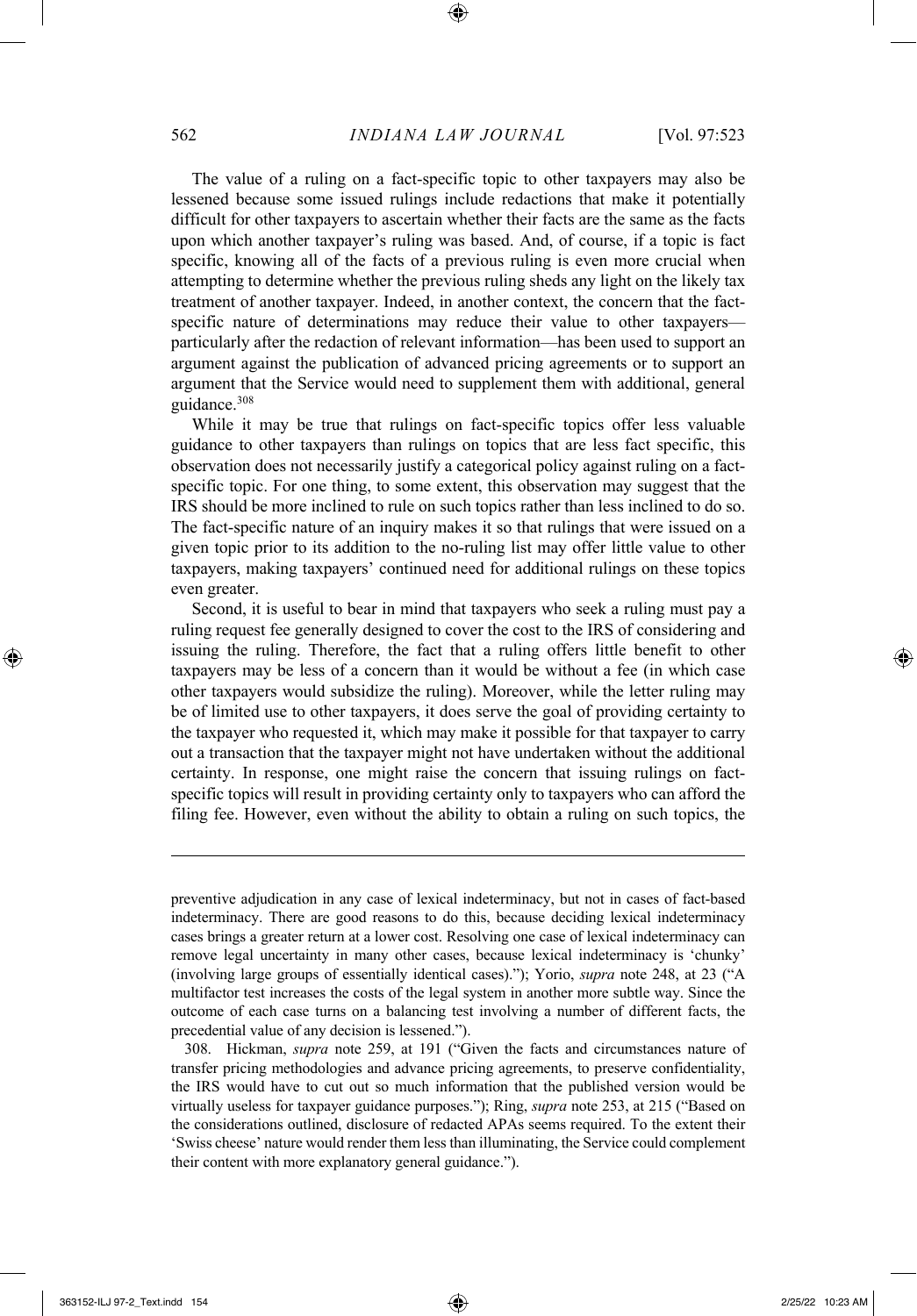unfortunate fact is that taxpayers with financial resources will be more able than taxpayers with limited resources to obtain assurances by obtaining legal advice. It is possible that continuing to offer letter rulings with discounted ruling request fees for taxpayers with limited resources would do a better job of allowing taxpayers with limited resources to obtain certainty than simply refraining from ruling on factspecific topics altogether.<sup>309</sup>

Third, an examination of rulings that were issued on fact-specific topics prior to their additions to the no-ruling list suggests that such rulings are not, inevitably, useless to other taxpayers. In particular, some of the rulings on fact-specific topics address fact patterns that may be fairly common fact patterns, so other taxpayers are likely to engage in transactions virtually identical to the transaction in a ruling. For instance, consider the 1985 letter ruling discussed above in which the IRS declined to rule on whether certain payments made by an organization that provided vocational development services to clients with disabilities constituted gifts.<sup>310</sup> Assuming many clients participated in the program or similar programs, a ruling would have addressed a question that affected numerous taxpayers. As another example, consider the 1984 ruling mentioned above in which the IRS ruled that a monetary award received by an assistant professor at a large university was not a gift where the award was sponsored by various private companies and "given to junior faculty members who had demonstrated . . . abilities in research and teaching."<sup>311</sup> The ruling suggested that other professors at that university received awards under virtually identical circumstances, and likely professors at other universities had as well.<sup>312</sup> Thus, the ruling provided a potentially useful guide to taxpayers other than the one who obtained the ruling.

Fourth, regarding redactions, the IRS has, from time to time, issued rulings that redact material facts that would make it difficult for another taxpayer to assess whether his or her facts are sufficiently close to the facts of the ruling to give the ruling predictive power. Consider, for instance, the 2010 ruling regarding Section 1031(f) discussed above in which the conclusion appeared to turn, in part, on the fact that the taxpayer had received only a small amount of cash.<sup>313</sup> Given that the amount of cash received was redacted, it would be difficult for other taxpayers to judge whether the facts of their transactions were consistent with the facts in the ruling. To address the issue of redactions making rulings less useful, however, rather than flatly refusing to issue rulings on fact-specific topics, the IRS could decline to rule in any circumstance in which material facts would be redacted if a ruling were issued.

Certain information that is exempt from public disclosure is redacted from published letter rulings.<sup>314</sup> When requesting a letter ruling, a taxpayer must include

<sup>309.</sup> The most recent revenue procedure provides for a reduced letter ruling request fee of \$2800 if the request involves "a personal, exempt organization, governmental entity, or business tax issue" from a person with gross income of less than \$250,000. Rev. Proc. 2021- 1, 2021-1 I.R.B. 1, app. A.

<sup>310.</sup> *See supra* notes 77–81 and accompanying text.

<sup>311.</sup> I.R.S. Priv. Ltr. Rul. 8442027 (July 12, 1984); *see supra* notes 56–60 and accompanying text.

<sup>312.</sup> I.R.S. Priv. Ltr. Rul. 8442027 (July 12, 1984).

<sup>313.</sup> *See supra* notes 208–221 and accompanying text.

<sup>314.</sup> I.R.C. § 6110(c).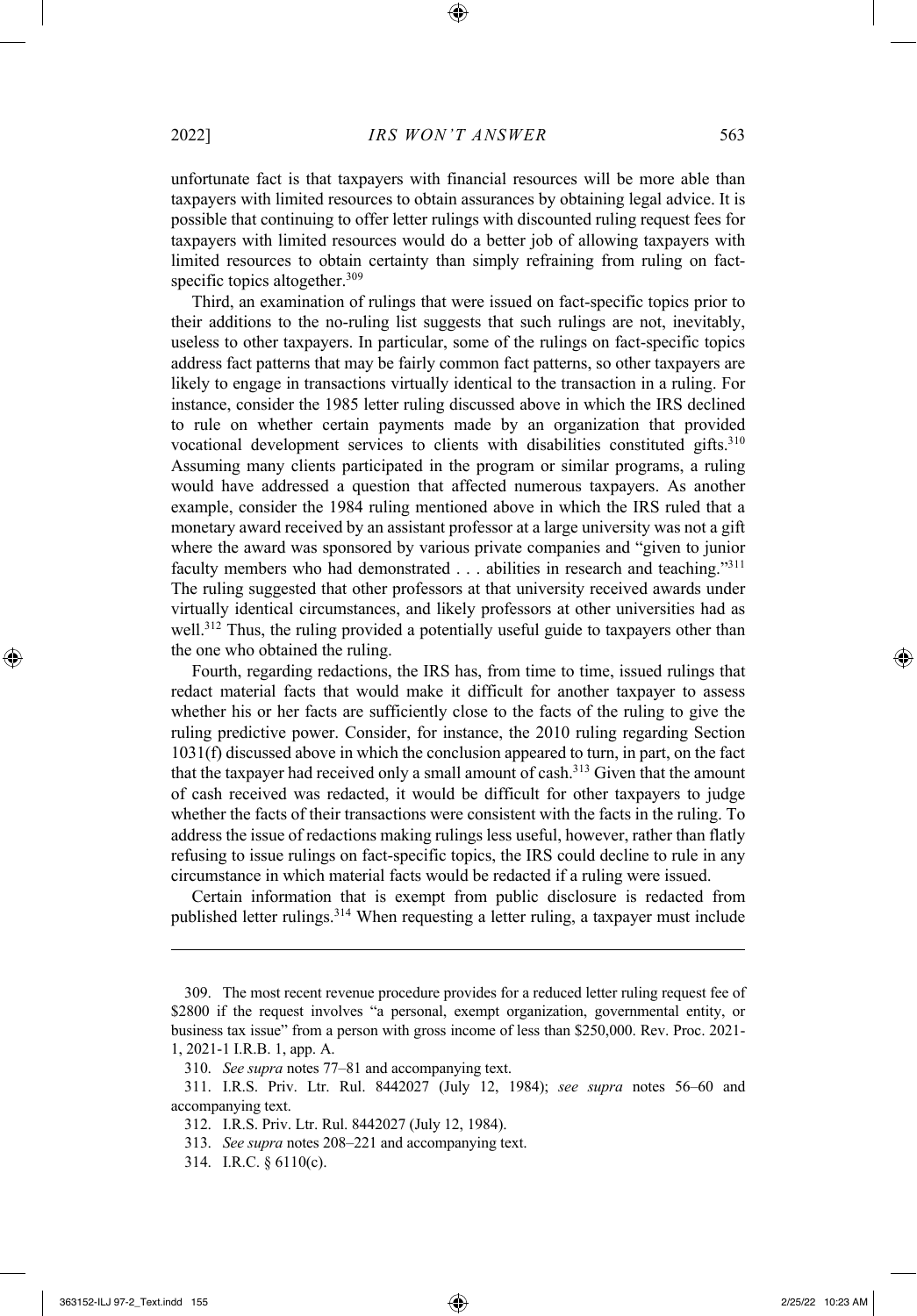a "deletion statement" with the request.<sup>315</sup> In this statement, if the taxpayer wants information deleted that extends beyond names, addresses, and identifying details, the taxpayer must specify what information they want deleted and the statutory basis for each proposed deletion.<sup>316</sup> When deciding whether to rule in response to a particular request, the IRS could take into account whether honoring the proposed deletions would make the basis for the ruling inscrutable by other taxpayers and decline to issue a ruling in such cases.

#### *F. Letter Rulings on Fact-Specific Topics May Create a Roadmap for Tax Abuse*

Another consideration that might underlie the IRS's reluctance to rule on certain fact-specific topics is the concern that doing so might create a roadmap for taxpayers to follow to obtain more favorable tax consequences than what their transactions, in fact, warrant. This concern may arise particularly when the fact-specific question entails determining whether a transaction was overly tax motivated as is true in the case of the topics related to Section 1031(f) on which the IRS ordinarily will not issue letter rulings. A concern about potential abuse might also underlie the IRS's decision to no longer issue rulings on the deductibility of the cost of swimming pools and similar items.<sup>317</sup> In these contexts, the IRS's hesitation might be driven, in part, by a concern that providing too much certainty regarding an anti-abuse provision's contours will allow taxpayers to disguise their overly tax-motivated transactions as not so motivated.<sup>318</sup>

Relatedly, given the concern about creating a roadmap for tax abuse, when the IRS does issue letter rulings concluding that a transaction is not overly tax motivated, the IRS might have a tendency to rule on only the easy cases where lack of tax motivation is readily apparent. Some of the rulings that have been issued relating to Section 1031(f) might be characterized in this way—in other words, viewed as dealing with fairly easy cases.<sup>319</sup> To the extent that rulings issued on the topic of

315. Rev. Proc. 2021-1, 2021-1 I.R.B. 1, § 7.01(12).

317. *See* Ferris v. Comm'r, 582 F.2d 1112, 1115 (7th Cir. 1978) ("Congress was responding to the hardship imposed when a taxpayer incurred extraordinary medical expenses but was obliged to pay income taxes on funds used to defray them. It nonetheless recognized that its choice would allow deductibility of expenses 'for facilities, devices, services, and transportation which are of the types customarily used, or taken, primarily for other than medical purposes,' and expressed its concern over the possibilities of abuse in such areas, swimming pools being specifically cited.") (citations omitted).

318. This can be a concern, in general, regarding providing clear rules in tax law; clear rules may serve as a roadmap for taxpayers who want to engage in abusive transactions that comply with the letter, but not the spirit, of the law. For discussion of this concern, see *supra* note 180.

319. For discussion of rulings in this area, see *supra* Part I.C. *See also* Joshua D. Blank, *The Timing of Tax Transparency*, 90 S. CAL. L. REV. 449, 494 (2017) ("Mandatory public release of the IRS's advance tax rulings and agreements also poses little risk of encouraging taxpayers to increase their use of tax avoidance strategies in order to meet benchmarks of tax aggressiveness. Unlike the tax positions that trigger audits and tax controversies over deficiency assertions, the issues that are the subject of advance tax rulings are not aggressive tax positions that rely on questionable interpretations of the tax law.").

<sup>316.</sup> *Id.*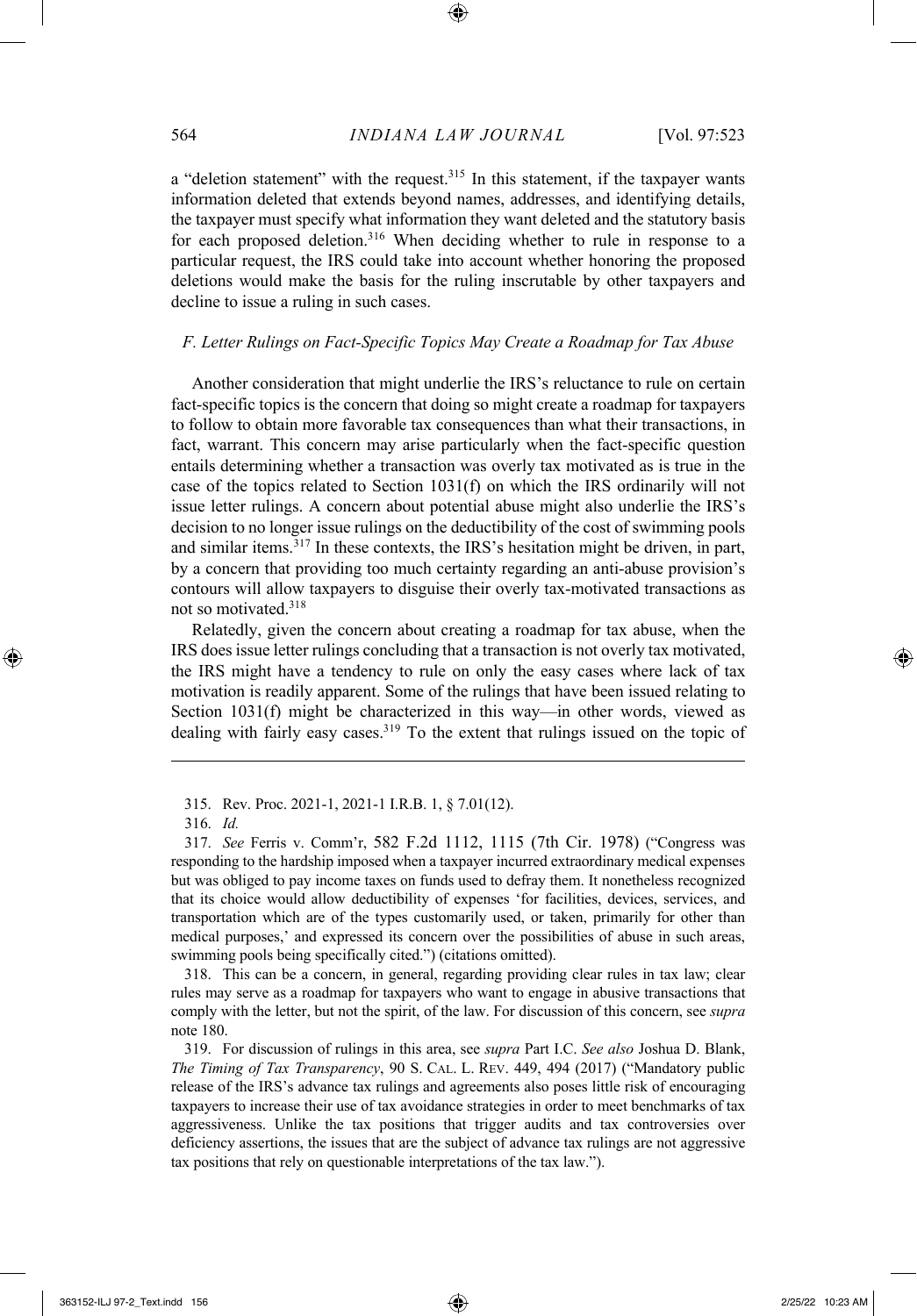whether a transaction is overly tax motivated might tend to be limited to easy cases, the value of such rulings may be low in that the rulings merely provide answers that taxpayers tend to expect even without a ruling.<sup>320</sup> If this is true, perhaps not much is lost by simply refraining from ruling on such topics altogether.

While these considerations have merit, they do not justify refraining from issuing rulings on fact-specific topics in all cases. First, this concern is not as relevant in the context of fact-specific determinations that do not, directly, relate to whether a transaction is excessively tax motivated.

Second, the concern that rulings on whether transactions are excessively tax motivated will create a roadmap for tax abuse may be overstated. Taxpayers other than the taxpayer to whom a ruling was issued cannot rely upon it.<sup>321</sup> Therefore, if another taxpayer did design a transaction in an attempt to imitate the facts of a ruling in circumstances in which the taxpayer's transaction was, in fact, excessively tax motivated, the existence of the ruling does not grant favorable tax treatment to the taxpayer's transaction. Despite the fact that other taxpayers cannot rely upon the ruling, many taxpayers may, nevertheless, use the ruling as a guide in planning their own transactions. As a result, the conclusion of the ruling could affect tax consequences claimed by other taxpayers which could go unchallenged if the taxpayers are not audited. However, it is not clear that the effect of the ruling would be to cause taxpayers to engage in even more aggressive transactions because, absent the ruling, some may have operated under assumptions about tax law that were even more taxpayer favorable than what the ruling provided.

Rather than simply imitate the facts of an issued letter ruling, a taxpayer might go a step further and request his or her own ruling, using an issued ruling as a model of the sort of facts to recite in his or her ruling request. Even if such a taxpayer does obtain his or her own favorable ruling, however, it will not necessarily prevent the IRS from later auditing and challenging the claimed tax consequences if the ruling request omitted other material facts that show the transaction to be more tax motivated than it appeared to be based upon the facts in the request.

Third, withholding guidance to create uncertainty and deter excessively taxmotivated transactions can affect different taxpayers differently.<sup>322</sup> It may only succeed in deterring conservative taxpayers and emboldening aggressive taxpayers.<sup>323</sup> Furthermore, even if the IRS is only willing to issue rulings on fairly easy cases, conservative taxpayers might value the certainty afforded by such a ruling. Indeed, given that taxpayers must pay a ruling request fee generally designed

<sup>320.</sup> For discussion of this phenomenon in the context of examples in regulations, see Susan C. Morse & Leigh Osofsky, *Regulating by Example*, 35 YALE J. ON REGUL. 127, 151– 52 (2018) ("A regulatory example that gives an obvious answer in an easy case does not offer as much valuable legal content as an example that gives a result in a hard case, or even merely identifies the hard case.").

<sup>321.</sup> Treas. Reg. § 601.201(l)(1) (1967).

<sup>322.</sup> *See supra* note 250.

<sup>323.</sup> We might view this disparate effect of uncertainty as undesirable for reasons discussed above. *See supra* note 251 and accompanying text. For additional discussion of various ways in which uncertainty can embolden aggressive taxpayers, see Osofsky, *supra* note 1, at 502–11 (describing various ways in which a lack of guidance might prompt certain taxpayers to be more likely to take aggressive reporting positions).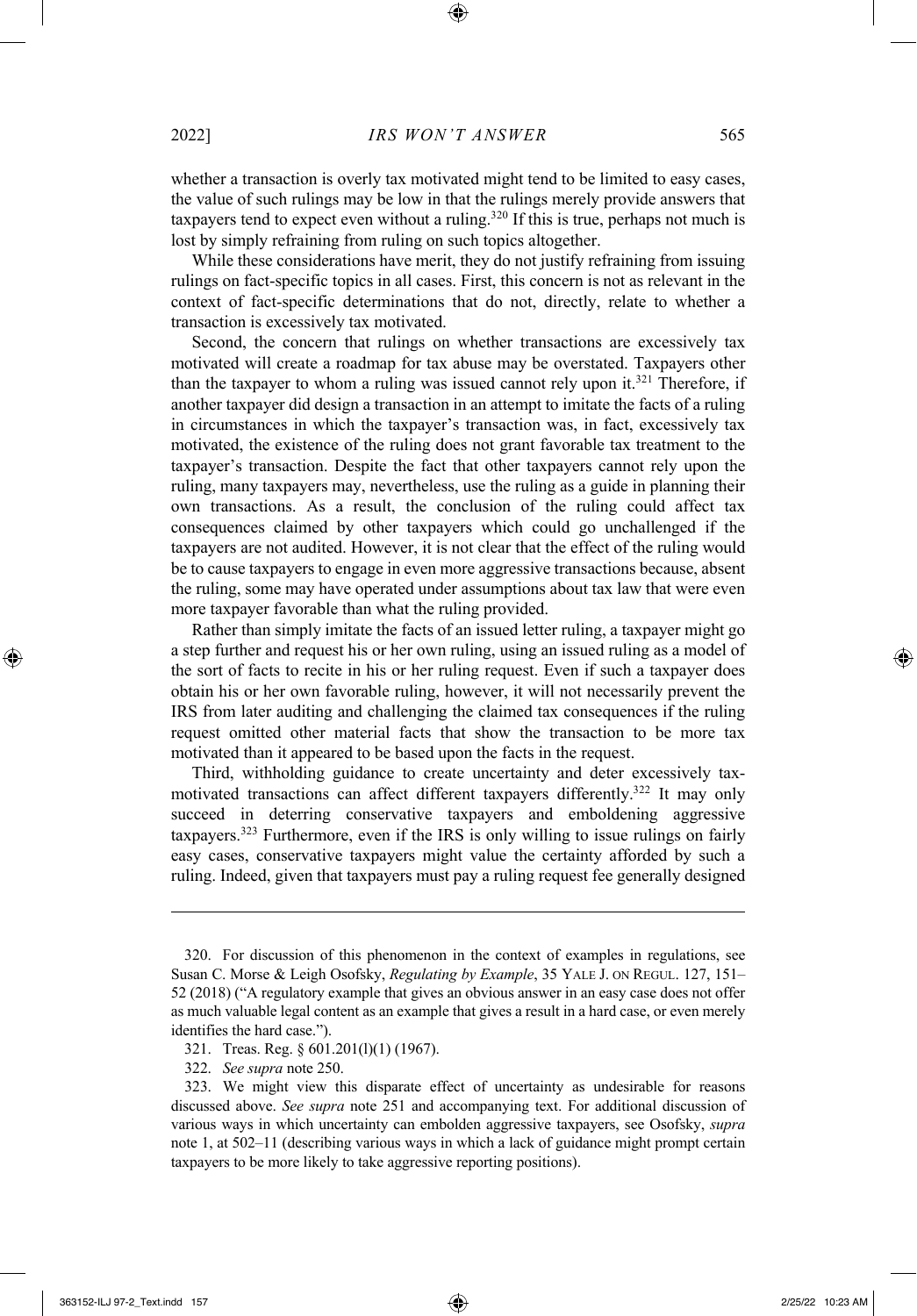to cover the costs incurred by the IRS in considering and issuing a ruling, if a taxpayer does not think that a ruling on an easy case is valuable enough to justify the cost of the ruling, the request fee ought to discourage the taxpayer from requesting such a ruling.

Finally, refraining from issuing rulings on whether transactions are overly tax motivated sacrifices an opportunity to issue adverse rulings which might help to curb tax avoidance. As another commentator observed, "[a]lthough the Commissioner is justified in not wanting to give an advance stamp of approval regarding such issues as intent, it should be possible for him to rule whether, on the face of the ruling request together with any facts learned in conference, he *does* find an intent to avoid taxes."<sup>324</sup>

The ability to use adverse rulings to curb tax avoidance is constrained by the fact that taxpayers will often withdraw their ruling requests when the IRS plans to issue an adverse ruling, so oftentimes, letter rulings that would have been adverse are not made public but are only known to the taxpayer who requested them.<sup>325</sup> Nevertheless, a potentially adverse ruling can still deter the particular taxpayer who requested it. The request for the ruling also informs the IRS of the transaction so the IRS could publish a revenue ruling if the issue raised by the request is likely to be a recurrent one affecting multiple taxpayers. Moreover, Professor Blank has proposed that the IRS should be required to publicize circumstances in which a taxpayer withdraws a request prior to the IRS issuing a ruling.<sup>326</sup> Such a requirement could amplify the effects of rulings that would have been adverse but are never issued.

## *G. Letter Rulings on Fact-Specific Topics May Cause Taxpayers to Perceive Inconsistencies*

In addition to the considerations discussed above, the IRS might be concerned that the publication of letter rulings issued on fact-specific topics will cause the public to perceive inconsistencies among the conclusions reached in rulings with similar but slightly different facts, and this concern might prompt the IRS to refrain from issuing rulings on such topics entirely. Relatedly, some have expressed the concern that the use by courts of issued letter rulings to show that the IRS has engaged in inconsistent interpretations might discourage the IRS from issuing rulings altogether.<sup>327</sup> Whether inconsistency would give rise to a legal remedy is not entirely

326. Blank, *supra* note 319, at 503 ("[T]he policy should mandate public disclosure of the outcome of the taxpayer's request. Possible outcomes are that the IRS grants the request, the IRS denies the request, or the taxpayer withdraws the request prior to a decision by the IRS.").

327. *E.g*., Hoffer, *supra* note 306, at 348 ("There is a third, closely related argument

<sup>324.</sup> Goodman, *supra* note 23, at 88.

<sup>325.</sup> *See* Rev. Proc. 2021-1, 2021-1 I.R.B. 1, § 8.06 ("Generally, after the conference of right is held but before the letter ruling is issued, the branch representative will orally notify the taxpayer or the taxpayer's representative of the Associate office's conclusions. . . . If the Associate office is going to rule adversely, the taxpayer will be offered the opportunity to withdraw the letter ruling request."); *see also* Blank, *supra* note 319, at 457 ("When the IRS publishes advance tax rulings today, it almost always discloses rulings where the agency granted taxpayers' requests. If they anticipate adverse rulings, taxpayers can withdraw their ruling requests, obviating the need for a written determination by the IRS.").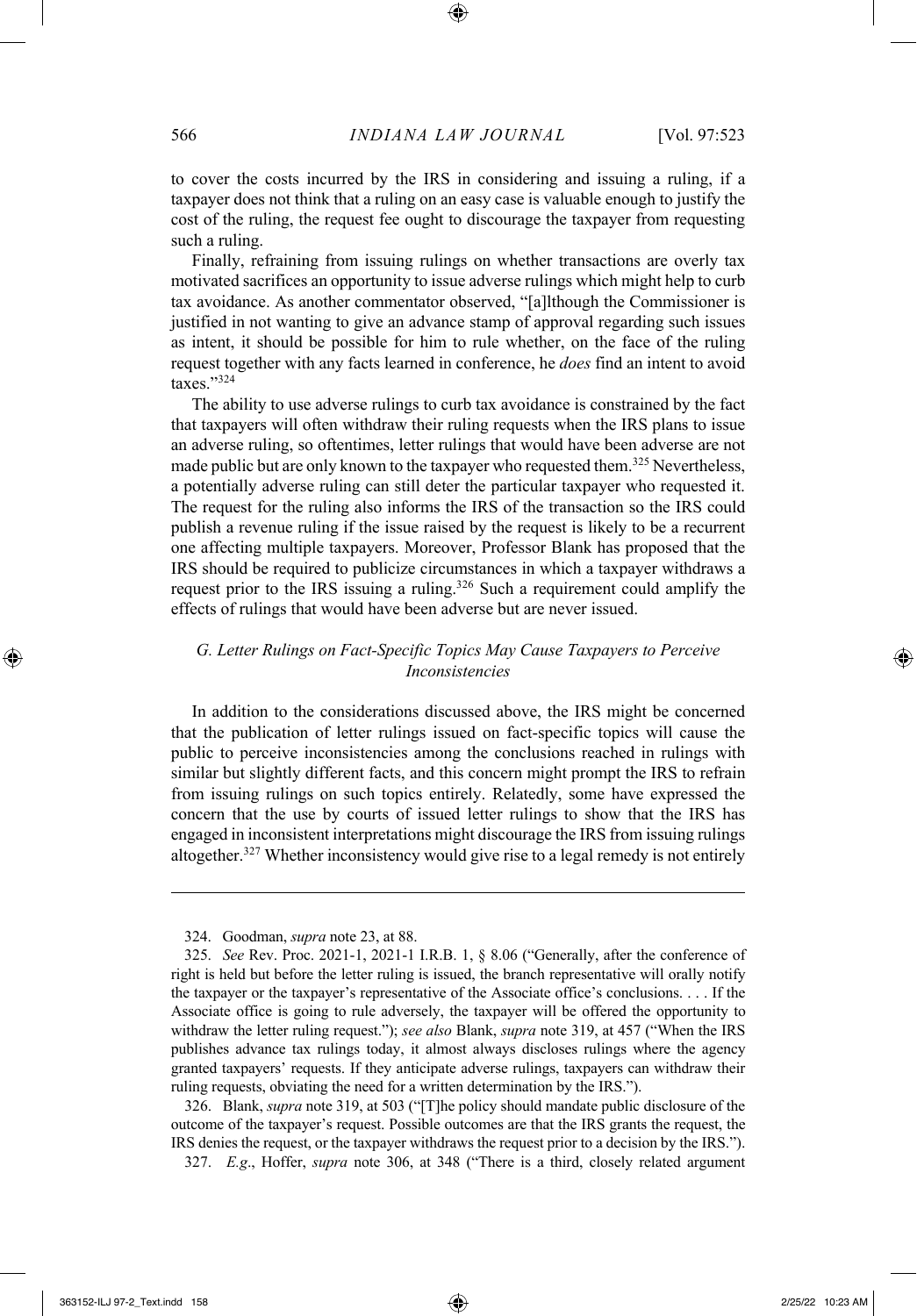clear.<sup>328</sup> However, even absent legal remedy, perceptions of inconsistency could undermine public trust.

Regarding the potential concern about perceived inconsistency, a couple responses are in order. First, fact-specific determinations may inevitably result in somewhat-similar taxpayers being treated differently.<sup>329</sup> However, it is not clear whether perceptions of inconsistency will be exacerbated or mitigated by issuing rulings. It is at least possible that perceptions of inconsistency will be even greater absent the issuance of rulings if taxpayers become aware of incomplete and unsubstantiated information about how other taxpayers were treated on audit. Professor Johnson, for instance, has noted that the public receives only incomplete information about inconsistencies in the treatment of taxpayers on audit,<sup>330</sup> and Professor Yin has observed that a lack of transparency about the treatment of taxpayers could aggravate public perceptions of inconsistent treatment.<sup>331</sup>

against imposing a broad duty of consistency on the Service. Some opponents of the duty fear that it will have a chilling effect on the Service's ruling and information-sharing functions."); Steve R. Johnson, *An IRS Duty of Consistency: The Failure of Common Law Making and a Proposed Legislative Solution*, 77 TENN. L. REV. 563, 599–600 (2010) ("Second, the effect of a consistency requirement on the IRS's willingness to provide guidance should be considered. . . . The number of annual rulings issued by the IRS is already at a low level according to historical standards. Requiring private letter rulings and other types of guidance to be sources of required consistency might make them less attractive and exacerbate the situation."); Gerald G. Portney, *Letter Rulings: An Endangered Species?*, 36 TAX L. 751, 751 (1983).

328. For further discussion, see, for example, Hoffer, *supra* note 306; Johnson, *supra* note 327; Kwok, *supra* note 259, at 866 ("Although the extent to which the Service has such a duty is still ambiguous, case law has raised the possibility that the Service may be bound, under certain circumstances, to give similar treatment to similarly situated taxpayers."); Christopher M. Pietruszkiewicz, *Does the Internal Revenue Service Have a Duty to Treat Similarly Situated Taxpayers Similarly?*, 74 U. CIN. L. REV. 531 (2005); Zelenak, *supra* note 306. One might argue that the possibility of inconsistency giving rise to a legal remedy is lower in the case of a fact-specific topic than it might otherwise be; in the case of a fact-specific topic, a difference in outcome might be explained as not an inconsistency but a difference justified by different underlying facts. Thus, arguably, the risk to the IRS that a previous letter ruling might be used against it in the future is lower in the case of a fact-specific topic.

329. For discussion of courts reaching different conclusions regarding whether expenses are deductible medical expenses in cases with somewhat similar facts, for instance, see *supra* notes 90–101 and accompanying text.

330. Johnson, *supra* note 327, at 568 ("It is impossible to know how often the IRS takes inconsistent positions. Most transactions between taxpayers and the IRS are subject to privacy rules and do not become matters of public record.").

331. George K. Yin, *Reforming (and Saving) the IRS by Respecting the Public's Right to Know*, 100 VA. L. REV. 1115, 1157 (2014) ("Making the decisions in secret does not make them any less contentious; if anything, it may heighten the degree of controversy. Moreover, the public may already have knowledge of some of the hard (and debatable) cases because of disclosures by the organizations affected. Those disclosures, however, may be incomplete so that the organization can put its position in the best light. Opening up the applications and the IRS's decision-making process would tend to ensure greater fairness by the tax agency in processing the applications and promote fuller communication to help insulate the agency from unfounded criticism.").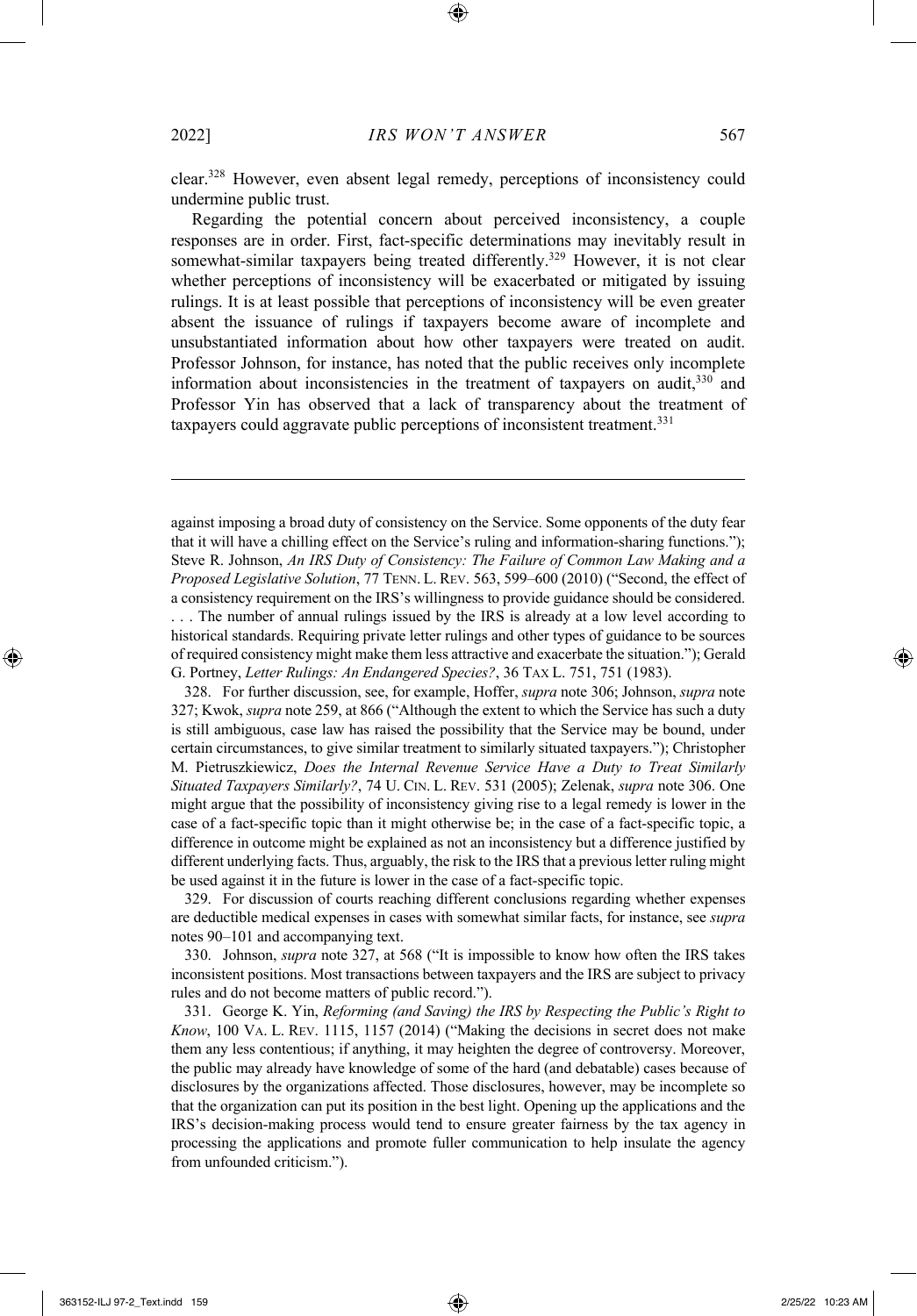Second, unlike in the case of determinations made on audit that are not publicly available, in the case of a letter ruling, the IRS can take care to describe the facts of a ruling in a way that highlights the key facts that led to a different outcome than the outcome in other rulings. The IRS already maintains an internal system that would allow it to find any letter rulings on a similar topic.<sup>332</sup> Identifying the relevant rulings would allow the IRS to distinguish the facts of the current ruling from the facts of other rulings on the same topic. Thus, the IRS can take steps to mitigate any perceptions of inconsistency in the case of rulings.<sup>333</sup>

## *H. Alternatives to Letter Rulings May Be Preferable*

One final explanation for the IRS's reluctance to rule on fact-specific topics may be that other preferable alternatives exist for providing certainty to taxpayers. One alternative would entail the IRS issuing generally applicable guidance—like a revenue ruling—rather than a letter ruling upon which only the particular taxpayer can rely. Another alternative would entail the taxpayer obtaining a tax opinion from an advisor, for instance.

As to the first possibility, precisely because of their fact-specific nature, general guidance is a poor fit for fact-specific topics.<sup>334</sup> As to the second possibility, while the alternative of a tax opinion may offer a convincing justification for refraining from issuing letter rulings on topics (fact-specific or not) that almost exclusively affect sophisticated taxpayers who have resources to obtain such advice, it does not justify a blanket prohibition against ruling on topics that can also affect taxpayers who are not in that position. $335$  Of course, requesting a letter ruling also requires resources, but reduced user fees are charged for taxpayers with incomes below

333. This is true, assuming that perceptions are inaccurate. If there is true inconsistency, then continuing to issue published rulings could help to serve the function of discouraging inconsistency.

<sup>332.</sup> *See, e.g.*, Linda Galler, *Judicial Deference to Revenue Rulings: Reconciling Divergent Standards*, 56 OHIO ST. L.J. 1037, 1058 (1995) ("Letter rulings that are deemed to have 'reference value,' as well as supporting documents, are retained in a reference file. When consideration of a ruling request indicates that a prior letter ruling position should be reversed or substantially modified, the new ruling may be issued only after a detailed memorandum is submitted to, and approved by, the Assistant or Associate Chief Counsel."); Hoffer, *supra* note 306, at 339 ("[T]he Service maintains prior rulings in a reference file and relies on them when dealing with similar requests. In addition, when an employee finds that a prior ruling position should be reversed or modified, the employee may issue a new ruling only with the blessing of counsel."); Kwok, *supra* note 259, at 915 ("The Service maintains an indexed reference file for PLRs deemed to have 'significant future reference value because of the issues involved.' The system is designed to ensure that the Service follows, distinguishes, or renounces its earlier rulings."); Zelenak, *supra* note 306, at 439–43.

<sup>334.</sup> *See supra* note 263 and accompanying text. One possible response is that the IRS ought to focus its letter ruling efforts on non-fact-specific topics because requests on those topics could provide the IRS with information that it could use to select topics on which general guidance could be useful. However, there are other means by which the IRS can obtain information about topics in which guidance would be useful, such as through seeking comments on its priority guidance plan.

<sup>335.</sup> *See supra* note 15.